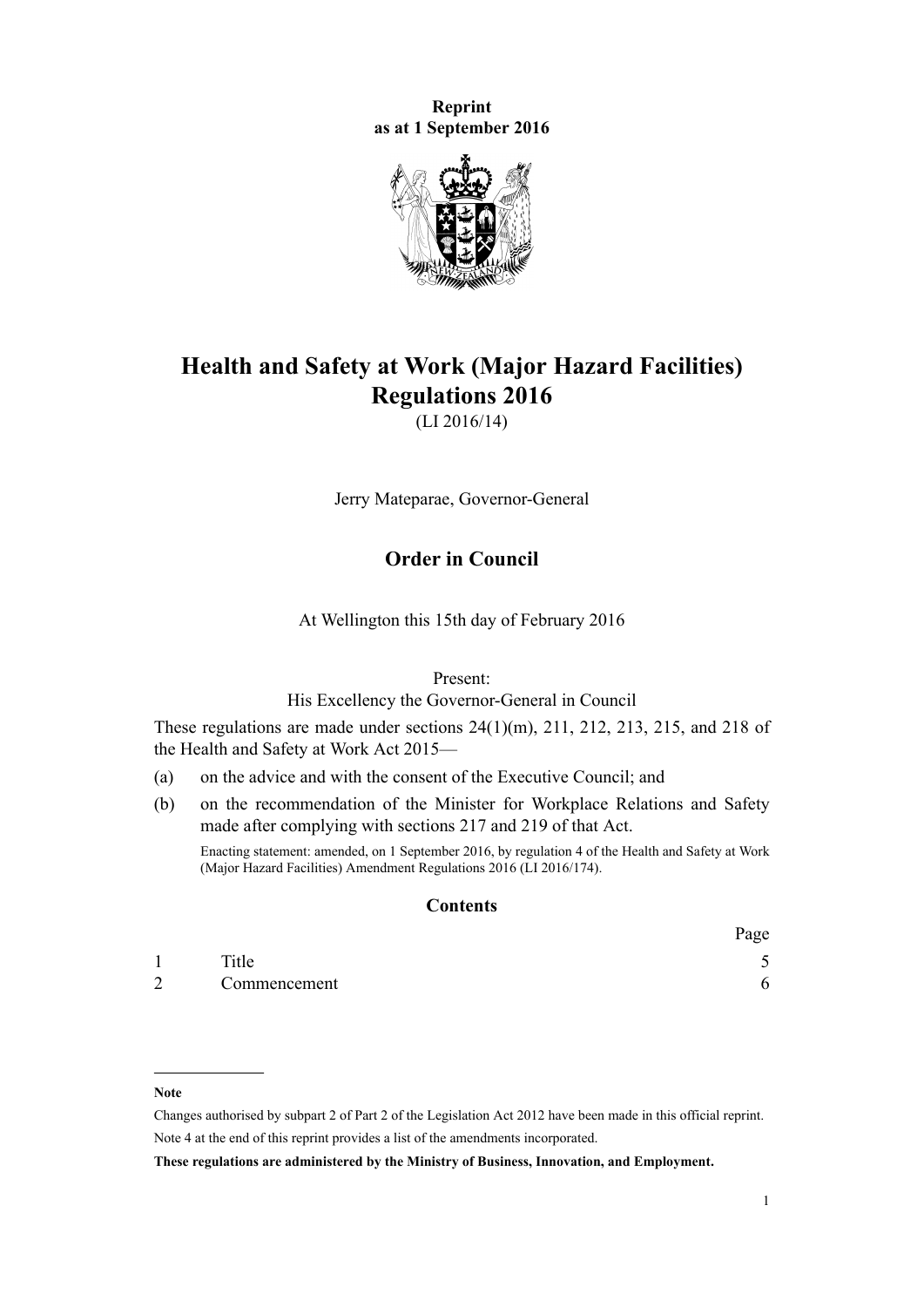# **[Part 1](#page-5-0) [Preliminary provisions](#page-5-0)**

| Application |  |
|-------------|--|
|             |  |

|                | Interpretation                                                                                       |    |
|----------------|------------------------------------------------------------------------------------------------------|----|
| $\overline{4}$ | Interpretation                                                                                       | 6  |
| 5              | Meaning of specified hazardous substances                                                            | 8  |
| 6              | Meaning of table 1 or 2 hazardous substances                                                         | 8  |
| $\overline{7}$ | Meaning of lower threshold quantity                                                                  | 9  |
| $\,$ $\,$      | Meaning of upper threshold quantity                                                                  | 9  |
| 9              | Meaning of major incident                                                                            | 9  |
| 10             | Meaning of operator                                                                                  | 10 |
|                | Transitional, savings, and related provisions                                                        |    |
| 11             | Transitional, savings, and related provisions                                                        | 10 |
|                | Part 2                                                                                               |    |
|                | Notification, designation, and exemption of major hazard<br>facilities                               |    |
|                | Notification process                                                                                 |    |
| 11A            | Authorisation of certain facilities                                                                  | 11 |
| 12             | Duty of operators to notify WorkSafe                                                                 | 11 |
| 13             | Duty of operators of proposed facilities to notify WorkSafe                                          | 11 |
| 14             | Content of notification                                                                              | 12 |
| 15             | WorkSafe must assess notification, make a decision, and notify<br>operator of decision               | 13 |
| 16             | WorkSafe may conduct review of facility                                                              | 13 |
| 17             | Duty to notify WorkSafe of proposed change in operator                                               | 14 |
| 18             | Suitability of operator                                                                              | 15 |
|                | Designation process                                                                                  |    |
| 19             | Mandatory designation as major hazard facility                                                       | 16 |
| 20             | Discretionary designation of lower tier major hazard facility as<br>upper tier major hazard facility | 16 |
| 21             | Certificate and effect of designations and decisions                                                 | 16 |
| 22             | Conditions on designations of major hazard facilities                                                | 17 |
| 23             | Revocation of designation as major hazard facility or decision as to<br>suitability of operator      | 17 |
| 24             | Renotification if quantity of specified hazardous substances<br>increases                            | 18 |
|                | Prescribed requirements for exemptions                                                               |    |

[25](#page-17-0) [Prescribed requirements for WorkSafe granting exemption](#page-17-0) [18](#page-17-0)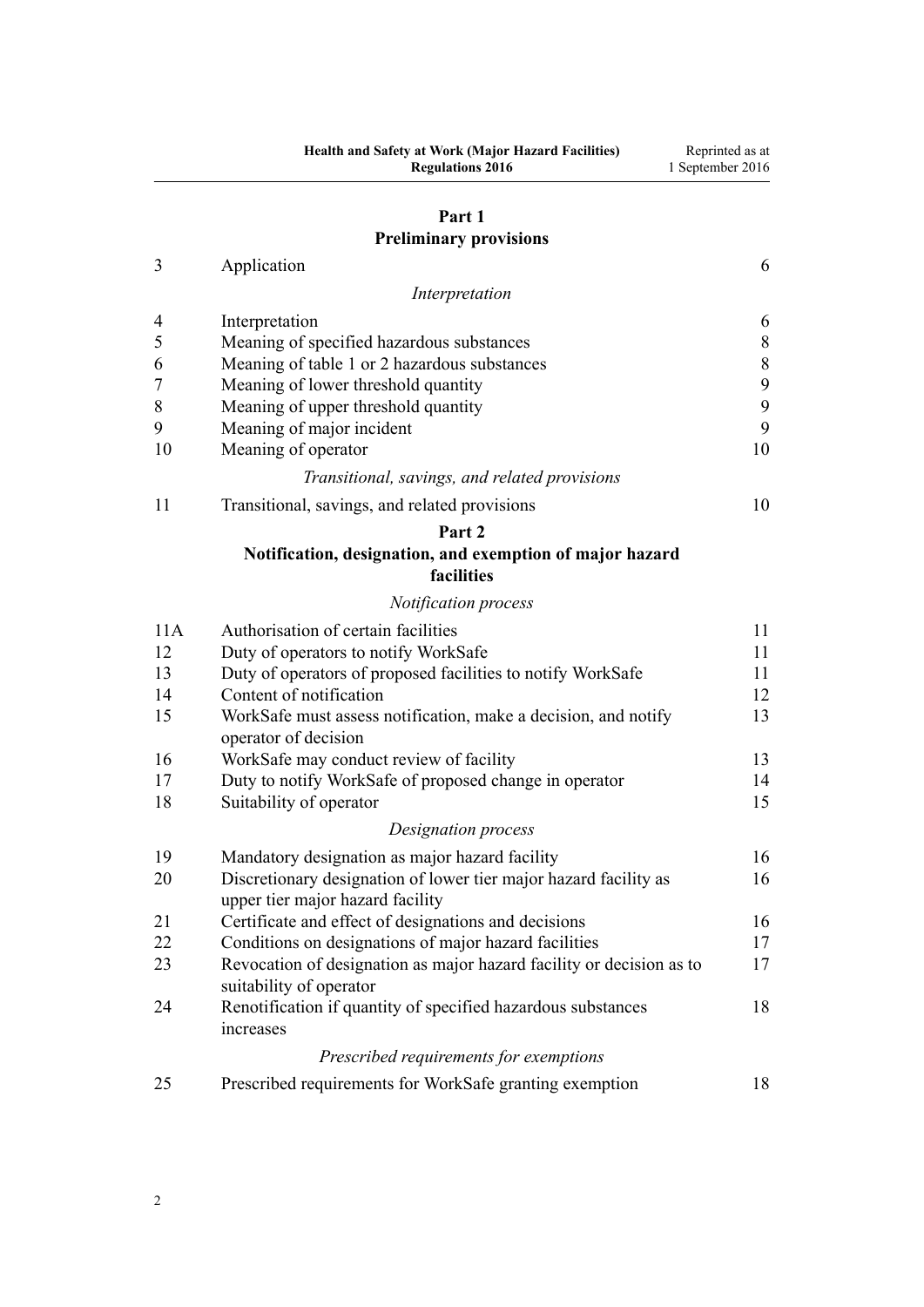|    | 1 September 2016<br><b>Regulations 2016</b>                               |    |
|----|---------------------------------------------------------------------------|----|
|    | Part 3                                                                    |    |
|    | Specified hazardous substances thresholds                                 |    |
| 26 | Specified hazardous substances                                            | 19 |
| 27 | Threshold quantity of 1 specified hazardous substance                     | 19 |
| 28 | Threshold quantity of more than 1 specified hazardous substance           | 19 |
| 29 | Exclusions in calculating quantity of specified hazardous<br>substances   | 21 |
|    | Part 4                                                                    |    |
|    | <b>Duties of operators</b>                                                |    |
|    | Subpart 1—Duties of all major hazard facility operators                   |    |
|    | Control measures                                                          |    |
| 30 | Duty to implement control measures                                        | 21 |
|    | Requirements for emergency plans                                          |    |
| 31 | Duty to prepare emergency plan                                            | 22 |
| 32 | Duty to test emergency plan                                               | 23 |
|    | Declaration of notifiable incidents                                       |    |
| 33 | Declaration of notifiable incidents                                       | 23 |
|    | Duty to notify notifiable incidents                                       |    |
| 34 | Duty to notify notifiable incidents                                       | 24 |
|    | Ongoing review                                                            |    |
| 35 | Duty to undertake ongoing review                                          | 24 |
|    | Subpart 2—Duty of lower tier major hazard facility operators              |    |
| 36 | Duty to prepare, retain, and implement major accident prevention          | 26 |
|    | policy by establishing safety management system                           |    |
| 37 | Duty to retain records of major accident prevention policy                | 26 |
|    | Subpart 3—Duties of upper tier major hazard facility operators            |    |
| 38 | Duty to conduct safety assessment                                         | 27 |
| 39 | Duty to establish and implement safety management system                  | 28 |
|    | Part 5                                                                    |    |
|    | Design notices and safety cases for upper tier major hazard<br>facilities |    |
|    | Subpart 1—Requirements for design notice                                  |    |
| 40 | Duty to give design notice                                                | 29 |
| 41 | Duty to review documents instead of giving design notice                  | 30 |
| 42 | Obligations of WorkSafe on receipt of design notice                       | 30 |

**Health and Safety at Work (Major Hazard Facilities)**

Reprinted as at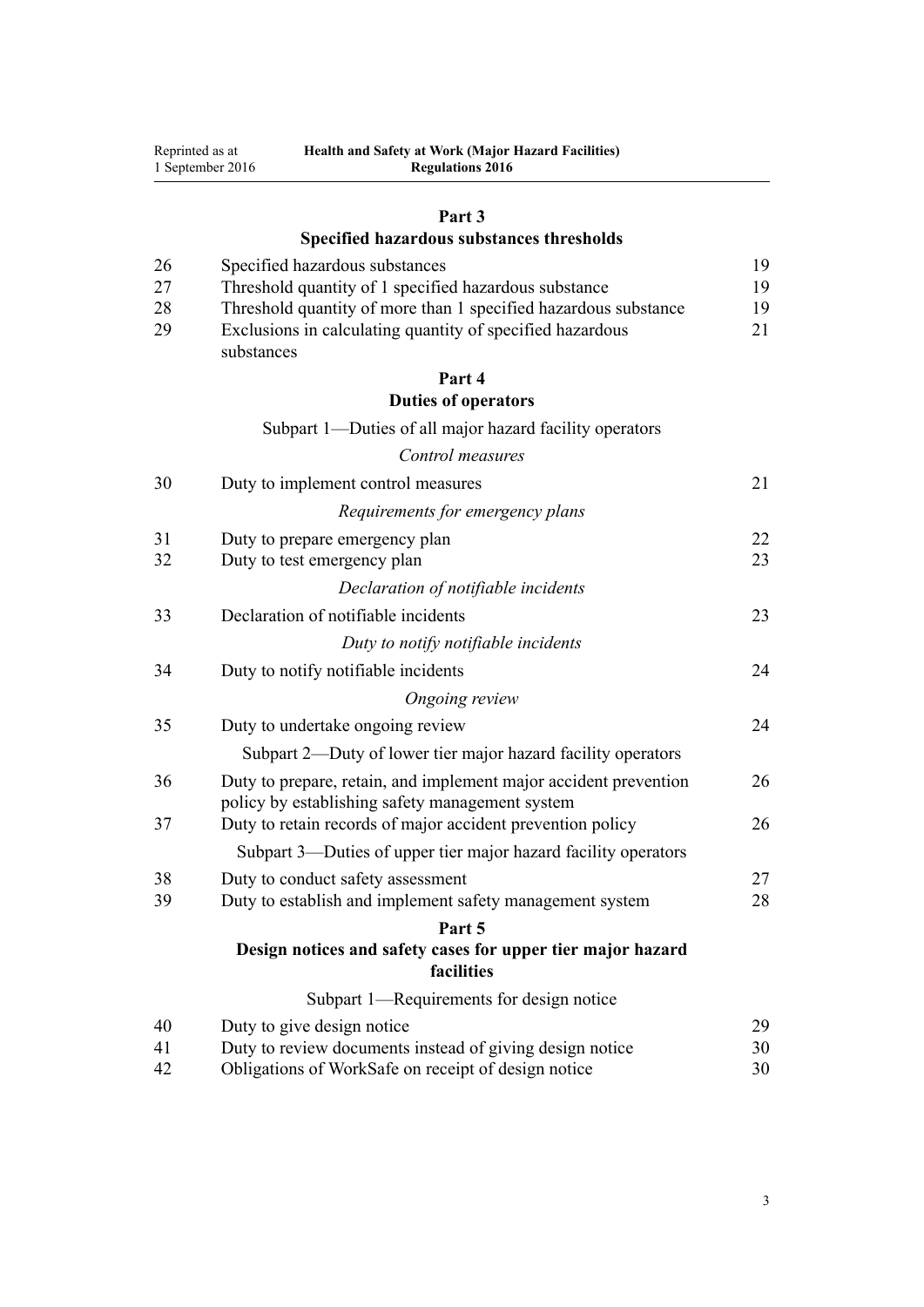|    | Health and Safety at Work (Major Hazard Facilities)<br><b>Regulations 2016</b>                        | Reprinted as at<br>1 September 2016 |
|----|-------------------------------------------------------------------------------------------------------|-------------------------------------|
|    | Subpart 2—Requirements of safety case                                                                 |                                     |
|    | General requirements                                                                                  |                                     |
| 43 | Prohibition on operating upper tier major hazard facility without<br>accepted safety case             | 30                                  |
| 44 | WorkSafe may extend time for lodging safety case                                                      | 31                                  |
| 45 | Duty to prepare safety case                                                                           | 31                                  |
| 46 | Co-ordination of safety cases for multiple facilities                                                 | 31                                  |
|    | Consideration of and decisions on safety cases                                                        |                                     |
| 47 | WorkSafe may request further information                                                              | 32                                  |
| 48 | WorkSafe must notify operator of decision                                                             | 32                                  |
| 49 | Criteria for acceptance of safety case                                                                | 33                                  |
| 50 | WorkSafe may impose limitations or conditions on safety case                                          | 33                                  |
| 51 | WorkSafe may reject safety case                                                                       | 33                                  |
|    | Revision of safety cases                                                                              |                                     |
| 52 | Duty to revise safety case in certain situations                                                      | 34                                  |
| 53 | WorkSafe may request revised safety case                                                              | 35                                  |
| 54 | Duty to give revised safety case within 5 years                                                       | 36                                  |
| 55 | Decision on revised safety case                                                                       | 37                                  |
|    | Withdrawal of acceptance of safety cases                                                              |                                     |
| 56 | WorkSafe may withdraw acceptance of safety case                                                       | 37                                  |
|    | Compliance with safety case requirements                                                              |                                     |
| 57 | Duty to ensure compliance with safety case requirements                                               | 38                                  |
| 58 | WorkSafe may consent to operator conducting activity otherwise<br>than in accordance with safety case | 38                                  |
|    | Record-keeping requirements                                                                           |                                     |
| 59 | Duty to retain records of safety case                                                                 | 39                                  |
|    | Part 6                                                                                                |                                     |
|    | <b>Reviews and appeals</b>                                                                            |                                     |
| 60 | Decisions subject to review under these regulations                                                   | 39                                  |
| 61 | Process for applying for review                                                                       | 40                                  |
| 62 | WorkSafe to acknowledge receipt of review application                                                 | 40                                  |
| 63 | Review decision                                                                                       | 40                                  |
| 64 | Appeal to District Court                                                                              | 41                                  |
|    | Part 7                                                                                                |                                     |
|    | <b>Miscellaneous provisions</b>                                                                       |                                     |
|    | General requirements                                                                                  |                                     |
| 65 | Duty to engage with workers                                                                           | 41                                  |
| 66 | Duty to provide general information for local community                                               | 42                                  |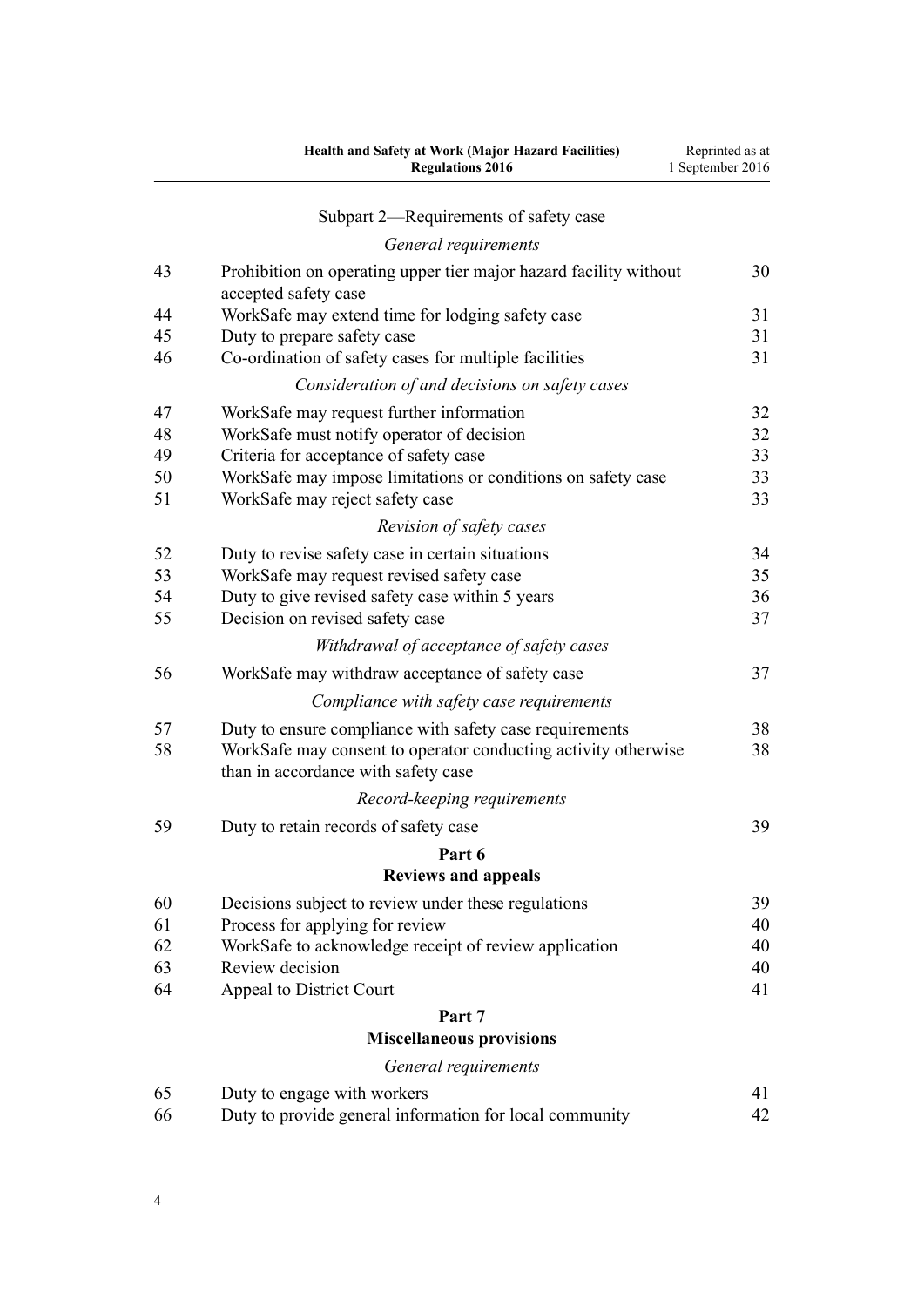<span id="page-4-0"></span>

| Reprinted as at<br>1 September 2016 |                | Health and Safety at Work (Major Hazard Facilities)<br><b>Regulations 2016</b>                                                                                                                                |                            |
|-------------------------------------|----------------|---------------------------------------------------------------------------------------------------------------------------------------------------------------------------------------------------------------|----------------------------|
|                                     |                | Notification requirement following major incident                                                                                                                                                             |                            |
| 67                                  | major incident | Duty to notify local community and local authority in event of                                                                                                                                                | 43                         |
|                                     |                | Duty of WorkSafe to provide information to public                                                                                                                                                             |                            |
| 68<br>69                            |                | Duty of WorkSafe to provide information to public<br>WorkSafe may require operator to provide further information                                                                                             | 44<br>44                   |
|                                     |                | Fees and levies                                                                                                                                                                                               |                            |
| 70<br>71<br>72<br>73<br>74          |                | Fees for safety case assessment<br>WorkSafe may refund safety case assessment fee<br>Payment of annual levy<br>Review of fees and annual levies<br>Duty to notify of certain changes to major hazard facility | 45<br>45<br>46<br>47<br>47 |
|                                     |                | <b>Schedule 1</b><br>Transitional, savings, and related provisions                                                                                                                                            | 48                         |
|                                     |                | <b>Schedule 2</b><br><b>Specified hazardous substances</b>                                                                                                                                                    | 50                         |
|                                     |                | <b>Schedule 3</b><br>Matters to be included in emergency plan of major hazard<br>facility                                                                                                                     | 61                         |
|                                     |                | <b>Schedule 4</b><br>Information required in notice of notifiable incident in major<br>hazard facility                                                                                                        | 63                         |
|                                     |                | <b>Schedule 5</b><br>Requirements of safety management system of major hazard<br>facility                                                                                                                     | 65                         |
|                                     |                | Schedule 6<br>Information required in design notice for upper tier major<br>hazard facility                                                                                                                   | 68                         |
|                                     |                | <b>Schedule 7</b><br>Information required in safety case for upper tier major<br>hazard facility                                                                                                              | 69                         |
|                                     |                | <b>Schedule 8</b><br><b>Fees and levies</b>                                                                                                                                                                   | 72                         |

# **Regulations**

# **1 Title**

These regulations are the Health and Safety at Work (Major Hazard Facilities) Regulations 2016.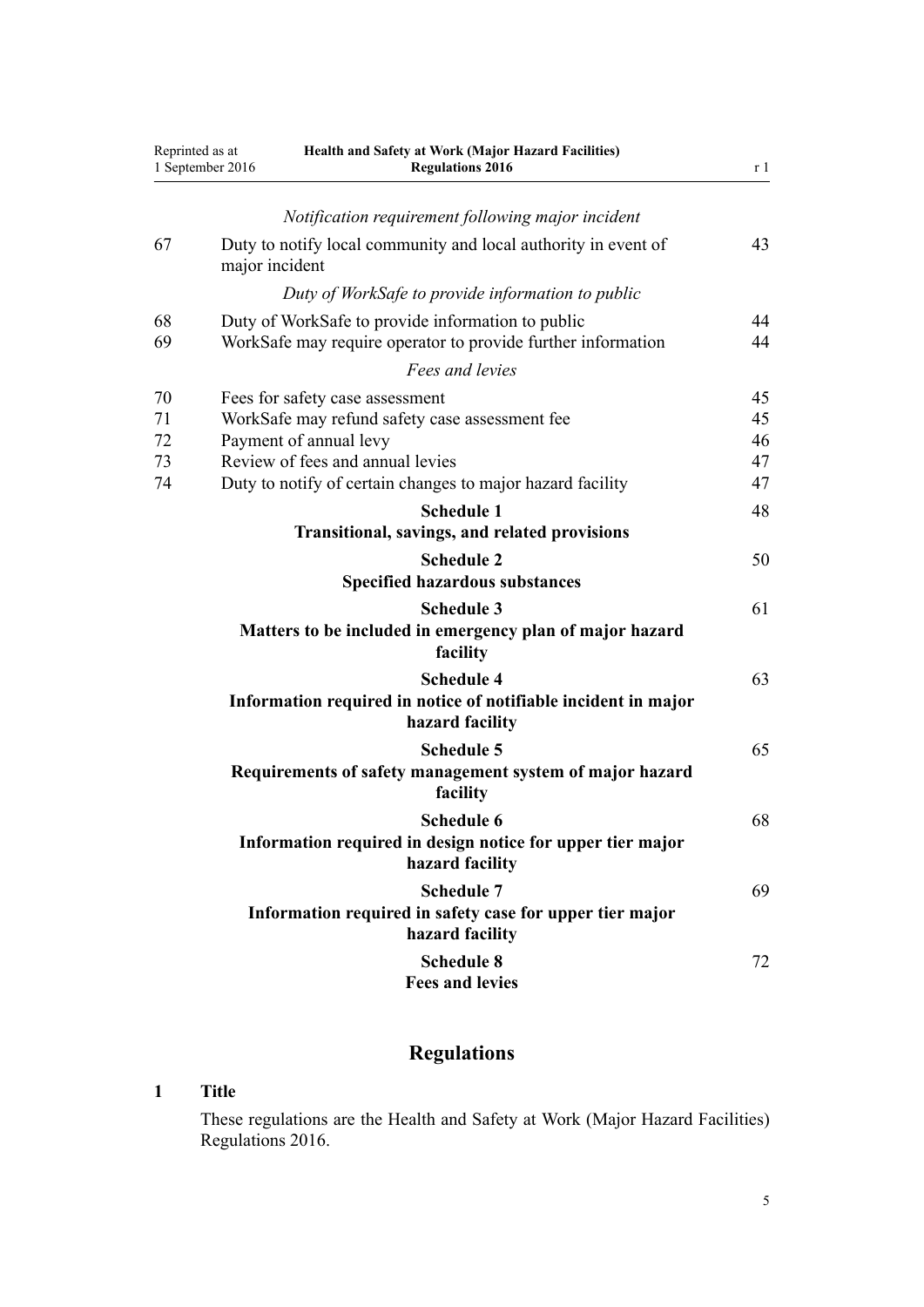# <span id="page-5-0"></span>**2 Commencement**

These regulations come into force on 4 April 2016.

# **Part 1**

# **Preliminary provisions**

### **3 Application**

- (1) These regulations apply to a facility or proposed facility where specified hazardous substances are present or likely to be present in a quantity that is equal to or exceeds the lower threshold quantity.
- (2) These regulations do not apply to—
	- (a) an installation to which the [Health and Safety at Work \(Petroleum Ex](http://prd-lgnz-nlb.prd.pco.net.nz/pdflink.aspx?id=DLM6728800)[ploration and Extraction\) Regulations 2016](http://prd-lgnz-nlb.prd.pco.net.nz/pdflink.aspx?id=DLM6728800) apply; or
	- (b) a mining operation to which the [Health and Safety at Work \(Mining Op](http://prd-lgnz-nlb.prd.pco.net.nz/pdflink.aspx?id=DLM6732828)[erations and Quarrying Operations\) Regulations 2016](http://prd-lgnz-nlb.prd.pco.net.nz/pdflink.aspx?id=DLM6732828) apply; or
	- (c) a pipeline to which the [Health and Safety in Employment \(Pipelines\)](http://prd-lgnz-nlb.prd.pco.net.nz/pdflink.aspx?id=DLM298847) [Regulations 1999](http://prd-lgnz-nlb.prd.pco.net.nz/pdflink.aspx?id=DLM298847) apply; or
	- (d) transit depots, as defined in [regulation 3](http://prd-lgnz-nlb.prd.pco.net.nz/pdflink.aspx?id=DLM36301) of the Hazardous Substances (Classes 1 to 5 Controls) Regulations 2001; or
	- (e) designated transfer zones, as defined in [regulation 11](http://prd-lgnz-nlb.prd.pco.net.nz/pdflink.aspx?id=DLM36382) of the Hazardous Substances (Classes 1 to 5 Controls) Regulations 2001; or
	- (ea) a facility operated by the Armed Forces where munitions are stored; or
	- (f) the transport of specified hazardous substances by road, rail, internal waterways, sea, or air to a facility.
- (3) In this regulation, **transport** includes—
	- (a) the loading of those substances onto other types of transport; and
	- (b) the unloading of those substances from other types of transport; and
	- (c) the transport of those substances to and from other types of transport; and
	- (d) the loading, unloading, and transport that is carried out at any place, including, but without limitation, at docks, wharves, and marshalling yards.

Regulation 3(2)(ea): inserted, on 1 September 2016, by [regulation 5](http://prd-lgnz-nlb.prd.pco.net.nz/pdflink.aspx?id=DLM6907709) of the Health and Safety at Work (Major Hazard Facilities) Amendment Regulations 2016 (LI 2016/174).

#### *Interpretation*

#### **4 Interpretation**

(1) In these regulations, unless the context otherwise requires,—

**Act** means the [Health and Safety at Work Act 2015](http://prd-lgnz-nlb.prd.pco.net.nz/pdflink.aspx?id=DLM5976602)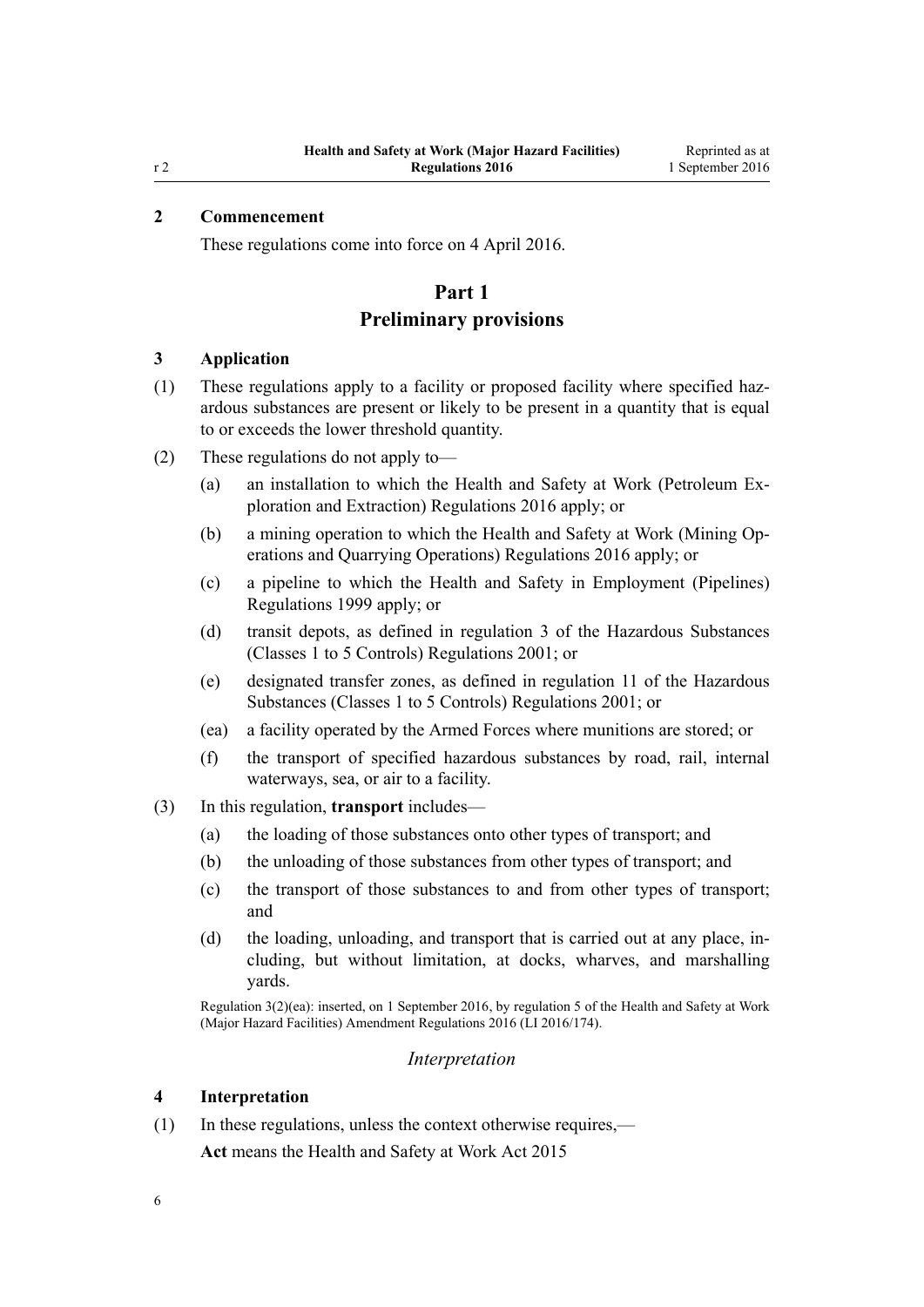**control measures** means the measures to be implemented under [regulation 30](#page-20-0)

**design notice**, in relation to an upper tier major hazard facility, means the notice required under [regulation 40](#page-28-0) and that contains the information required under Schedule [Schedule 6](#page-67-0)

**emergency plan** means the plan required under [regulation 31](#page-21-0) and, for upper tier major hazard facilities, that contains the matters to be included under [Schedule 3](#page-60-0)

**facility** means the whole area under the control of the same person where specified hazardous substances are present in 1 or more places, and, for the purposes of this definition, 2 or more areas under the control of the same person and separated only by a road, railway, inland waterway, pipeline, or other structure are treated as 1 whole area

**local authority** means a territorial authority within the meaning of [section 5\(1\)](http://prd-lgnz-nlb.prd.pco.net.nz/pdflink.aspx?id=DLM170881) of the Local Government Act 2002

#### **local community**—

Reprinted as at 1 September 2016

- (a) means, at a minimum, all persons within a 1 km radius of any point on the perimeter of a major hazard facility; and
- (b) includes all persons in an area that might be affected by a major incident occurring at a major hazard facility

**lower tier major hazard facility** means a facility that WorkSafe has designated as a lower tier major hazard facility under [regulation 19\(1\)](#page-15-0)

**major accident prevention policy** means the policy that a lower tier major hazard facility must prepare, retain, and implement under [regulation 36](#page-25-0)

**major hazard facility** means a facility that WorkSafe has designated as a lower tier major hazard facility or an upper tier major hazard facility under [regula](#page-15-0)[tion 19](#page-15-0) or [20](#page-15-0)

**major incident hazard** means a hazard that has the potential to cause a major incident

**notifiable incident** includes a type of incident—

- (a) declared under [regulation 33](#page-22-0); and
- (b) that is required to be notified under [regulation 34](#page-23-0)

**off site** means not on site

**on site** means at or in a facility

**pipeline** has the meaning set out in [regulation 2](http://prd-lgnz-nlb.prd.pco.net.nz/pdflink.aspx?id=DLM298853) of the Health and Safety in Employment (Pipelines) Regulations 1999

**proposed facility** means—

- (a) an existing workplace that is to become a facility; or
- (b) a facility that is to be built in the future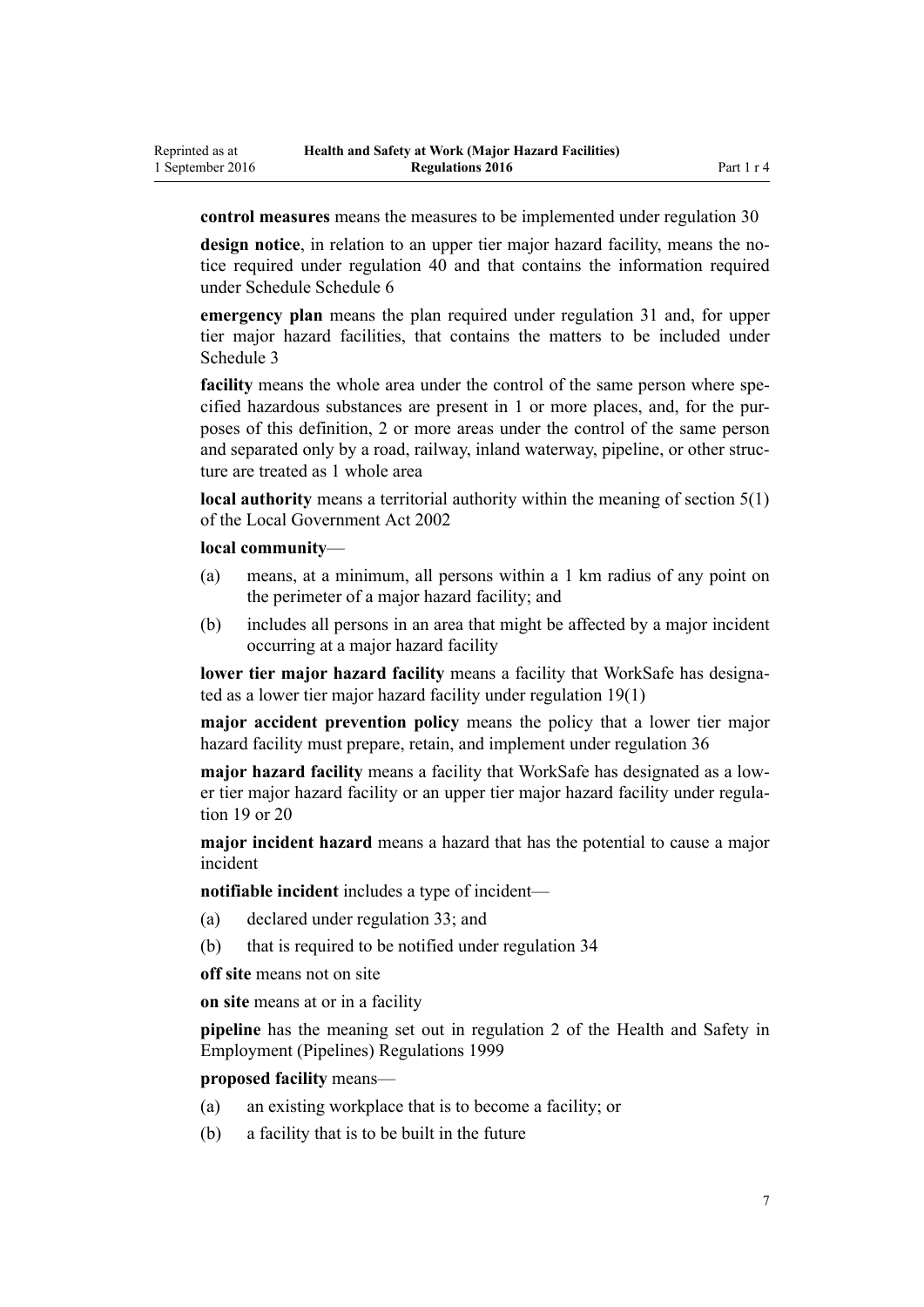<span id="page-7-0"></span>**readily accessible**, in relation to a duty to provide a document, means that the document is capable of being accessed without difficulty in hard copy, electronic form, or other form

#### **safety assessment**,—

- (a) in relation to a lower tier major hazard facility, means the assessment conducted for the purposes of preparing and implementing a major accident prevention policy under [regulation 36:](#page-25-0)
- (b) in relation to an upper tier major hazard facility, means the assessment conducted under [regulation 38](#page-26-0)

**safety case**, in relation to an upper tier major hazard facility, means the document required under [regulation 45](#page-30-0) and that contains the information required under [Schedule 7](#page-68-0)

**safety-critical element** means any part of a facility or its plant (including a computer program)—

- (a) that has the purpose of preventing, or limiting the effect of, a major incident; and
- (b) the failure of which could cause or contribute substantially to a major incident

**safety management system**,—

- (a) in relation to a lower tier major hazard facility, means the system established under [regulation 36\(4\)](#page-25-0) that satisfies the requirements specified in [Schedule 5:](#page-64-0)
- (b) in relation to an upper tier major hazard facility, means the system established and implemented under [regulation 39](#page-27-0) that satisfies the requirements specified in [Schedule 5](#page-64-0)

**threshold quantity** means the lower threshold quantity or the upper threshold quantity

**upper tier major hazard facility** means a facility that WorkSafe has designated as an upper tier major hazard facility under [regulation 19\(2\)](#page-15-0) or [20.](#page-15-0)

(2) Unless the context otherwise requires, terms and expressions that are used but not defined in these regulations but that are defined in the Act have the same meaning as in the Act.

#### **5 Meaning of specified hazardous substances**

In these regulations, **specified hazardous substances** means table 1 or 2 hazardous substances.

#### **6 Meaning of table 1 or 2 hazardous substances**

In these regulations, **table 1 or 2 hazardous substances** means—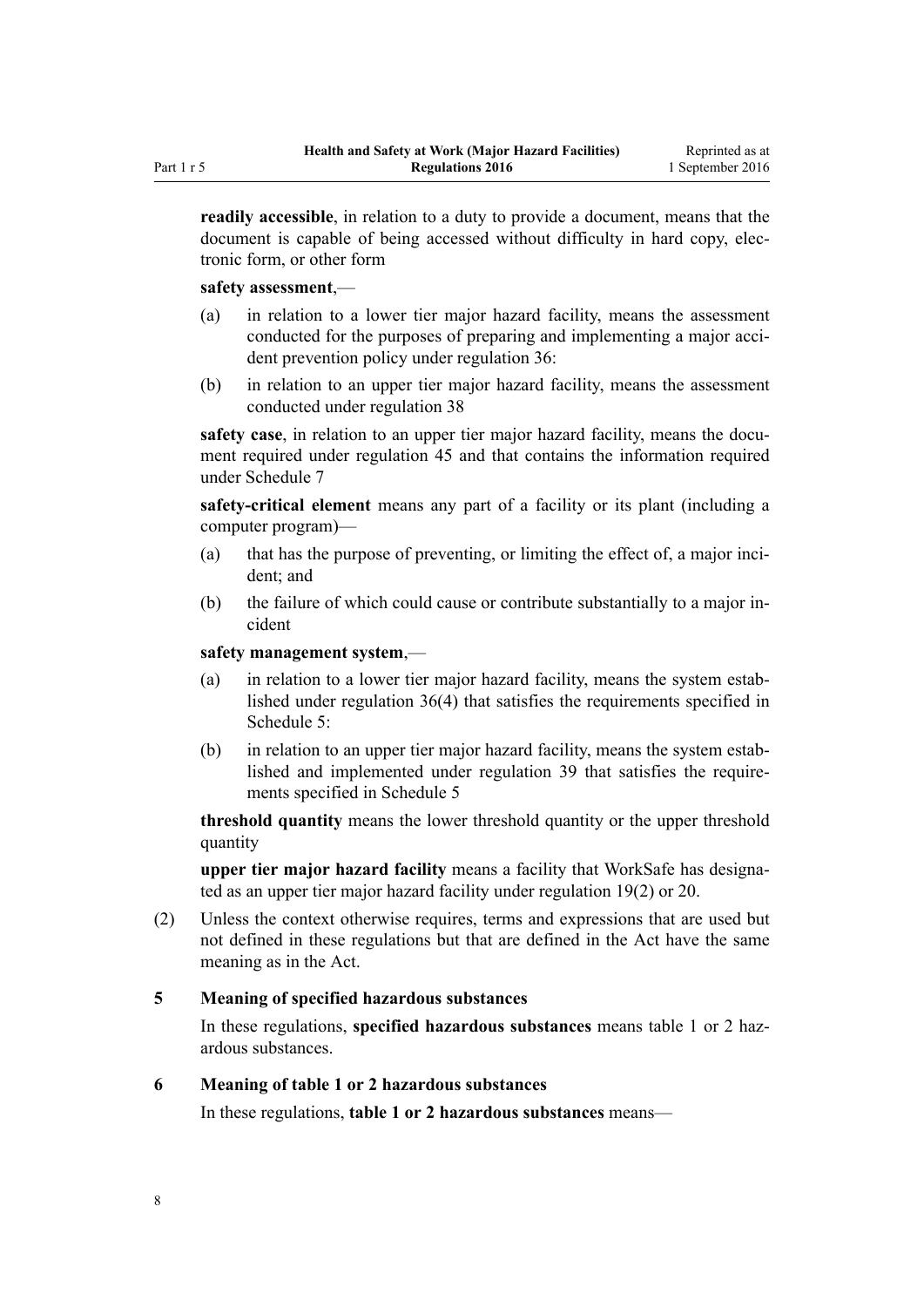- <span id="page-8-0"></span>(a) the hazardous substances specified in column 1 of table 2 of [Schedule 2;](#page-49-0) and
- (b) the categories of hazardous substances referred to in column 1 of table 1 of [Schedule 2](#page-49-0).

### **7 Meaning of lower threshold quantity**

- (1) In these regulations, **lower threshold quantity** means the quantity—
	- (a) specified in column 4 of table 1 or column 3 of table 2 of [Schedule 2;](#page-49-0) and
	- (b) calculated in accordance with [Part 3](#page-18-0) of these regulations.
- (2) In calculating the lower threshold quantity, the maximum capacity of the facility must be taken into account, including—
	- (a) the maximum capacity of process vessels and interconnecting pipe systems that contain the hazardous substances:
	- (b) the maximum capacity of all storage tanks and other storage areas at the facility that could contain hazardous substances:
	- (c) the maximum capacity of the pipework outside process areas to contain hazardous substances:
	- (d) the maximum quantity of hazardous substances that could, in the event of failure, escape into the facility from the pipework that is connected to, terminates at, or crosses the facility:
	- (e) the maximum quantity of hazardous substances that are loaded into or onto, or unloaded from, vehicles, trailers, rolling stock, and ships (excluding any hazardous substances on board ships) that are from time to time present at the facility in the course of the facility's operations.
- (3) For the purposes of subclause (2), the exclusions in calculating the quantity of hazardous substances that are present or likely to be present at a facility, as specified in [regulation 29](#page-20-0), must be taken into account.

# **8 Meaning of upper threshold quantity**

In these regulations, **upper threshold quantity** means the quantity—

- (a) specified in column 5 of table 1 or column 4 of table 2 of [Schedule 2;](#page-49-0) and
- (b) calculated in accordance with [Part 3](#page-18-0) of these regulations.

# **9 Meaning of major incident**

- (1) In these regulations, **major incident** means an uncontrolled event at a major hazard facility that—
	- (a) involves, or potentially involves, specified hazardous substances; and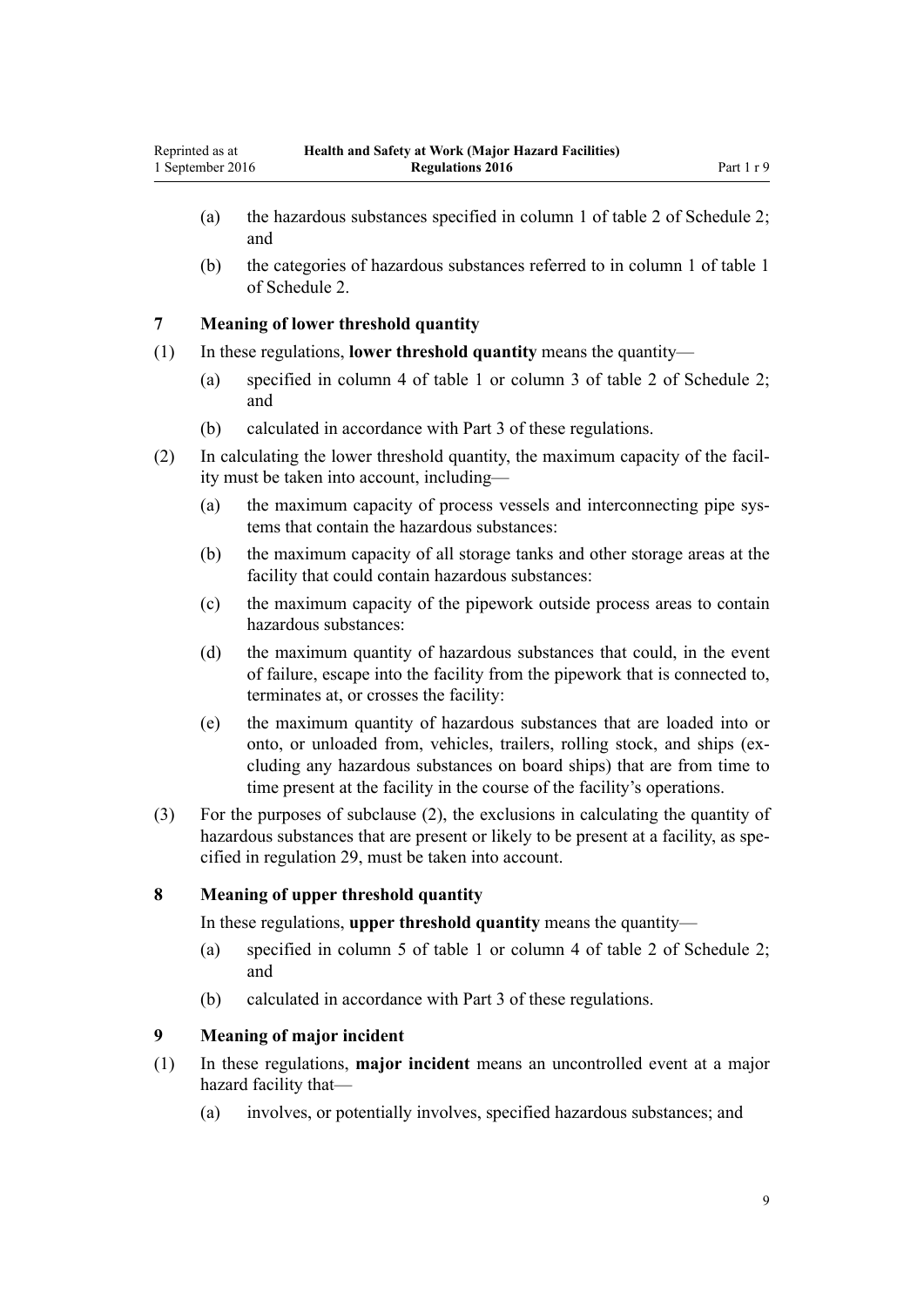- <span id="page-9-0"></span>(b) exposes multiple persons to a serious risk to their health or safety (including a risk of death) arising from an immediate or imminent exposure to—
	- (i) 1 or more of those substances as a result of the event; or
	- (ii) the direct or indirect effects of the event.
- (2) Without limiting subclause (1), an **uncontrolled event** includes any of the following:
	- (a) escape, spillage, or leakage of a substance:
	- (b) implosion, explosion, or fire.

Compare: Model Work Health and Safety Regulations (Aust) r 531

#### **10 Meaning of operator**

- (1) In these regulations, **operator** means the PCBU who—
	- (a) manages or controls a facility or a proposed facility; and
	- (b) has the power to direct that the whole facility be shut down.
- (2) If more than 1 PCBU is an operator of all or part of the facility within the meaning of subclause (1),—
	- (a) 1 of the PCBUs must be nominated, by all or a simple majority of those operators, as the operator of the facility; and
	- (b) the person nominated under paragraph (a) is the operator of the facility for the purposes of these regulations.
- (3) If no person is nominated as an operator under subclause (2), each of the following persons is taken to be an operator of the facility for the purposes of these regulations:
	- (a) each operator, within the meaning of subclause (1), who is an individual:
	- (b) for each operator, within the meaning of subclause (1), that is not an individual, each officer of the body corporate.

# *Transitional, savings, and related provisions*

## **11 Transitional, savings, and related provisions**

The transitional, savings, and related provisions (if any) set out in [Schedule 1](#page-47-0) have effect according to their terms.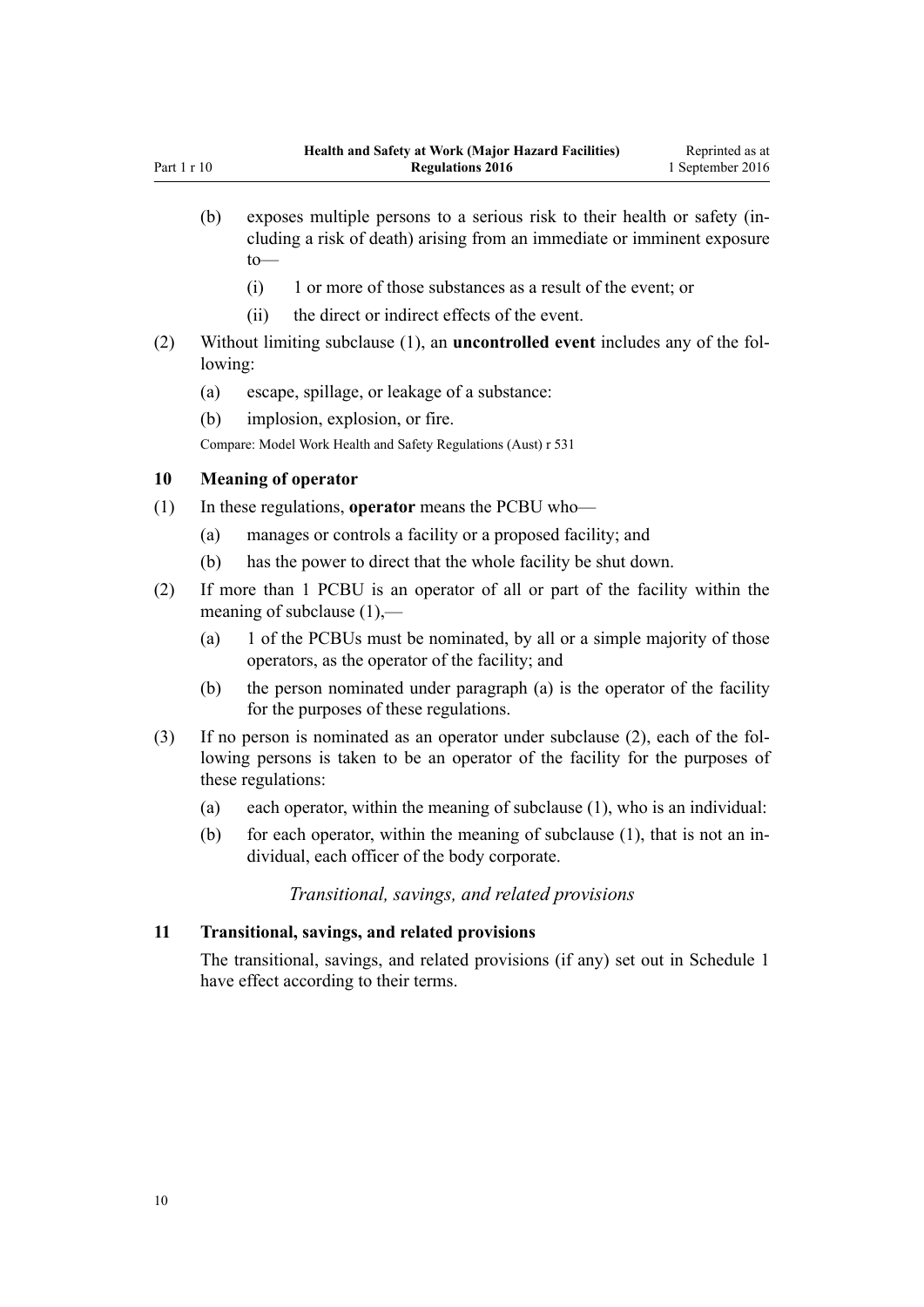# **Part 2**

# <span id="page-10-0"></span>**Notification, designation, and exemption of major hazard facilities**

# *Notification process*

### **11A Authorisation of certain facilities**

A facility at which specified hazardous substances are present or likely to be present in a quantity that is equal to or exceeds the lower threshold quantity must not be operated unless the facility is designated under this Part.

Regulation 11A: inserted, on 1 September 2016, by [regulation 6](http://prd-lgnz-nlb.prd.pco.net.nz/pdflink.aspx?id=DLM6907710) of the Health and Safety at Work (Major Hazard Facilities) Amendment Regulations 2016 (LI 2016/174).

### **12 Duty of operators to notify WorkSafe**

- (1) The operator of a facility that existed on 4 April 2016 where, as at that date, specified hazardous substances were present or likely to be present in a quantity that is equal to or exceeds the lower threshold quantity must, in order to have the facility designated, notify WorkSafe in accordance with [regulation 14](#page-11-0)—
	- (a) as soon as practicable (but no later than 3 months) after the operator becomes aware or ought reasonably to have become aware that the specified hazardous substances were present or likely to be present in a quantity that is equal to or exceeds the lower threshold quantity; or
	- (b) within any longer period that WorkSafe determines, if satisfied on application by the operator that there is a reasonable excuse for the delayed notification.
- (1A) The operator of a facility that existed on 4 April 2016 but which was not on that date a facility to which subclause (1) applies must, in order to have the facility designated, notify WorkSafe in accordance with [regulation 14](#page-11-0) as soon as practicable before there is any change to the facility due to which specified hazardous substances are present or likely to be present in a quantity that is equal to or exceeds the lower threshold quantity.
- (2) An operator who contravenes this regulation commits an offence and is liable on conviction,—
	- (a) for an individual, to a fine not exceeding  $$10,000$ :
	- (b) for any other person, to a fine not exceeding \$50,000.

Compare: Model Work Health and Safety Regulations (Aust) r 536

Regulation 12(1): replaced, on 1 September 2016, by [regulation 7](http://prd-lgnz-nlb.prd.pco.net.nz/pdflink.aspx?id=DLM6907712) of the Health and Safety at Work (Major Hazard Facilities) Amendment Regulations 2016 (LI 2016/174).

Regulation 12(1A): inserted, on 1 September 2016, by [regulation 7](http://prd-lgnz-nlb.prd.pco.net.nz/pdflink.aspx?id=DLM6907712) of the Health and Safety at Work (Major Hazard Facilities) Amendment Regulations 2016 (LI 2016/174).

#### **13 Duty of operators of proposed facilities to notify WorkSafe**

(1) The operator of a proposed facility at which specified hazardous substances may be present in a quantity that is equal to or exceeds the lower threshold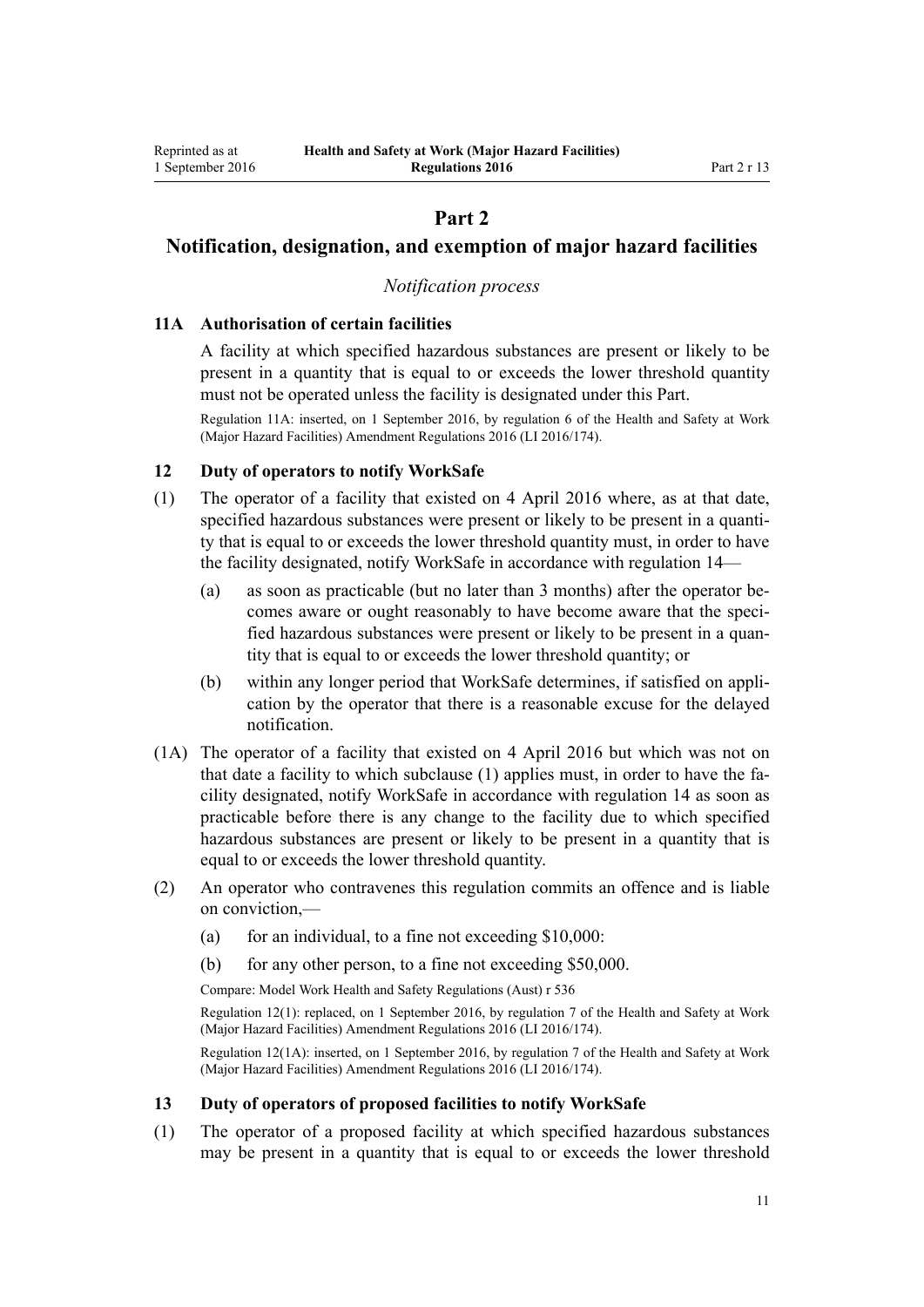<span id="page-11-0"></span>quantity must, in order to have the proposed facility designated, notify Work-Safe in accordance with regulation 14 as soon as practicable before—

- (a) there is any change in an existing workplace due to which it becomes a facility:
- (b) any contract is entered into for the construction or purchase of the facility.
- (2) An operator who contravenes this regulation commits an offence and is liable on conviction,—
	- (a) for an individual, to a fine not exceeding  $$10,000$ :
	- (b) for any other person, to a fine not exceeding \$50,000.

Compare: Model Work Health and Safety Regulations (Aust) r 537

Regulation 13(1): amended, on 1 September 2016, by [regulation 8](http://prd-lgnz-nlb.prd.pco.net.nz/pdflink.aspx?id=DLM6907713) of the Health and Safety at Work (Major Hazard Facilities) Amendment Regulations 2016 (LI 2016/174).

### **14 Content of notification**

- (1) A notification to WorkSafe under [regulation 12](#page-10-0) or [13](#page-10-0) must—
	- (a) be given in the manner and form required by WorkSafe; and
	- (b) include the information referred to in subclause (2).
- (2) The notification to WorkSafe must include the following information:
	- (a) a brief description of the primary business activity or activities at the facility; and
	- (b) information about the operator; and
	- (c) sufficient information to identify the specified hazardous substances present or likely to be present at the facility; and
	- (d) the quantity and physical form (for example, solid, liquid, or gas) of the specified hazardous substances referred to in paragraph (c); and
	- (e) the contact details of a person with whom WorkSafe may communicate in relation to the information that is, or must be, contained in the notification; and
	- (f) the details of any enforcement action against the operator or an officer of the operator, under any legislation related to the management of health and safety or hazardous substances, taken either in New Zealand or in an overseas jurisdiction; and
	- (g) information about the land use and other activities in the area surrounding the facility or proposed facility; and
	- (h) any other additional information that WorkSafe requires for the purpose of determining—
		- (i) whether the facility or proposed facility is a major hazard facility; and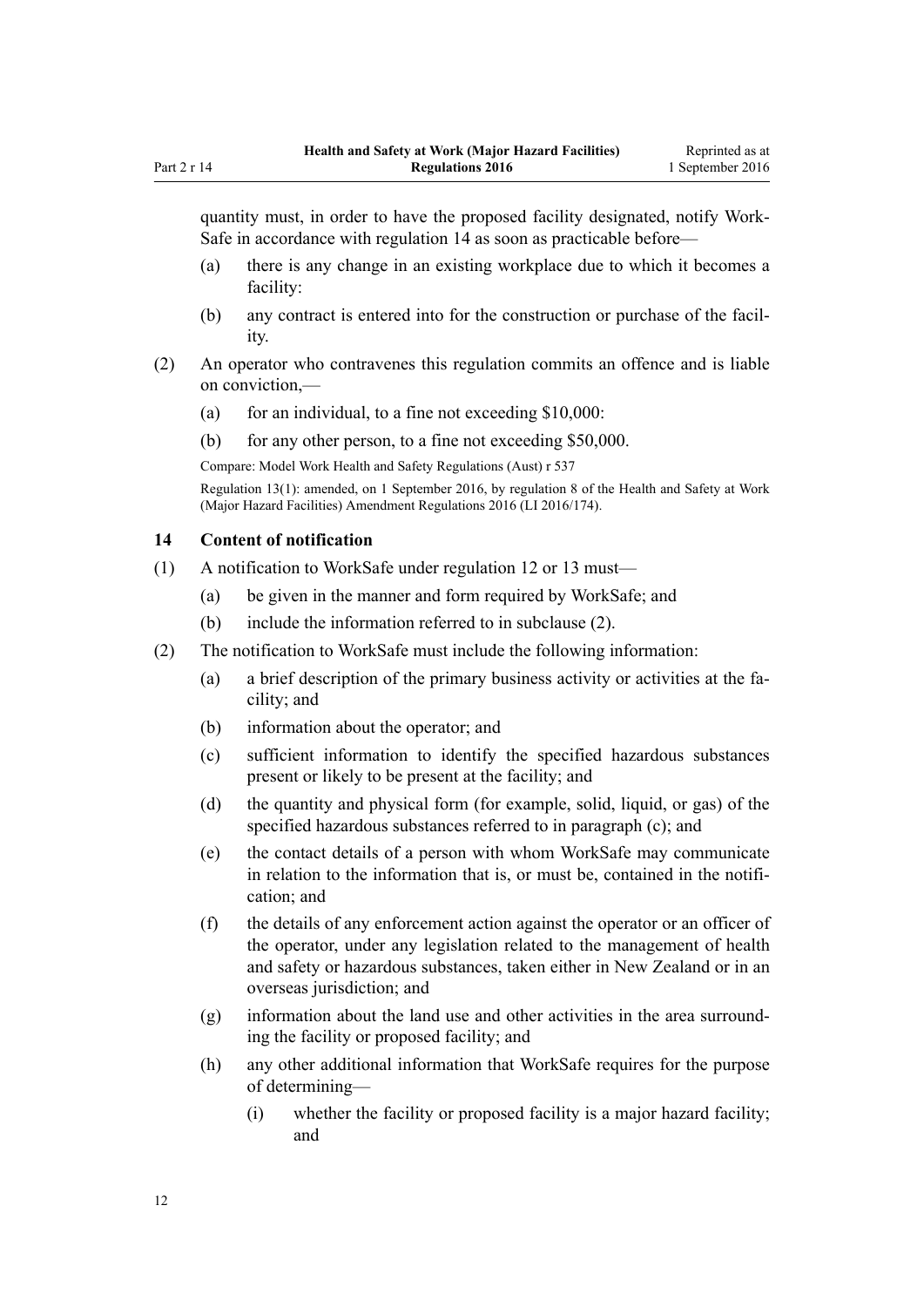#### (ii) the physical location of the facility or proposed facility.

<span id="page-12-0"></span>Compare: Model Work Health and Safety Regulations (Aust) r 538; Control of Major Accident Hazards Regulations 2015 r 6 (UK)

### **15 WorkSafe must assess notification, make a decision, and notify operator of decision**

- (1) WorkSafe must assess each notification given under [regulation 12](#page-10-0) or [13](#page-10-0) and decide whether the quantity of specified hazardous substances, as listed in [Schedule 2](#page-49-0), that are present or likely to be present at a facility or may be present at a proposed facility—
	- (a) equals or exceeds the lower threshold quantity but does not equal or exceed the upper threshold quantity (which means that the facility is a lower tier major hazard facility); or
	- (b) equals or exceeds the upper threshold quantity (which means that the facility is an upper tier major hazard facility); or
	- (c) is less than the lower threshold quantity (which means that the facility is neither a lower tier major hazard facility nor an upper tier major hazard facility).
- (2) WorkSafe must, as soon as practicable after making a decision under subclause (1), notify the operator in writing that the facility or proposed facility to which the notification relates is or will become—
	- (a) a lower tier major hazard facility; or
	- (b) an upper tier major hazard facility; or
	- (c) neither a lower tier major hazard facility nor an upper tier major hazard facility.
- (3) For the purposes of carrying out its functions under subclause (1), WorkSafe may require an operator to provide further information specified by WorkSafe in relation to the facility, including information about—
	- (a) the use or likely use of specified hazardous substances in the facility:
	- (b) the physical condition of the facility:
	- (c) the facility's state of repair.
- (4) The operator must comply with a request under subclause (3) within 45 days or any longer period as WorkSafe may allow.

Compare: Model Work Health and Safety Regulations (Aust) rr 542, 545

### **16 WorkSafe may conduct review of facility**

- (1) WorkSafe may conduct a review of a facility or proposed facility if, after a notification given under [regulation 12](#page-10-0) or [13](#page-10-0) or at any other time it considers appropriate, WorkSafe decides that—
	- (a) the facility or proposed facility is a lower tier major hazard facility; and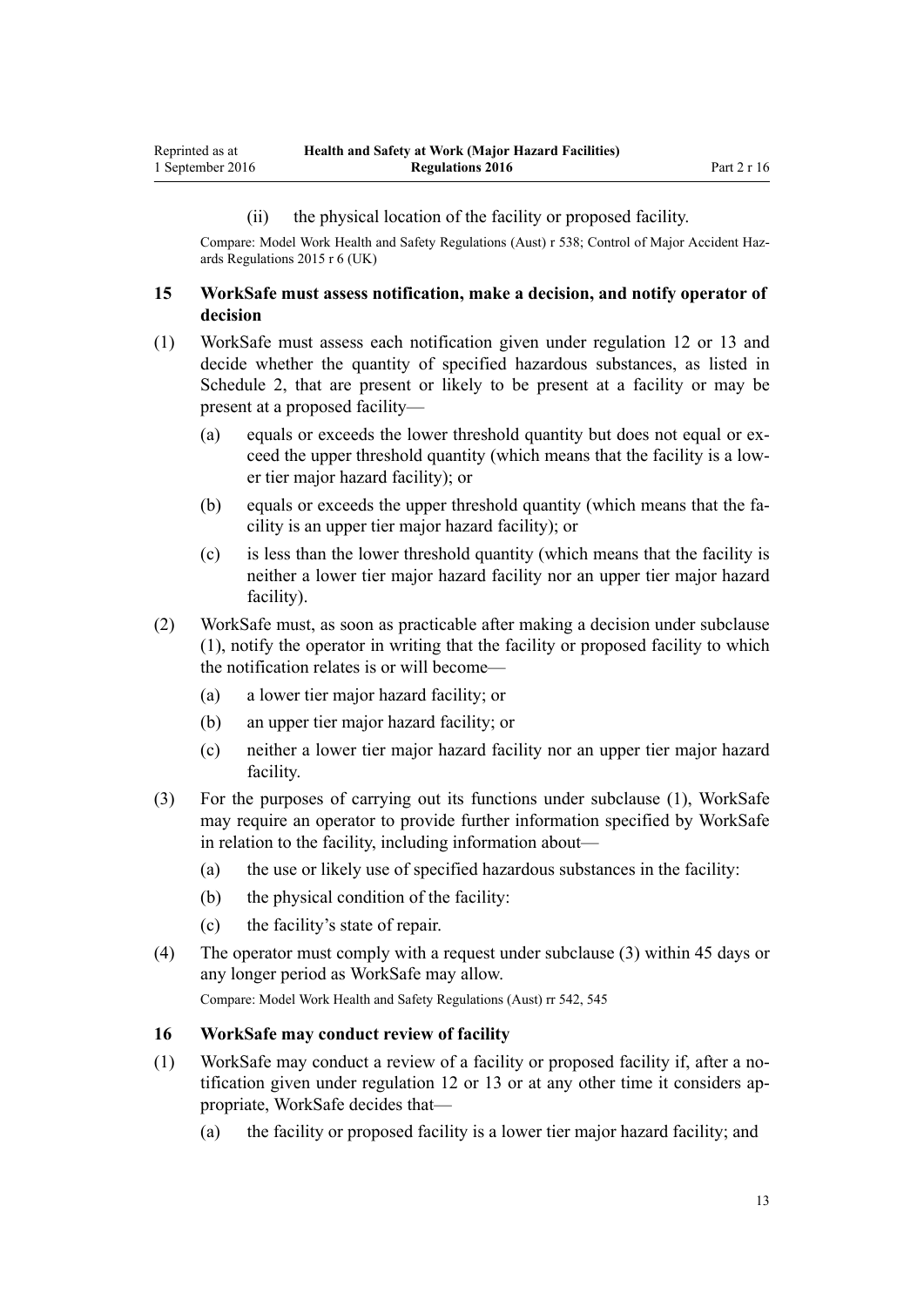|                              | there are reasonable grounds to believe that there is increased potential<br>(b)<br>for a major incident to occur at the facility or proposed facility, having<br>regard to the following: |                                                                                                                                                                                                 |                                                                                                                                                                 |  |  |
|------------------------------|--------------------------------------------------------------------------------------------------------------------------------------------------------------------------------------------|-------------------------------------------------------------------------------------------------------------------------------------------------------------------------------------------------|-----------------------------------------------------------------------------------------------------------------------------------------------------------------|--|--|
|                              |                                                                                                                                                                                            | (i)                                                                                                                                                                                             | the quantity or combination of specified hazardous substances that<br>are present or likely to be present; and                                                  |  |  |
|                              |                                                                                                                                                                                            | (ii)                                                                                                                                                                                            | the types of activities within the facility involving specified haz-<br>ardous substances; and                                                                  |  |  |
|                              |                                                                                                                                                                                            | (iii)                                                                                                                                                                                           | land use and other activities in the area surrounding the facility or<br>proposed facility; and                                                                 |  |  |
|                              |                                                                                                                                                                                            | (iv)                                                                                                                                                                                            | any other matters that WorkSafe considers relevant.                                                                                                             |  |  |
| (2)                          |                                                                                                                                                                                            | The purpose of the review is to enable WorkSafe to determine whether the fa-<br>cility or proposed facility should be designated as an upper tier major hazard<br>facility under regulation 20. |                                                                                                                                                                 |  |  |
| (3)<br>to make a submission- |                                                                                                                                                                                            |                                                                                                                                                                                                 | Before commencing a review, WorkSafe must give written notice of its inten-<br>tion to conduct the review, and the reasons for doing so, and of the opportunity |  |  |
|                              | (a)                                                                                                                                                                                        |                                                                                                                                                                                                 | to the contact person identified in the notification given under regulation<br>12 or 13; or                                                                     |  |  |
|                              | (b)                                                                                                                                                                                        |                                                                                                                                                                                                 | in any other case, to the operator of the facility or proposed facility.                                                                                        |  |  |
| (4)                          | WorkSafe must-                                                                                                                                                                             |                                                                                                                                                                                                 |                                                                                                                                                                 |  |  |
|                              | (a)                                                                                                                                                                                        | consider the submission if the recipient of the notice has made a submis-<br>sion in relation to the review; and                                                                                |                                                                                                                                                                 |  |  |
|                              | (b)                                                                                                                                                                                        |                                                                                                                                                                                                 | consult those persons who WorkSafe considers have an interest in the<br>outcome of the review, including-                                                       |  |  |
|                              |                                                                                                                                                                                            | (i)                                                                                                                                                                                             | any representatives at the facility; and                                                                                                                        |  |  |
|                              |                                                                                                                                                                                            | (ii)                                                                                                                                                                                            | the emergency services organisations that have responsibility for<br>the area in which the facility is, or proposed facility is to be, loca-<br>ted; and        |  |  |
|                              |                                                                                                                                                                                            | (iii)                                                                                                                                                                                           | the local authority within whose district the facility is, or proposed<br>facility is to be, located.                                                           |  |  |
|                              |                                                                                                                                                                                            | Compare: Model Work Health and Safety Regulations (Aust) r 541                                                                                                                                  |                                                                                                                                                                 |  |  |

# **17 Duty to notify WorkSafe of proposed change in operator**

- (1) A proposed new operator of a facility must notify WorkSafe in accordance with [regulation 14](#page-11-0).
- (2) The notification given under subclause (1) must be given—
	- (a) as soon as practicable after the proposed new operator becomes aware of the likely change in operator; and

<span id="page-13-0"></span>Part 2 r 17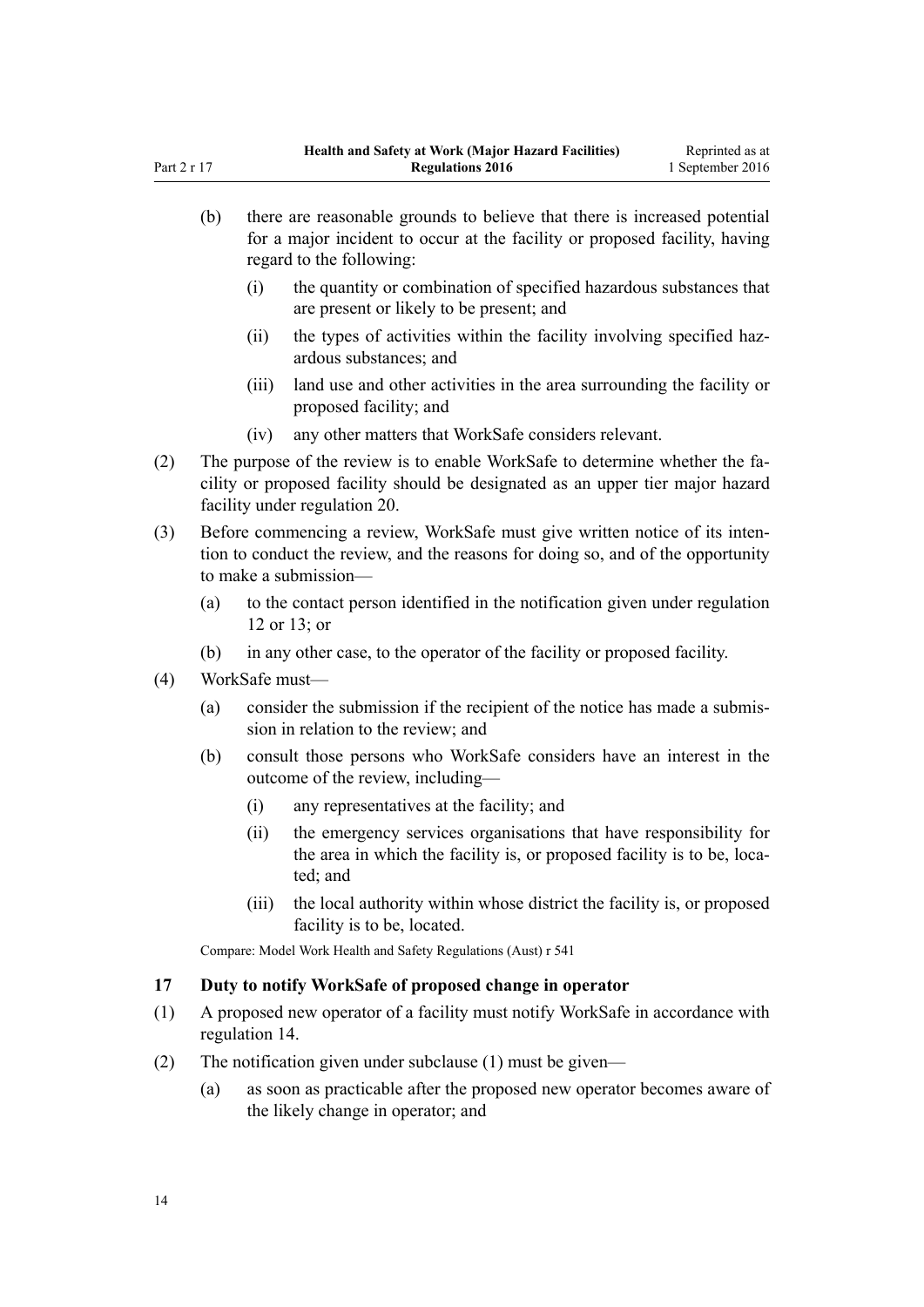- <span id="page-14-0"></span>(b) no later than 2 months before the date on which the proposed new operator intends to begin operating the facility.
- (3) For the purposes of these regulations, a notification given under this regulation—
	- (a) should include only information that relates to the change in operator and that has changed since the earlier notification given in accordance with [regulation 12](#page-10-0) or [13](#page-10-0); and
	- (b) is to be treated as a notification given under [regulation 12](#page-10-0) for an existing facility; and
	- (c) is subject to any review of the suitability of the new operator conducted under regulation 18; and
	- (d) must be assessed by WorkSafe to enable it to determine whether Work-Safe should request a revised safety case to be given under [regulation](#page-34-0) [53.](#page-34-0)
- (4) An operator who contravenes subclause (1) or (2) commits an offence and is liable on conviction,—
	- (a) for an individual, to a fine not exceeding  $$6,000$ :
	- (b) for any other person, to a fine not exceeding \$30,000.

Compare: Model Work Health and Safety Regulations (Aust) r 548

#### **18 Suitability of operator**

- (1) This regulation applies if WorkSafe decides to conduct a review into the suitability of the operator of a facility or proposed facility.
- (2) WorkSafe must decide whether to conduct a review within a period of 1 month after the date of receiving a notification given under [regulation 12](#page-10-0) or [13](#page-10-0).
- (3) Before commencing a review, WorkSafe must give written notice of its intention to conduct the review, and the reasons for doing so, and of the opportunity to make a submission by a specified date, which must not be earlier than 30 days from the date of the notice,—
	- (a) to the contact person identified in the notification given under [regulation](#page-10-0) [12](#page-10-0) or [13;](#page-10-0) or
	- (b) in any other case, to the operator of the facility.
- (4) WorkSafe must—
	- (a) consider the submission if the recipient of the notice has made a submission in relation to the review; and
	- (b) consult interested parties, including (where relevant) government agencies in other jurisdictions that have a regulatory role in relation to major hazard facilities.
- (5) WorkSafe must complete the review—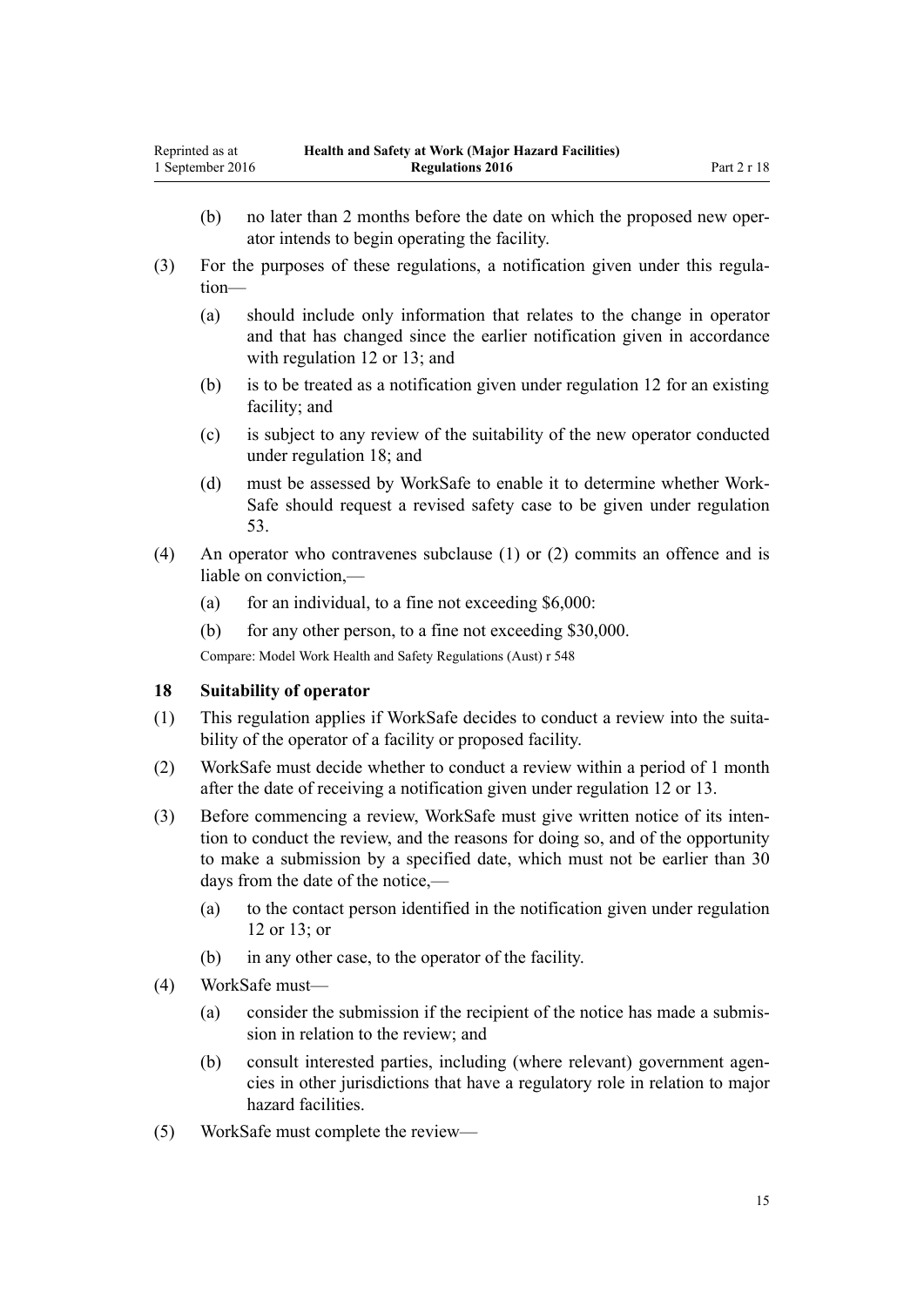(a) within 3 months after receiving the submission; or

<span id="page-15-0"></span>Part 2 r 19

- (b) if it does not receive a submission by the date specified in subclause (3), within 3 months after that date.
- (6) If WorkSafe decides on reasonable grounds that the operator of a facility or proposed facility is unlikely to meet the operator's obligations under these regulations, WorkSafe must, by notice in writing, prohibit the person from acting as the operator of the facility or proposed facility.

Compare: Model Work Health and Safety Regulations (Aust) r 543

#### *Designation process*

# **19 Mandatory designation as major hazard facility**

- (1) If WorkSafe decides under [regulation 15](#page-12-0) that a facility or proposed facility is a lower tier major hazard facility, WorkSafe must designate that facility as a lower tier major hazard facility.
- (2) If WorkSafe decides under [regulation 15](#page-12-0) that a facility or proposed facility is an upper tier major hazard facility, WorkSafe must designate that facility as an upper tier major hazard facility.

Compare: Model Work Health and Safety Regulations (Aust) r 542

### **20 Discretionary designation of lower tier major hazard facility as upper tier major hazard facility**

WorkSafe may designate a facility or a proposed facility as an upper tier major hazard facility if WorkSafe—

- (a) decides to conduct a review under [regulation 16;](#page-12-0) and
- (b) on completion of the review (conducted having regard to the matters specified in regulation  $16(1)(b)$ , considers that there is increased potential for a major incident to occur at that facility.

Compare: Model Work Health and Safety Regulations (Aust) r 541

#### **21 Certificate and effect of designations and decisions**

- (1) If WorkSafe makes a designation under regulation 19 or 20, or a decision under [regulation 18](#page-14-0), WorkSafe must give the relevant operator a certificate of the designation or decision that states—
	- (a) the reasons for the designation or decision; and
	- (b) the date on which the designation or decision takes effect, which,—
		- (i) in the case of a designation, must be at least 28 days after the date of the certificate:
		- (ii) in the case of a decision, must be the date of the decision; and
	- (c) any conditions imposed on the designation under [regulation 22.](#page-16-0)
- (2) WorkSafe must give the certificate—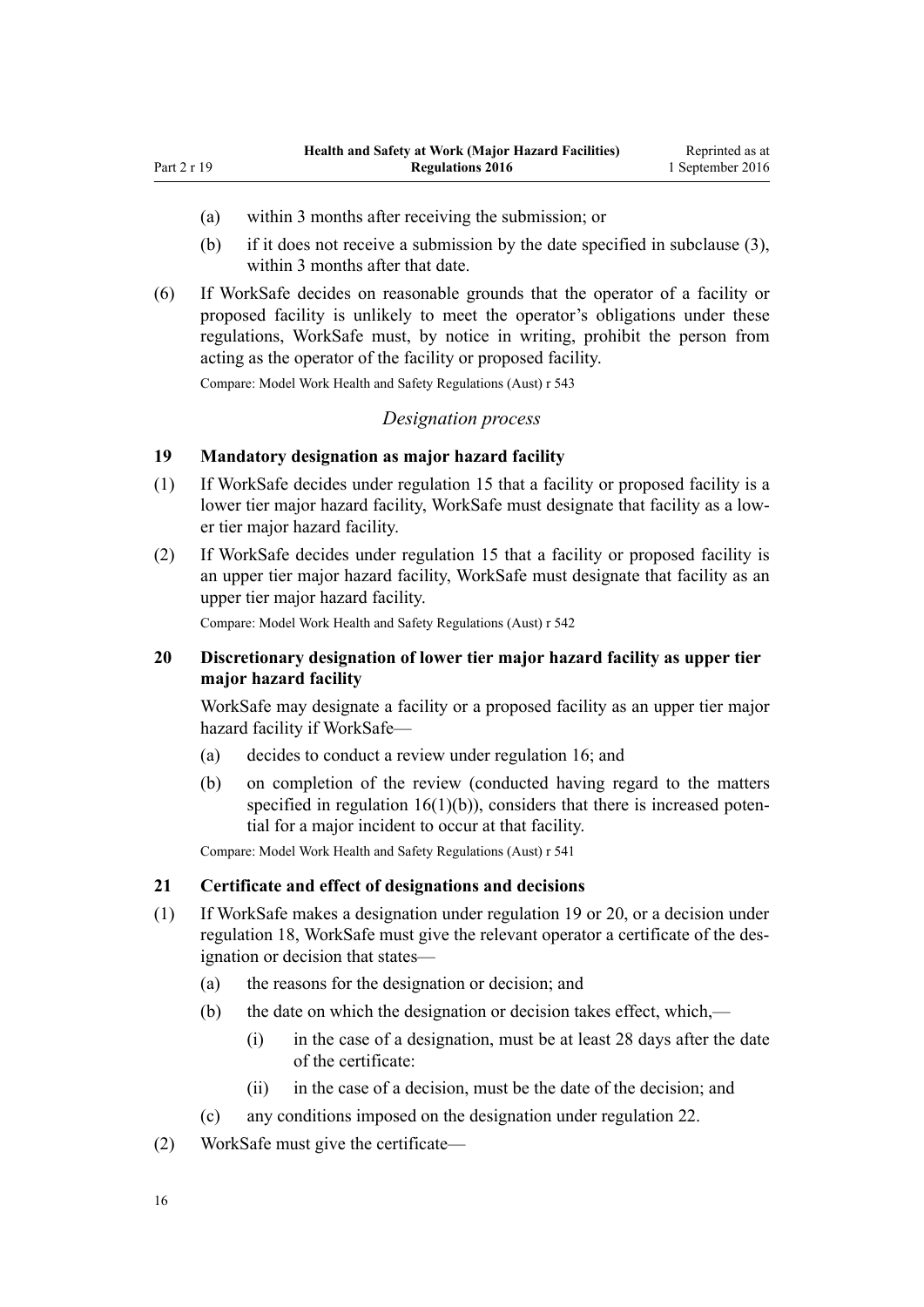- <span id="page-16-0"></span>(a) as soon as practicable after making the decision under [regulation 18:](#page-14-0)
- (b) within 14 days of making the designation under [regulation 19](#page-15-0) or [20](#page-15-0).
- (3) The effect of a decision under [regulation 18](#page-14-0) is that any exemption under [sec](http://prd-lgnz-nlb.prd.pco.net.nz/pdflink.aspx?id=DLM6544175)[tion 220](http://prd-lgnz-nlb.prd.pco.net.nz/pdflink.aspx?id=DLM6544175) of the Act does not apply to the facility.
- (4) A designation or decision remains in effect until revoked. Compare: Model Work Health and Safety Regulations (Aust) r 545

#### **22 Conditions on designations of major hazard facilities**

- (1) For the purpose of [section 208](http://prd-lgnz-nlb.prd.pco.net.nz/pdflink.aspx?id=DLM6544172) of the Act, WorkSafe may impose any conditions it considers reasonably appropriate on a designation made under—
	- (a) [regulation 19](#page-15-0) (mandatory designation as major hazard facility); or
	- (b) [regulation 20](#page-15-0) (discretionary designation of lower tier major hazard facility as upper tier major hazard facility).
- (2) Without limiting subclause (1), WorkSafe may impose conditions in relation to 1 or more of the following:
	- (a) additional control measures that must be implemented in relation to the carrying out of work or activities at the major hazard facility:
	- (b) the recording or keeping of additional information:
	- (c) the provision of additional information, training, and instruction to additional persons or classes of persons:
	- (d) the provision of additional information to WorkSafe:
	- (e) if the operator is any other person, the qualifications or duties, or both, of any officer of the operator.
- (2A) For the purpose of [section 208](http://prd-lgnz-nlb.prd.pco.net.nz/pdflink.aspx?id=DLM6544172) of the Act, it is a condition of the designation of a facility or proposed facility that the operator must provide any notification required by [regulation 74.](#page-46-0)
- (3) The operator of a major hazard facility in relation to which any conditions are imposed under this regulation must ensure that the conditions are complied with.

Compare: Model Work Health and Safety Regulations (Aust) r 544

Regulation 22(1): amended, on 1 September 2016, by [regulation 9\(1\)](http://prd-lgnz-nlb.prd.pco.net.nz/pdflink.aspx?id=DLM6907714) of the Health and Safety at Work (Major Hazard Facilities) Amendment Regulations 2016 (LI 2016/174).

Regulation 22(2A): inserted, on 1 September 2016, by [regulation 9\(2\)](http://prd-lgnz-nlb.prd.pco.net.nz/pdflink.aspx?id=DLM6907714) of the Health and Safety at Work (Major Hazard Facilities) Amendment Regulations 2016 (LI 2016/174).

### **23 Revocation of designation as major hazard facility or decision as to suitability of operator**

(1) WorkSafe may revoke a designation made under [regulation 19](#page-15-0) or [20](#page-15-0), or a decision made under [regulation 18,](#page-14-0) if, after consultation with the operator, Work-Safe is satisfied that the reasons for the designation or decision no longer apply.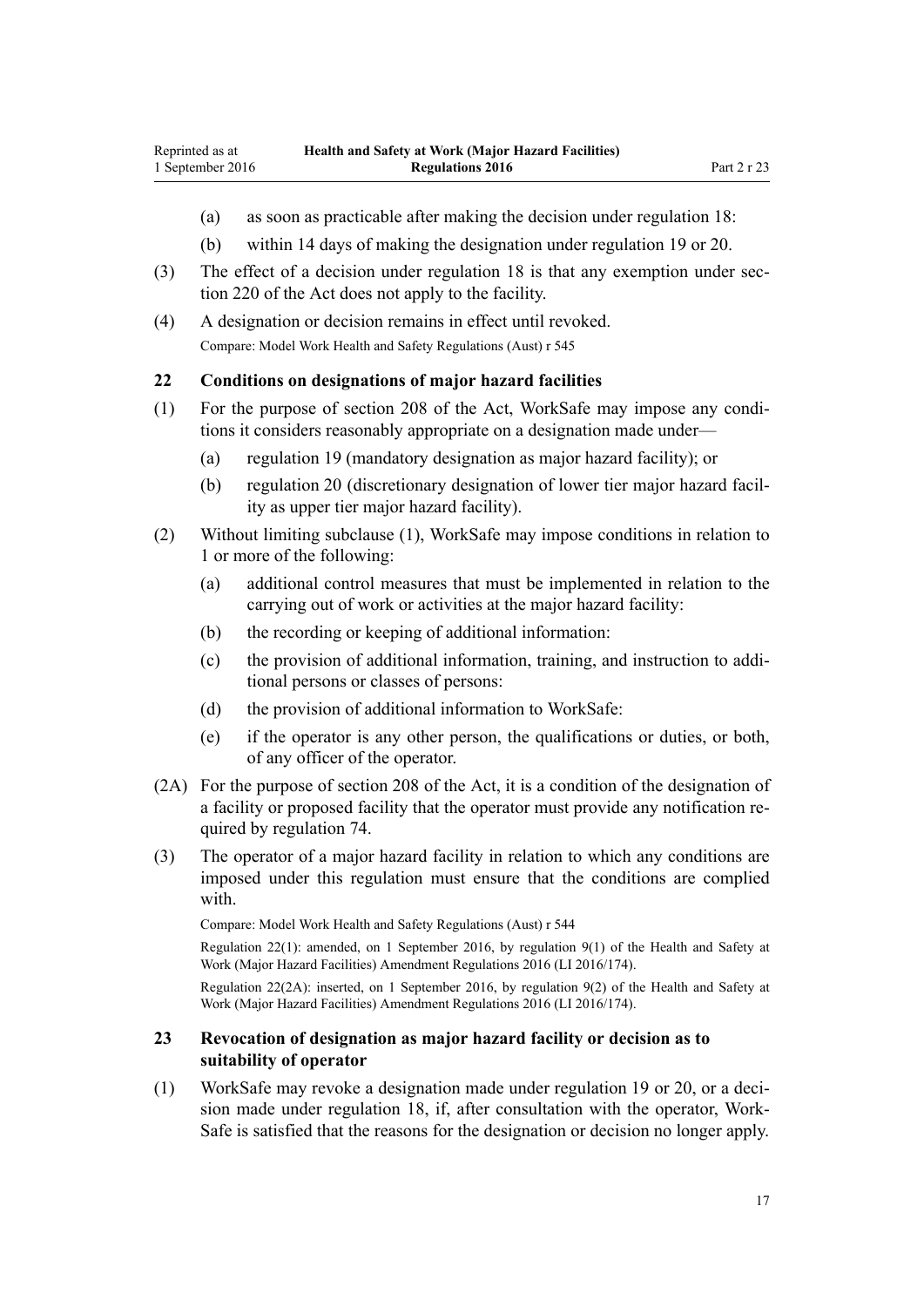| (2) |                                                                                    | If subclause (1) applies, WorkSafe must give written notice of the revocation of<br>the designation or decision to the operator.<br>Compare: Model Work Health and Safety Regulations (Aust) r 546 |  |
|-----|------------------------------------------------------------------------------------|----------------------------------------------------------------------------------------------------------------------------------------------------------------------------------------------------|--|
| 24  |                                                                                    | Renotification if quantity of specified hazardous substances increases                                                                                                                             |  |
| (1) | This regulation applies to a facility or a proposed facility in relation to which— |                                                                                                                                                                                                    |  |
|     | (a)                                                                                | notification was given under regulation 12 or 13; and                                                                                                                                              |  |
|     | (b)                                                                                | WorkSafe-                                                                                                                                                                                          |  |
|     |                                                                                    | has not conducted a review under regulation 16; or<br>(1)                                                                                                                                          |  |
|     |                                                                                    | on conducting a review has not designated the facility as an unner<br>(11)                                                                                                                         |  |

- (ii) on conducting a review, has not designated the facility as an upper tier major hazard facility under [regulation 20](#page-15-0).
- (2) The operator of a facility or proposed facility must renotify WorkSafe in accordance with [regulation 12](#page-10-0) or [13](#page-10-0) if the quantity of specified hazardous substances that are present or likely to be present at the facility or proposed facility increases, or is likely to increase, to a level that exceeds the level previously notified to WorkSafe.
- (3) A person who contravenes subclause (2) commits an offence and is liable on conviction,—
	- (a) for an individual, to a fine not exceeding  $$6,000$ :
	- (b) for any other person, to a fine not exceeding \$30,000.

Compare: Model Work Health and Safety Regulations (Aust) r 547

# *Prescribed requirements for exemptions*

# **25 Prescribed requirements for WorkSafe granting exemption**

- (1) WorkSafe must not grant an exemption under [section 220](http://prd-lgnz-nlb.prd.pco.net.nz/pdflink.aspx?id=DLM6544175) of the Act in respect of any provisions of these regulations unless it is satisfied that granting the exemption will result in a standard of safety (in relation to the operation of the facility or proposed facility) that is at least equivalent to the standard that would be achieved by compliance with the relevant provisions that the exemption relates to.
- (2) For the purposes of subclause (1), WorkSafe must have regard to all relevant matters, including whether the applicant—
	- (a) is complying with the Act and these regulations; and
	- (b) has implemented adequate control measures to minimise the risk of a major incident occurring.

<span id="page-17-0"></span>Part 2 r 24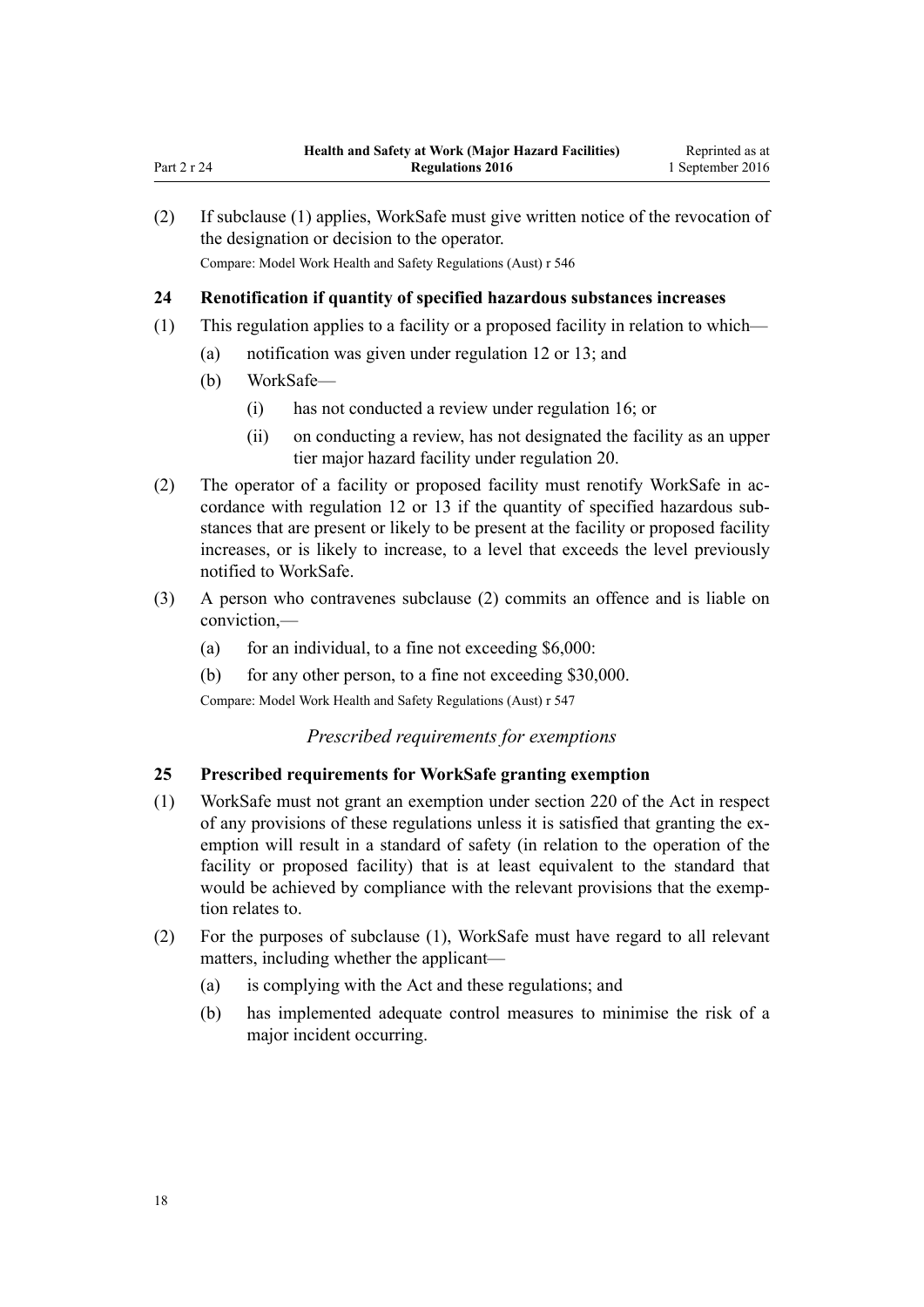# **Part 3**

# **Specified hazardous substances thresholds**

#### <span id="page-18-0"></span>**26 Specified hazardous substances**

- (1) The categories and names of specified hazardous substances are set out in [Schedule 2.](#page-49-0)
- (2) Hazardous substances that meet the following criteria must be assigned to the most analogous category or named specified hazardous substance falling within the scope of these regulations:
	- (a) substances that are not subject to the [Hazardous Substances \(Classifica](http://prd-lgnz-nlb.prd.pco.net.nz/pdflink.aspx?id=DLM33832)[tion\) Regulations 2001](http://prd-lgnz-nlb.prd.pco.net.nz/pdflink.aspx?id=DLM33832) (including waste); and
	- (b) substances that are present, or are likely to be present, in a facility; and
	- (c) substances that possess, or are likely to possess, under the conditions found at the facility, equivalent properties in relation to their potential to cause a major incident.
- (3) Hazardous substances that the EPA has not approved under [Part 5](http://prd-lgnz-nlb.prd.pco.net.nz/pdflink.aspx?id=DLM383157) of the Hazardous Substances and New Organisms Act 1996 must be classified in accordance with any applicable group standard that the EPA has issued under that Act.
- (4) If there is no applicable group standard for the hazardous substance, the operator must apply to the EPA so that the EPA may determine the classification of the substance for the purposes of these regulations.

Compare: Model Work Health and Safety Regulations (Aust) Schedule 15 cl 2

## **27 Threshold quantity of 1 specified hazardous substance**

- (1) If a specified hazardous substance is referred to in table 2 of [Schedule 2](#page-49-0) and also falls within a category referred to in table 1 of Schedule 2, the threshold quantities in table 2 must be used.
- (2) If a specified hazardous substance is not referred to in table 2 of [Schedule 2](#page-49-0) and the substance falls within a category referred to in table 1 of Schedule 2, the threshold quantities in table 1 must be used.
- (3) If a specified hazardous substance is not referred to in table 2 of [Schedule 2](#page-49-0) and the substance appears to fall within more than 1 category referred to in table 1 of Schedule 2, the threshold quantity of the category that has the lower or lowest threshold quantity must be used.

Compare: Model Work Health and Safety Regulations (Aust) Schedule 15 cl 3

#### **28 Threshold quantity of more than 1 specified hazardous substance**

(1) A facility with more than 1 specified hazardous substance is a lower tier major hazard facility if the following sum is greater than or equal to 1:

 $q_1/Q_{L1} + q_2/Q_{L2} + q_3/Q_{L3} + q_4/Q_{L4} + q_5/Q_{L5} + ...$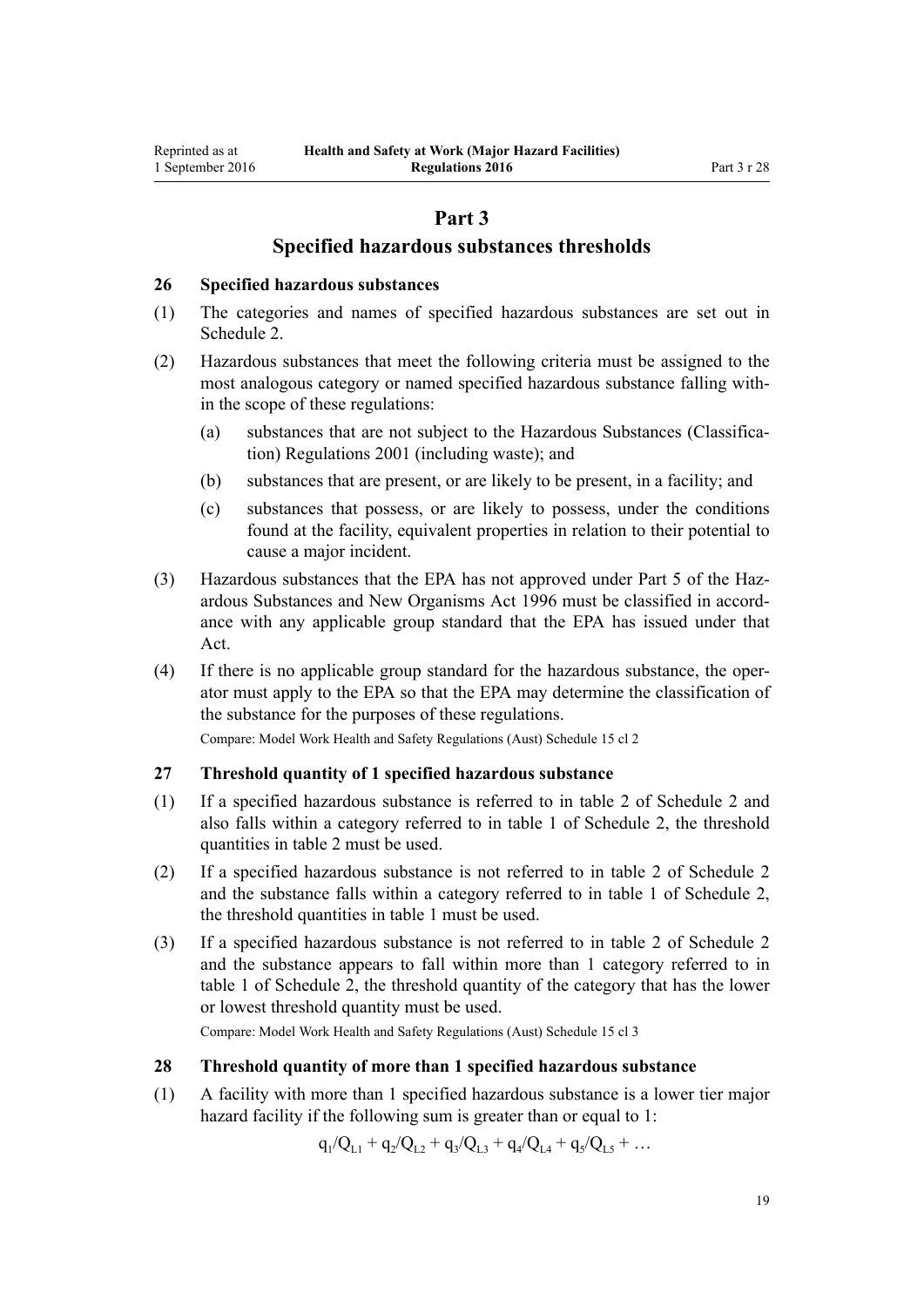where—

- $q_{x}$ is the quantity of specified hazardous substance x (or category of specified hazardous substances x) falling within table 1 or table 2 of [Schedule](#page-49-0) [2](#page-49-0)
- $Q_{\text{tx}}$  is the relevant quantity for specified hazardous substance x or category x from column 4 of table 1 or from column 3 of table 2 of [Schedule 2.](#page-49-0)
- (2) A facility with more than 1 specified hazardous substance is an upper tier major hazard facility if the following sum is greater than or equal to 1:

$$
q_1/Q_{U1} + q_2/Q_{U2} + q_3/Q_{U3} + q_4/Q_{U4} + q_5/Q_{U5} + \dots
$$

where—

- $q_{\rm v}$ is the quantity of specified hazardous substance x (or category of specified hazardous substances x) falling within table 1 or table 2 of [Schedule](#page-49-0)  $\mathfrak{D}$
- $Q_{\text{UV}}$  is the relevant quantity for specified hazardous substance x or category x from column 5 of table 1 or from column 4 of table 2 of [Schedule 2.](#page-49-0)
- (3) The calculation of threshold quantities of specified hazardous substances must be undertaken as follows:
	- (a) for health hazards (section H), quantities of specified hazardous substances listed in table 2 of [Schedule 2](#page-49-0) that fall within the HSNO classification of acutely toxic 6.1A, 6.1B, or 6.1C (inhalation route), or 6.9A (but only substances that produce specific, non-lethal target organ toxicity arising from a single exposure) must be added to quantities of specified hazardous substances falling within section H (items H1 to H3) of table 1 of Schedule 2:
	- (b) for physical hazards (section P), quantities of specified hazardous substances listed in table 2 of [Schedule 2](#page-49-0) that fall within the HSNO classification of explosives, flammable gases, flammable aerosols, oxidising gases, flammable liquids, self-reactive substances and mixtures, organic peroxides, pyrophoric liquids and solids, or oxidising liquids and solids must be added to quantities of specified hazardous substances falling within section P (items P1 to P8) of table 1 of Schedule 2:
	- (c) for other hazards (section O), quantities of specified hazardous substances listed in table 2 of [Schedule 2](#page-49-0) that fall within any of the HSNO classification of solids that emit flammable gas when in contact with water 4.3A (that also meet the criteria for the hazard statement EUH014, that also meet criteria (b), or that also meet the criteria for the hazard statement EUH029) must be added to quantities of specified hazardous substances falling within the same subcategory within section O (items O1 to O3) of table 1 of Schedule 2.
- (4) The relevant provisions of these regulations apply where any of the sums obtained under subclause (3) is greater than or equal to 1.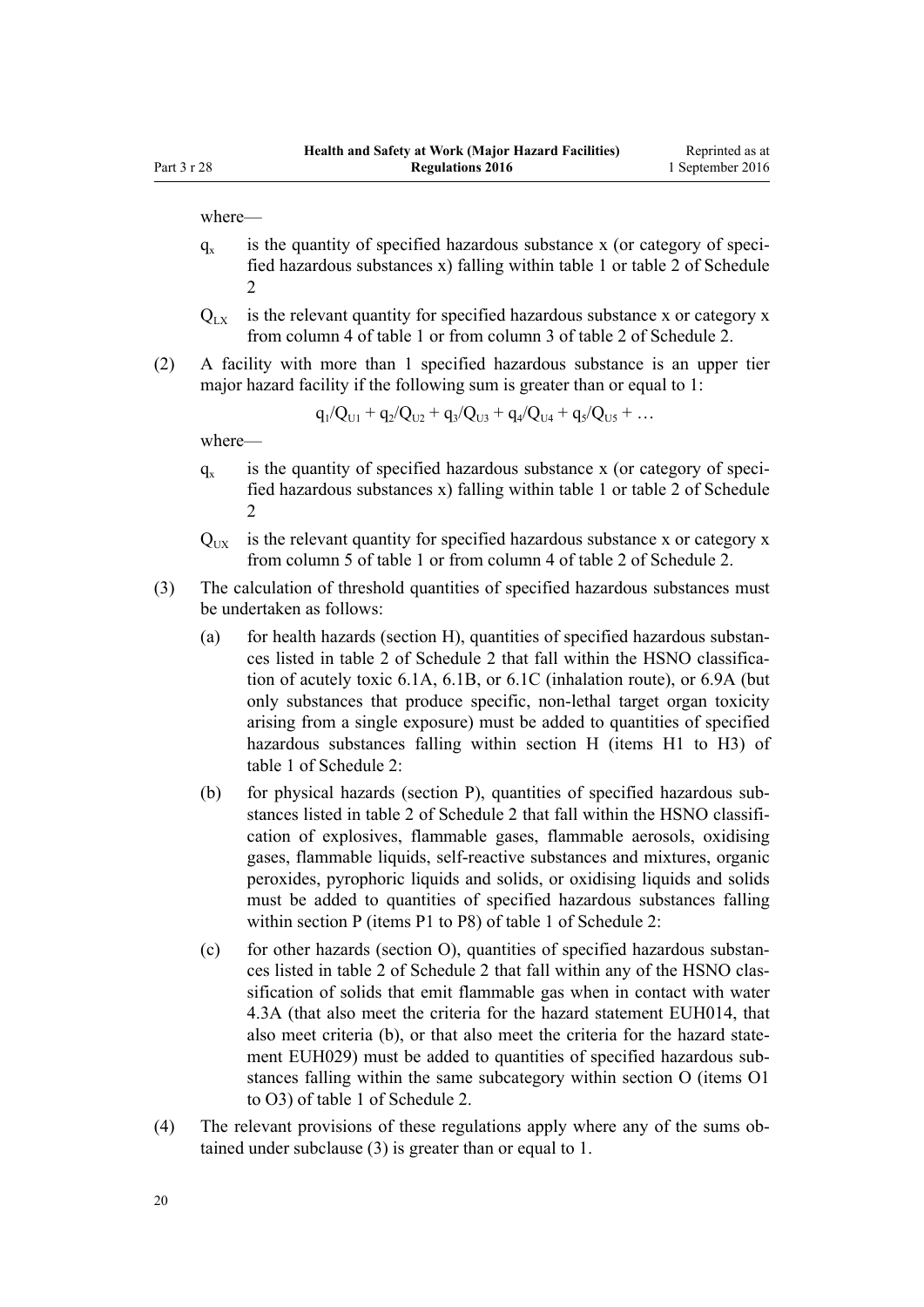<span id="page-20-0"></span>(5) For the purposes of calculating the threshold quantities of specified hazardous substances under this regulation, the lowest threshold quantity for each subcategory referred to in subclause (3)(a) and (b) corresponding to the relevant classification must be used.

Compare: Model Work Health and Safety Regulations (Aust) Schedule 15 cl 4

#### **29 Exclusions in calculating quantity of specified hazardous substances**

- (1) For the purpose of calculating the quantity of specified hazardous substances that are present or likely to be present at a facility under [regulation 27](#page-18-0) or [28](#page-18-0), specified hazardous substances that are present or likely to be present in an isolated quantity that is less than 2% of the relevant upper threshold quantity are excluded.
- (2) For the purposes of subclause (1), a specified hazardous substance is present or likely to be present in an **isolated quantity** if its location at a facility is such that it cannot, on its own, act as an initiator of a major incident elsewhere at that facility.

# **Part 4 Duties of operators**

# Subpart 1—Duties of all major hazard facility operators

# *Control measures*

#### **30 Duty to implement control measures**

- (1) The operator of a major hazard facility must implement control measures that—
	- (a) eliminate, so far as is reasonably practicable, the risk of a major incident occurring; or
	- (b) if it is not reasonably practicable to eliminate the risk of a major incident occurring, must minimise that risk so far as is reasonably practicable.
- (2) In the event of a major incident occurring at the facility, the control measures to be implemented by the operator must minimise its magnitude and the severity of its health and safety consequences so far as is reasonably practicable.
- (3) An assessment of whether doing something is reasonably practicable must be carried out in accordance with [section 22](http://prd-lgnz-nlb.prd.pco.net.nz/pdflink.aspx?id=DLM5976866) of the Act.
- (4) The operator of a major hazard facility must implement control measures that are designed to minimise, in the event that a major incident occurs, its magnitude and the severity of its consequences to persons both on site and off site.
- (5) An operator who contravenes this regulation commits an offence and is liable on conviction,—
	- (a) for an individual, to a fine not exceeding  $$10,000$ :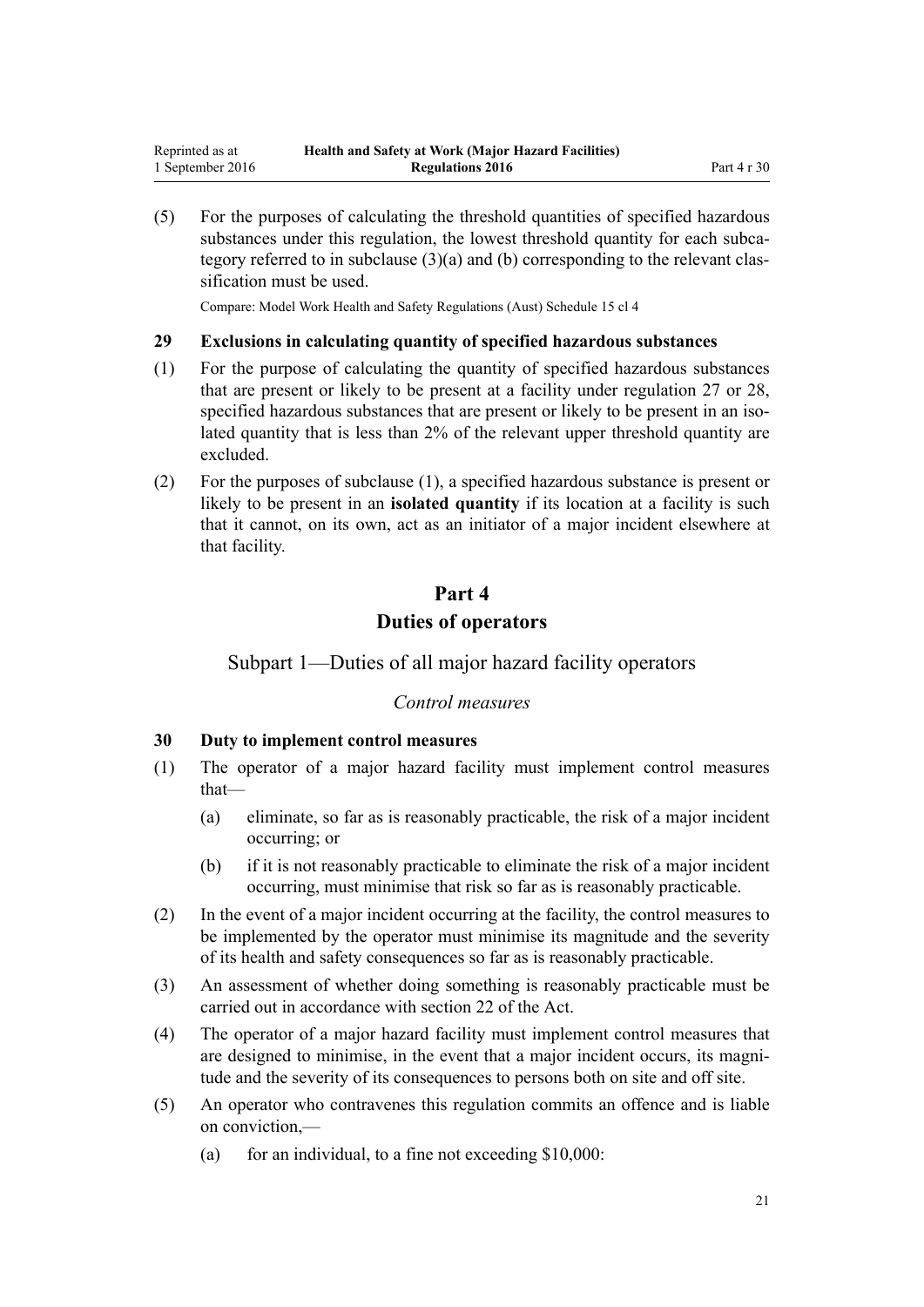<span id="page-21-0"></span>Part 4 r 31

(b) for any other person, to a fine not exceeding \$50,000.

Compare: Model Work Health and Safety Regulations (Aust) r 556

# *Requirements for emergency plans*

# **31 Duty to prepare emergency plan**

- (1) The operator of a major hazard facility must prepare an emergency plan for the facility that—
	- (a) effectively addresses all potential health and safety consequences of a major incident; and
	- (b) is specific to the facility and the major incident hazards identified in the safety assessment; and
	- (c) is integrated into the facility's safety management system; and
	- (d) is understandable by workers, visitors, and other people who are likely to be affected (to the extent necessary for them to fulfil their roles); and
	- (e) provides for the testing, review, and updating of emergency procedures, including the frequency of any testing, review, and updating; and
	- (f) in the case of an upper tier major hazard facility, includes all matters specified in [Schedule 3](#page-60-0).
- (2) An emergency plan for a lower tier major hazard facility may form part of any other management documentation for an emergency, including, without limitation, documentation required under—
	- (a) the [Health and Safety at Work \(General Risk and Workplace Manage](http://prd-lgnz-nlb.prd.pco.net.nz/pdflink.aspx?id=DLM6727529)[ment\) Regulations 2016;](http://prd-lgnz-nlb.prd.pco.net.nz/pdflink.aspx?id=DLM6727529) or
	- (b) the [Hazardous Substances \(Emergency Management\) Regulations 2001.](http://prd-lgnz-nlb.prd.pco.net.nz/pdflink.aspx?id=DLM43172)
- (3) The operator must, when developing and revising the emergency plan,—
	- (a) engage with workers at the major hazard facility, in accordance with [regulation 65](#page-40-0); and
	- (b) consult—
		- (i) the emergency services organisations that have responsibility for the area in which the facility is located; and
		- (ii) the local authority within whose district the facility is located, in relation to the potential off-site health and safety consequences of a major incident; and
		- (iii) the operators of any other nearby major hazard facilities.
- (4) The operator must ensure that the emergency plan addresses, to the extent that is reasonably practicable, the recommendations of the emergency services organisations consulted under subclause (3)(b), if the recommendations relate to—
	- (a) the content and effectiveness of the emergency plan; or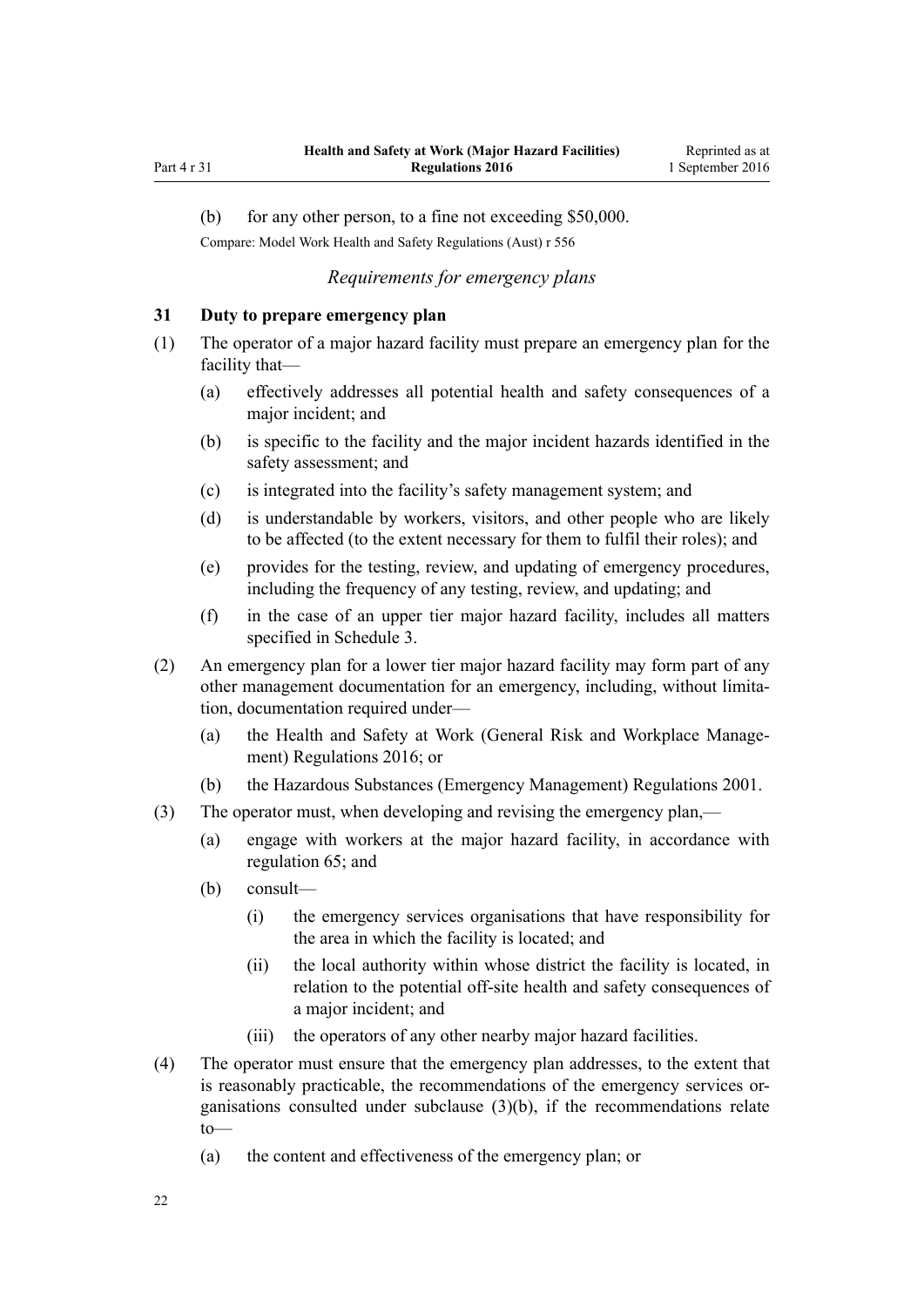- (b) the testing proposed in the emergency plan.
- <span id="page-22-0"></span>(5) The operator must have regard to any recommendations made by the local authority and any other person engaged with, or consulted, under subclause (3) in developing and revising the emergency plan.
- (6) The operator must—
	- (a) keep a copy of the emergency plan at the facility and ensure that the plan is readily accessible to persons who are required to use it; and
	- (b) ensure that the emergency services organisations consulted under subclause (3)(b) have access to the emergency plan.
- (7) The operator must immediately implement the emergency plan if—
	- (a) a major incident occurs; or
	- (b) there is an event at the facility that could reasonably be expected to lead to a major incident.
- (8) An operator who contravenes this regulation commits an offence and is liable on conviction,—
	- (a) for an individual, to a fine not exceeding  $$10,000$ :
	- (b) for any other person, to a fine not exceeding \$50,000.

Compare: Model Work Health and Safety Regulations (Aust) r 557, Schedule 16

#### **32 Duty to test emergency plan**

- (1) An operator of a major hazard facility must test an emergency plan in accordance with the testing and review provisions of the emergency plan.
- (2) The operator must—
	- (a) document the carrying out and the results of every test; and
	- (b) retain the documentation for at least 2 years.
- (3) An operator who contravenes this regulation commits an offence and is liable on conviction,—
	- (a) for an individual, to a fine not exceeding  $$10,000$ :
	- (b) for any other person, to a fine not exceeding \$50,000.

Compare: SR 2001/123 [r 33;](http://prd-lgnz-nlb.prd.pco.net.nz/pdflink.aspx?id=DLM43880) Model Work Health and Safety Regulations (Aust) r 557(3)(a), (6)

# *Declaration of notifiable incidents*

## **33 Declaration of notifiable incidents**

The following incidents arising out of, or in connection with, a major hazard facility are declared to be notifiable incidents under [section 24\(1\)\(m\)](http://prd-lgnz-nlb.prd.pco.net.nz/pdflink.aspx?id=DLM5976877) of the Act:

(a) an unplanned event (other than a false alarm) that requires the emergency plan to be implemented: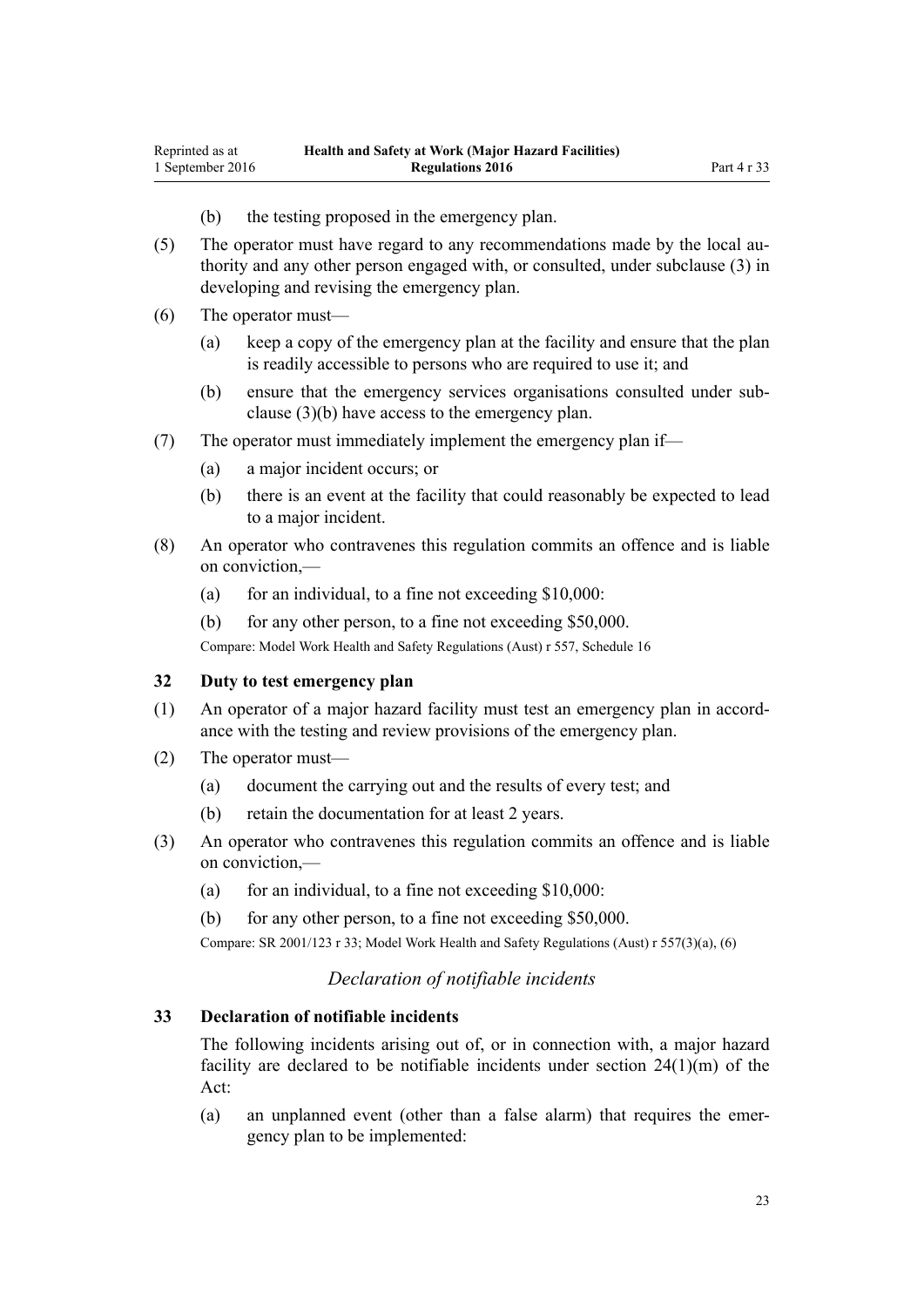- <span id="page-23-0"></span>(b) an event that does not cause, but has the potential to cause, a major incident:
- (c) damage to, or failure of, a safety-critical element that requires intervention to ensure it will operate as designed.

# *Duty to notify notifiable incidents*

# **34 Duty to notify notifiable incidents**

- (1) An operator of a major hazard facility must notify WorkSafe of any notifiable incident declared under [regulation 33](#page-22-0) as soon as possible after the occurrence of the notifiable incident becomes known to the operator.
- (2) The notification required under subclause (1)—
	- (a) is in addition to the notification requirements set out in [section 56](http://prd-lgnz-nlb.prd.pco.net.nz/pdflink.aspx?id=DLM6544144) of the Act: and
	- (b) must include the information required under [Schedule 4](#page-62-0) to the extent that it is reasonably available to the operator at the time of notification.
- (3) [Section 56\(2\) to \(5\)](http://prd-lgnz-nlb.prd.pco.net.nz/pdflink.aspx?id=DLM6544144) of the Act applies to notification given under subclause (1).
- (4) The operator must provide WorkSafe with an initial written report of the circumstances of any notifiable incident, including the information required under [Part 1](#page-62-0) of Schedule 4, by the later of—
	- (a) 7 days after the operator becomes aware of the notifiable incident; and
	- (b) any other date that WorkSafe specifies in writing.
- (5) The operator must provide WorkSafe with a detailed written report on any notifiable incident, including the information required under [Parts 1](#page-62-0) and [2](#page-63-0) of Schedule 4, by the later of—
	- (a) 30 days after the operator becomes aware of the notifiable incident; and
	- (b) any other date that WorkSafe specifies in writing.
- (6) An operator who contravenes any of subclauses  $(1)$ ,  $(2)$ ,  $(4)$ , and  $(5)$  commits an offence and is liable on conviction,—
	- (a) for an individual, to a fine not exceeding  $$10,000$ :
	- (b) for any other person, to a fine not exceeding \$50,000.

Compare: SR 2013/208 [r 78](http://prd-lgnz-nlb.prd.pco.net.nz/pdflink.aspx?id=DLM5203500)

# *Ongoing review*

# **35 Duty to undertake ongoing review**

- (1) The operator of a major hazard facility must review and, as necessary, revise the following (as relevant), in accordance with this regulation:
	- (a) the emergency plan; and
	- (b) the safety assessment; and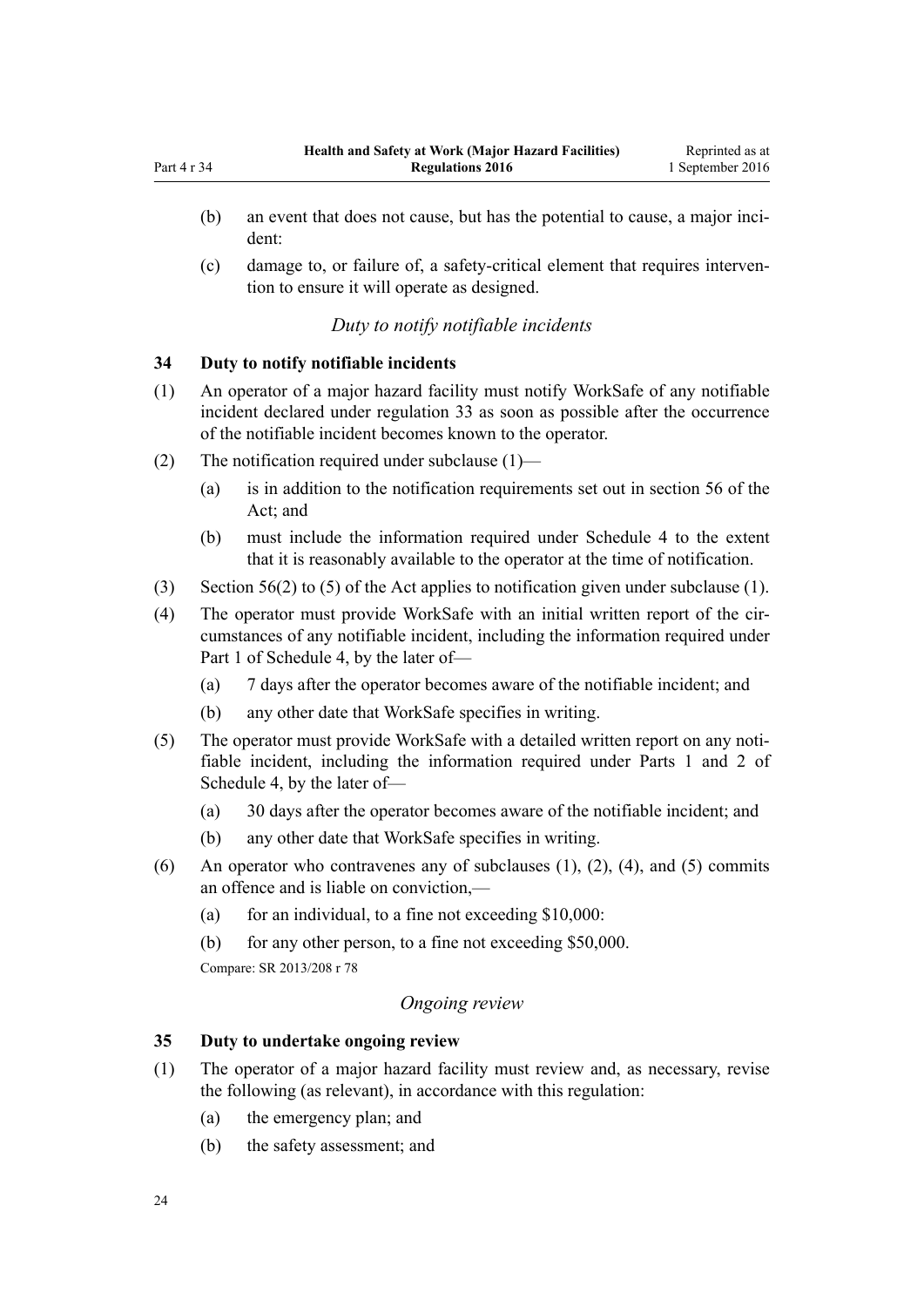- (c) the major accident prevention policy; and
- (d) the safety management system; and
- (e) the safety case.
- (2) Without limiting subclause (1), the operator must conduct a review and revision in any of the following circumstances:
	- (a) a change or proposed change at the major hazard facility has or would have the effect of—
		- (i) creating a hazard that has the potential to cause a major incident; or
		- (ii) increasing the likelihood of a major incident occurring; or
		- (iii) in relation to a major incident that may occur, increasing its magnitude or the severity of its health and safety consequences:
	- (b) a control measure no longer minimises the risk to the extent that is reasonably practicable:
	- (c) a new major incident hazard, or risk associated with that hazard, is identified:
	- (d) the results of engagement with workers indicate that a review is necessary:
	- (e) a health and safety representative requests a review because he or she reasonably believes that any of the circumstances specified in this subclause may affect the health and safety of a worker, and the operator has not adequately conducted a review in response to the circumstance:
	- (f) there is a change of operator.
- (3) In this regulation, **change or proposed change at the major hazard facility** means a change or proposed change of any kind, including any of the following:
	- (a) a change to any plant, structure, process, specified hazardous substance, or other substance used in a process (including the introduction of a new plant, new structure, new process, or new hazardous substance):
	- (b) a change in the quantity of specified hazardous substances that are present or likely to be present at the facility:
	- (c) a change to the operation, or the nature of the operation, of the facility:
	- (d) a change to the facility's safety management system:
	- (e) an organisational change at the facility (including a change in its senior management).
- (4) An operator who contravenes this regulation commits an offence and is liable on conviction,—
	- (a) for an individual, to a fine not exceeding  $$10,000$ :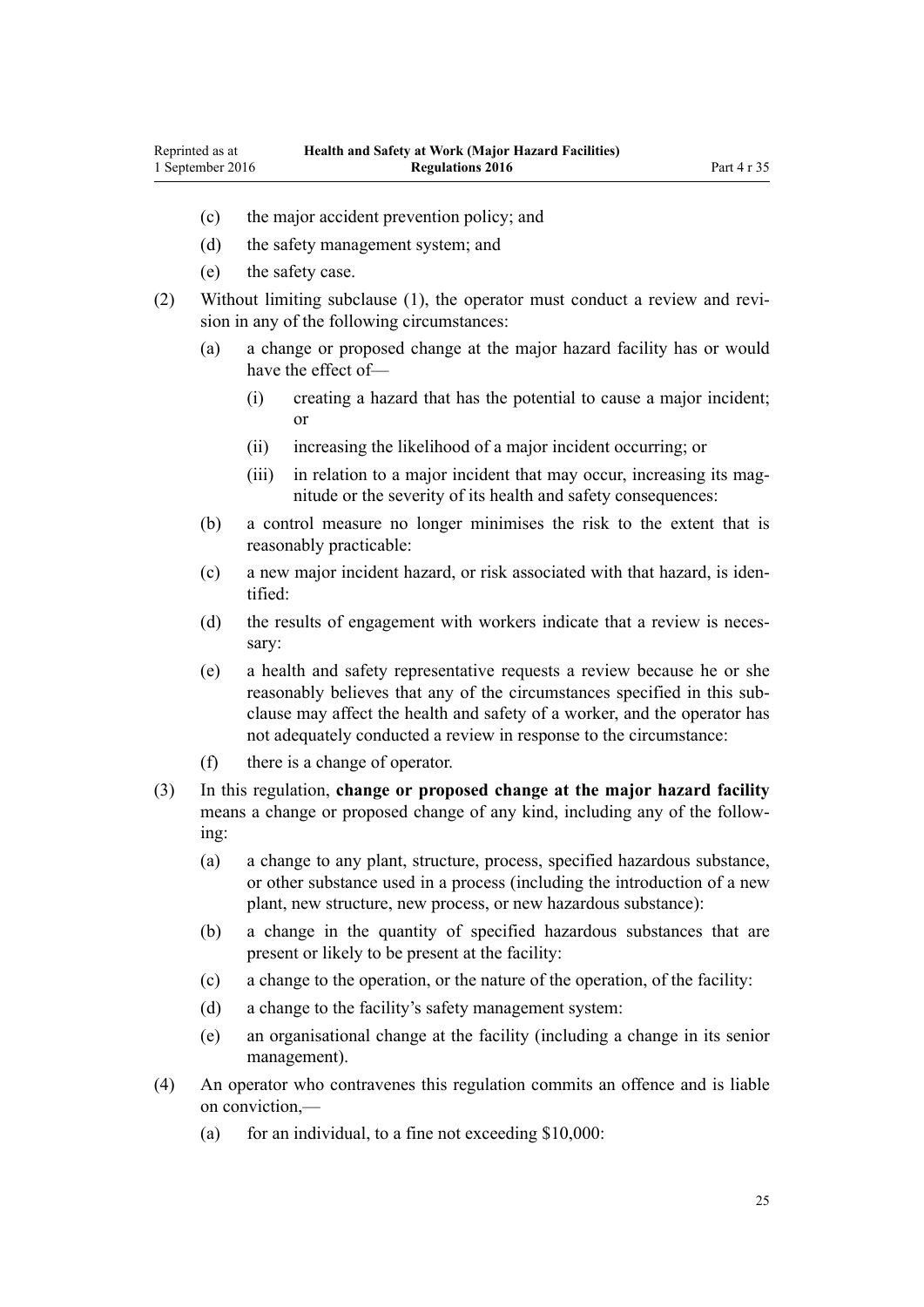<span id="page-25-0"></span>Part 4 r 36

(b) for any other person, to a fine not exceeding \$50,000.

Compare: Model Work Health and Safety Regulations (Aust) r 559

Subpart 2—Duty of lower tier major hazard facility operators

# **36 Duty to prepare, retain, and implement major accident prevention policy by establishing safety management system**

- (1) The operator of a lower tier major hazard facility must—
	- (a) prepare and retain a major accident prevention policy for the facility; and
	- (b) implement the policy before the facility commences operations.
- (2) The purpose of the policy is to prevent the occurrence of major incidents and limit their consequences to persons at or near the facility by appropriate means, structures, and management systems.
- (3) The major accident prevention policy must—
	- (a) include measures that are proportionate to any major incident hazards presented by the facility; and
	- (b) describe the operator's overall goals and principles of action in relation to the control of major incident hazards; and
	- (c) be in writing.
- (4) The operator must implement the major accident prevention policy by establishing a safety management system that satisfies the requirements specified in [Schedule 5.](#page-64-0)
- (5) The operator must, when preparing or revising a major accident prevention policy and when establishing and implementing the safety management system, engage with workers at the facility, in accordance with [regulation 65](#page-40-0).
- (6) An operator who contravenes this regulation commits an offence and is liable on conviction,—
	- (a) for an individual, to a fine not exceeding  $$10,000$ :
	- (b) for any other person, to a fine not exceeding \$50,000.

Compare: SR 2013/208 [r 17;](http://prd-lgnz-nlb.prd.pco.net.nz/pdflink.aspx?id=DLM5202517) Control of Major Accident Hazards Regulations 2015 r 7 (UK)

#### **37 Duty to retain records of major accident prevention policy**

- (1) The operator of a lower tier major hazard facility must make a record of—
	- (a) the major accident prevention policy for the facility:
	- (b) any revision of the policy:
	- (c) the findings and recommendations of any audit of the policy and safety management system:
	- (d) any actions that will be, or have been, taken to implement those recommendations.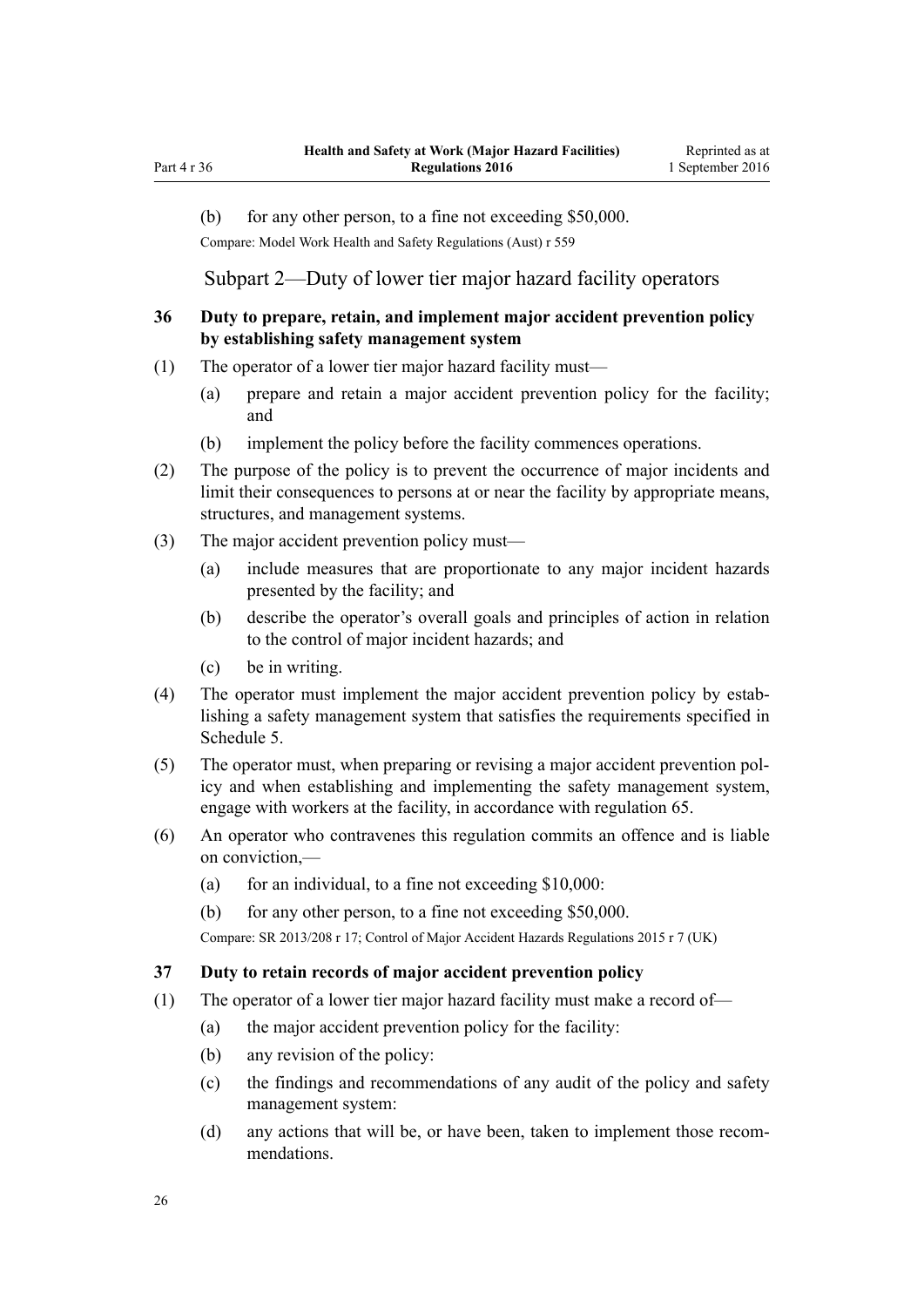- <span id="page-26-0"></span>(2) The operator must retain a record (which may be in hard copy or electronic format) referred to in subclause (1) for at least 5 years after it was made and store copies—
	- (a) in a secure place at the lower tier major hazard facility; and
	- (b) at a separate address, nominated by the operator, for the lower tier major hazard facility.
- (3) An operator who contravenes this regulation commits an offence and is liable on conviction,—
	- (a) for an individual, to a fine not exceeding  $$6,000$ :
	- (b) for any other person, to a fine not exceeding \$30,000.

Subpart 3—Duties of upper tier major hazard facility operators

### **38 Duty to conduct safety assessment**

- (1) The operator of an upper tier major hazard facility must conduct a safety assessment in relation to the operation of the facility.
- (2) A safety assessment must involve a comprehensive and systematic investigation and analysis of all aspects of risks to health and safety associated with all major incidents that could occur in the course of the operation of the facility, including the following:
	- (a) the identification of hazards and conditions that could lead to a major incident; and
	- (b) the nature of each hazard and potential major incident; and
	- (c) the risk associated with each of those hazards, including the likelihood and consequences (including the potential magnitude and the severity of the potential health and safety consequences) of each potential major incident; and
	- (d) the range of control measures considered; and
	- (e) the control measures that the operator decides to implement (*see* [regula](#page-20-0)[tion 30](#page-20-0)).
- (3) In conducting a safety assessment, the operator must—
	- (a) consider major incident hazards and potential major incidents cumulatively as well as individually; and
	- (b) use assessment methods (including quantitative or qualitative methods, or both) that are suitable for assessing the major incident hazards and potential major incidents being considered; and
	- (c) engage with, and have regard to any advice and recommendations given by, workers at the facility, in accordance with [regulation 65](#page-40-0); and
	- (d) consult with, and have regard to any advice and recommendations given  $by$ —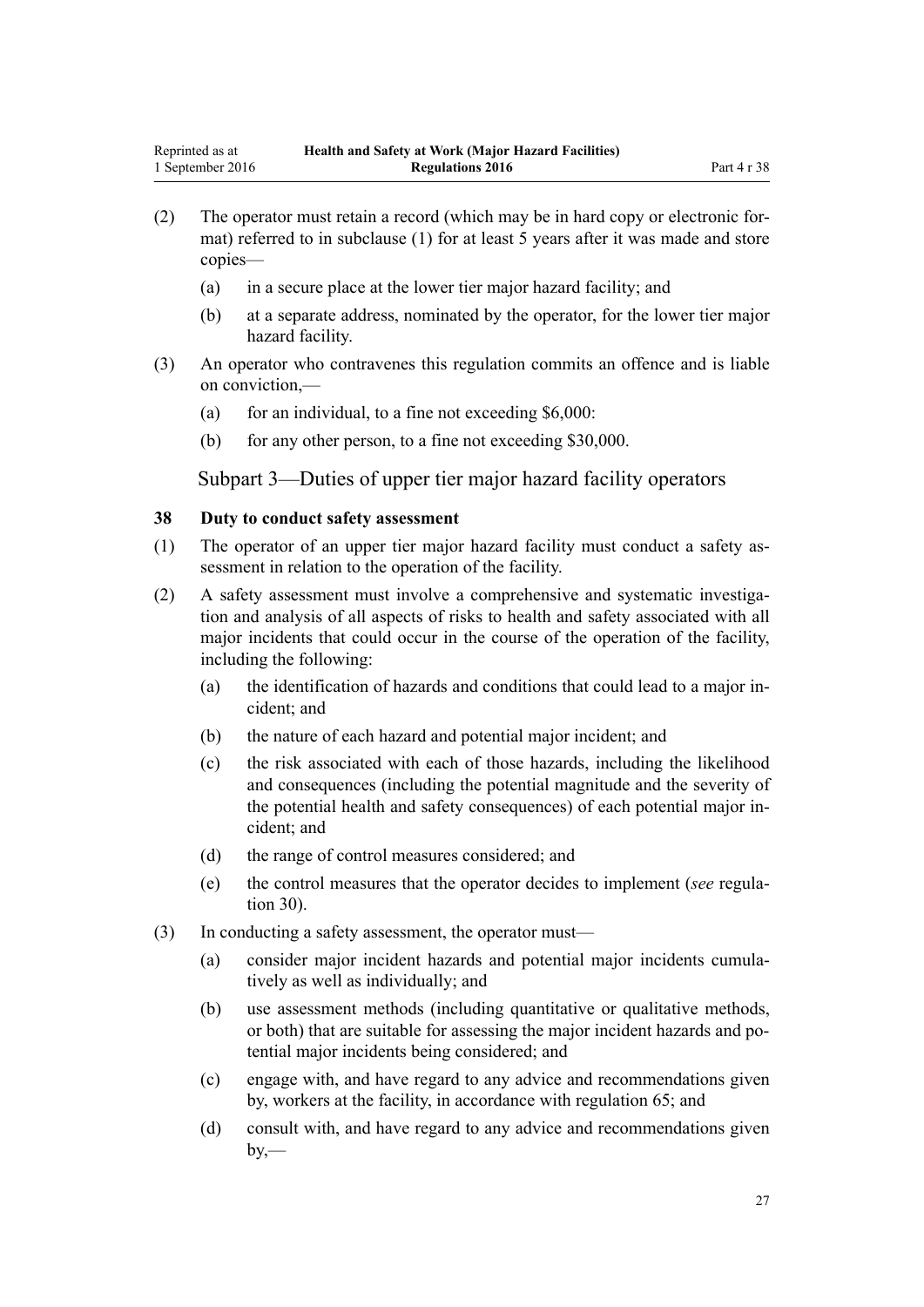|     |                                                                             | (i)                                                                                                           | the emergency services organisations that have responsibility for<br>the area in which the facility is located; and                                                                                                                                   |  |  |
|-----|-----------------------------------------------------------------------------|---------------------------------------------------------------------------------------------------------------|-------------------------------------------------------------------------------------------------------------------------------------------------------------------------------------------------------------------------------------------------------|--|--|
|     |                                                                             | (ii)                                                                                                          | WorkSafe or any government department or agency with a regula-<br>tory role under these regulations.                                                                                                                                                  |  |  |
| (4) | The operator must document all aspects of the safety assessment, including— |                                                                                                               |                                                                                                                                                                                                                                                       |  |  |
|     | (a)                                                                         |                                                                                                               | the methods used in the investigation and analysis; and                                                                                                                                                                                               |  |  |
|     | (b)                                                                         |                                                                                                               | all identified major incident hazards and potential major incidents; and                                                                                                                                                                              |  |  |
|     | (c)                                                                         | the criteria and methods used in identifying the major incident hazards<br>and potential major incidents; and |                                                                                                                                                                                                                                                       |  |  |
|     | (d)                                                                         |                                                                                                               | any conditions, including conditions external to the facility (for example,<br>natural events occurring anywhere, or other events occurring in an area<br>outside the facility), under which the hazards might give rise to major in-<br>cidents; and |  |  |
|     | (e)                                                                         |                                                                                                               | the reasons for deciding which control measures to implement; and                                                                                                                                                                                     |  |  |
|     | (f)                                                                         | and                                                                                                           | the other control measures that were considered but not implemented;                                                                                                                                                                                  |  |  |
|     | (g)                                                                         |                                                                                                               | the reasons for not implementing the other control measures that were<br>considered.                                                                                                                                                                  |  |  |
| (5) |                                                                             | The operator must keep a copy of the safety assessment at the upper tier major<br>hazard facility.            |                                                                                                                                                                                                                                                       |  |  |
| (6) |                                                                             |                                                                                                               | An operator who contravenes any of subclauses (1) to (4) commits an offence<br>and is liable on conviction,—                                                                                                                                          |  |  |
|     | (a)                                                                         |                                                                                                               | for an individual, to a fine not exceeding \$10,000:                                                                                                                                                                                                  |  |  |

- (b) for any other person, to a fine not exceeding \$50,000.
- (7) An operator who contravenes subclause (5) commits an offence and is liable on conviction,—
	- (a) for an individual, to a fine not exceeding  $$6,000$ :

(b) for any other person, to a fine not exceeding \$30,000.

Compare: Model Work Health and Safety Regulations (Aust) rr 554, 555

# **39 Duty to establish and implement safety management system**

- (1) The operator of an upper tier major hazard facility must establish and implement a safety management system for the operation of the facility in accordance with these regulations.
- (2) The safety management system must—
	- (a) provide a comprehensive and integrated system for the safe operation of the facility; and

<span id="page-27-0"></span>Part 4 r 39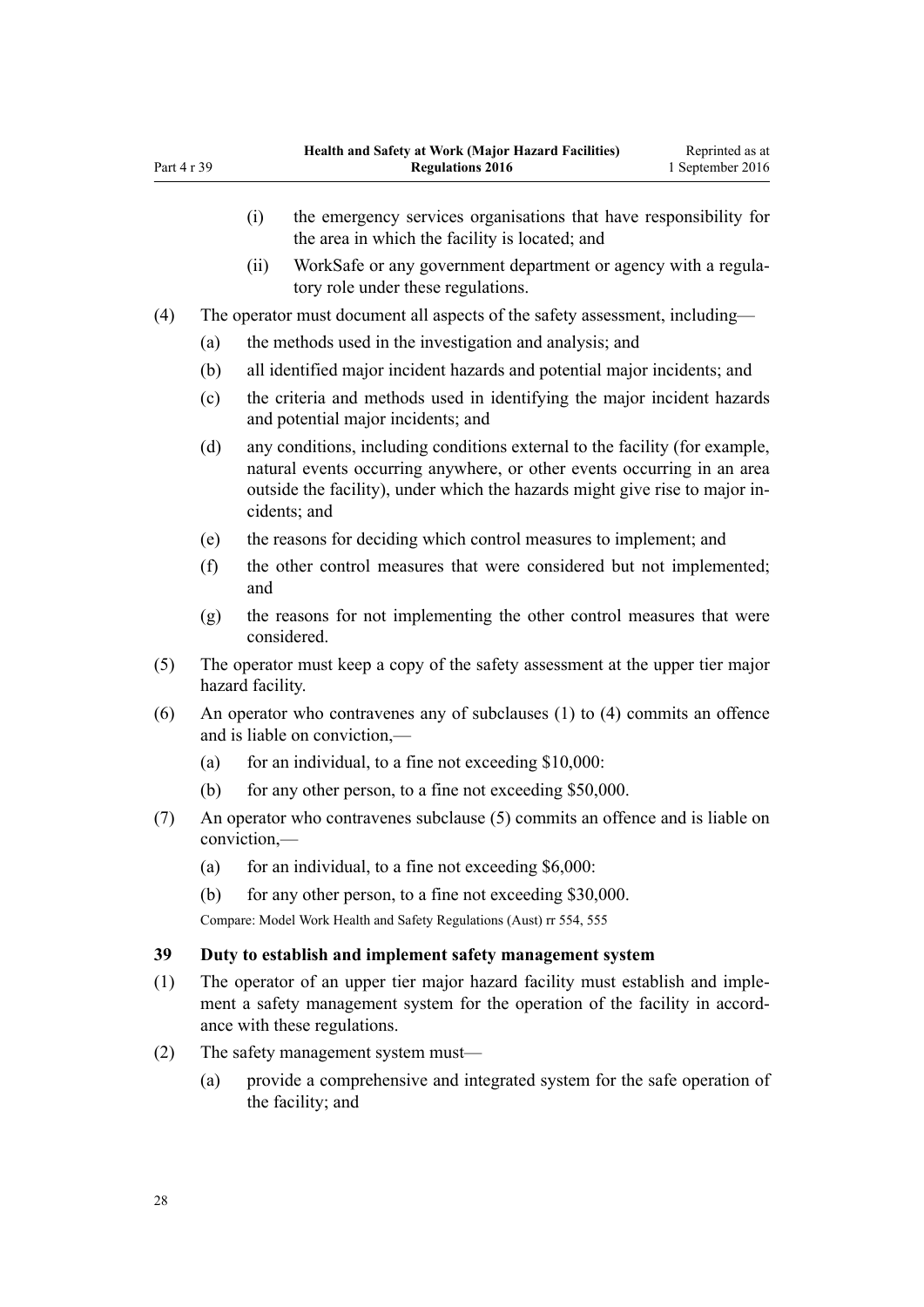- <span id="page-28-0"></span>(b) provide a comprehensive and integrated system for the management of all aspects of risk control in relation to the occurrence and potential occurrence of major incidents at the facility; and
- (c) be used by the operator as the primary means of ensuring the safe operation of the facility; and
- (d) state the operator's specific safety objectives and describe the systems and procedures that will be used to achieve those objectives; and
- (e) satisfy the requirements specified in [Schedule 5;](#page-64-0) and
- (f) be documented; and
- (g) be readily accessible to persons who use it.
- (3) The operator must engage with workers at the facility during the design and implementation of the safety management system, in accordance with [regula](#page-40-0)[tion 65](#page-40-0).
- (4) An operator who contravenes this regulation commits an offence and is liable on conviction,—
	- (a) for an individual, to a fine not exceeding  $$10,000$ :
	- (b) for any other person, to a fine not exceeding \$50,000.

Compare: Model Work Health and Safety Regulations (Aust) r 558, Schedule 17

# **Part 5**

# **Design notices and safety cases for upper tier major hazard facilities**

# Subpart 1—Requirements for design notice

#### **40 Duty to give design notice**

- (1) Before the design of a proposed facility where upper threshold quantities may be present is completed, the operator must—
	- (a) prepare a design notice in accordance with subclause (2); and
	- (b) give the design notice to WorkSafe as soon as practicable after a design concept has been selected and before making a final investment decision or commencing development of a detailed design.
- (2) The design notice must contain the information required under [Schedule 6](#page-67-0), but only to the extent that the operator can be reasonably expected to provide the information at the time the design notice is given to WorkSafe.
- (3) The operator must notify WorkSafe of any material change to any matter described in the design notice, if that change occurs between—
	- (a) the time of submission of the design notice under this regulation; and
	- (b) the time of submission of the safety case under [regulation 45.](#page-30-0)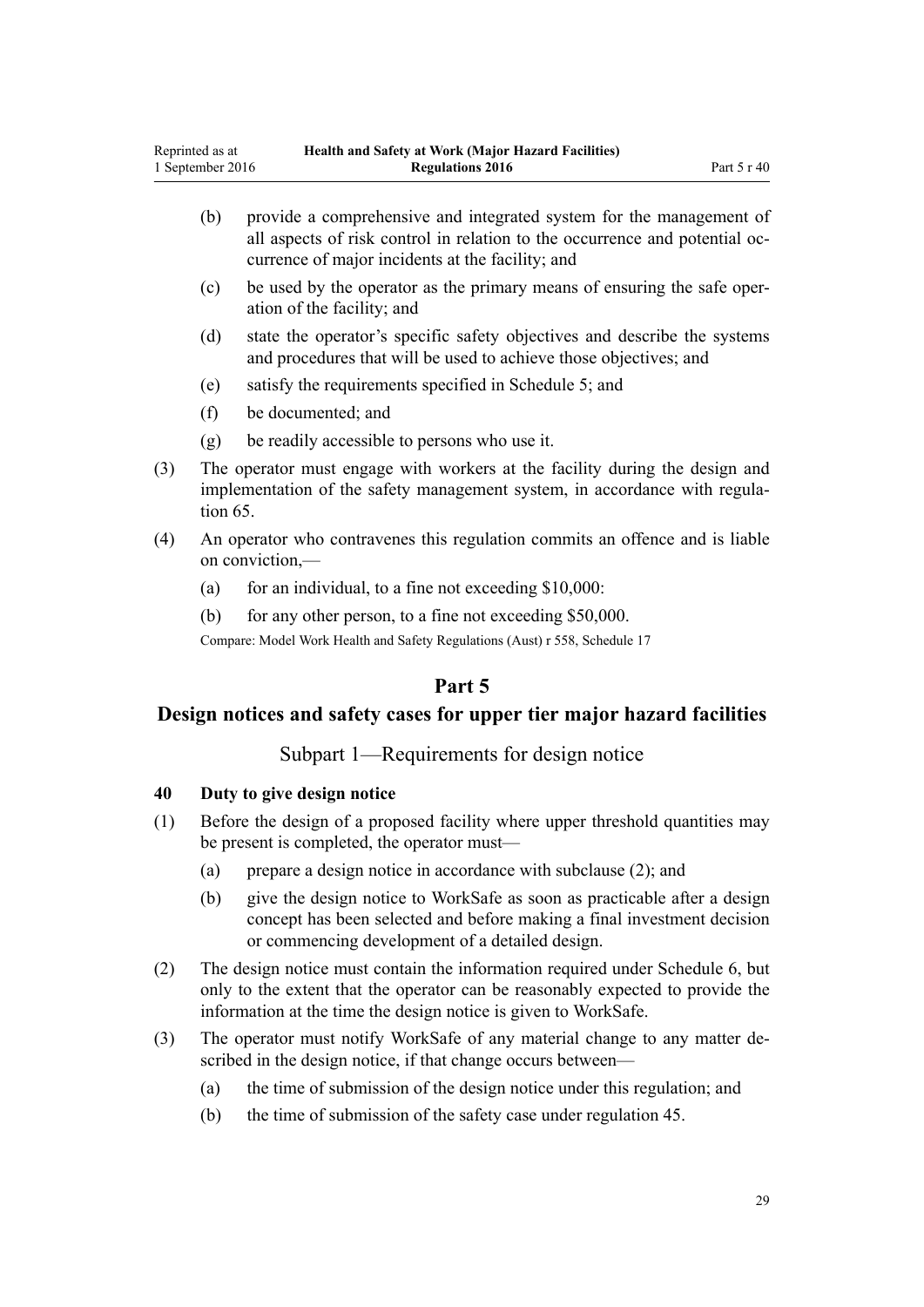<span id="page-29-0"></span>(4) This regulation is subject to regulation 41. Compare: SR 2013/208 [r 22](http://prd-lgnz-nlb.prd.pco.net.nz/pdflink.aspx?id=DLM5202577)

# **41 Duty to review documents instead of giving design notice**

- (1) Subject to subclause (2), an operator is not required to give a design notice to WorkSafe if the operator proposes to modify an existing upper tier major hazard facility.
- (2) An operator must review and, if necessary, revise the documents noted in subclause (3) (the **relevant documents)** if—
	- (a) the operator proposes to modify an existing upper tier major hazard facility; and
	- (b) the elements of proposed modification are not adequately addressed in the relevant documents.
- (3) The relevant documents are—
	- (a) the safety assessment:
	- (b) the emergency plan:
	- (c) the safety management system:
	- (d) the safety case.
- (4) An operator who contravenes subclause (2) commits an offence and is liable on conviction,—
	- (a) for an individual, to a fine not exceeding  $$10,000$ :
	- (b) for any other person, to a fine not exceeding \$50,000.

# **42 Obligations of WorkSafe on receipt of design notice**

On receipt of a design notice, WorkSafe must respond—

- (a) in writing; and
- (b) by indicating any matters that may create difficulties with accepting the safety case required under [regulation 45,](#page-30-0) if those matters are not taken into account in the detailed design or the construction or commissioning stages; and
- (c) as soon as is reasonably practicable but no later than 3 months after the receipt of the notice.

Subpart 2—Requirements of safety case

# *General requirements*

# **43 Prohibition on operating upper tier major hazard facility without accepted safety case**

(1) The operator of an upper tier major hazard facility must ensure that the facility is not operated unless there is an accepted safety case for the facility.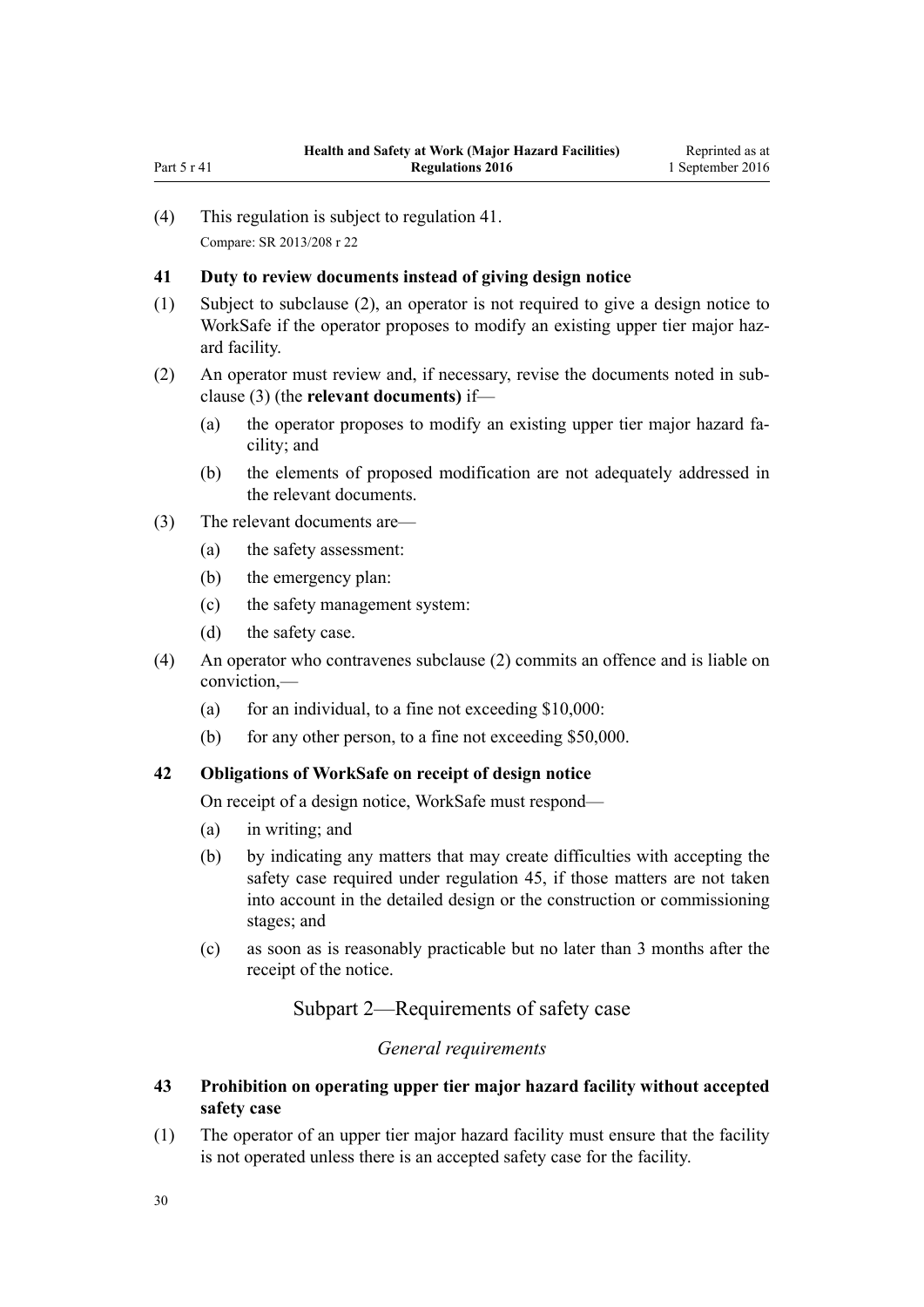<span id="page-30-0"></span>(2) Subclause (1) does not apply to any upper tier major hazard facility that is subject to the transitional provision under [clause 2](#page-47-0) of Schedule 1. Compare: SR 2013/208 [r 25;](http://prd-lgnz-nlb.prd.pco.net.nz/pdflink.aspx?id=DLM5202580) Model Work Health and Safety Regulations (Aust) r 560

### **44 WorkSafe may extend time for lodging safety case**

WorkSafe may extend the time within which an operator of an upper tier major hazard facility must give WorkSafe a completed safety case if—

- (a) the operator applies in writing to WorkSafe for an extension of time; and
- (b) WorkSafe is satisfied that there has been insufficient time to comply with regulations 45 and 46.

Compare: Model Work Health and Safety Regulations (Aust) r 549(2)

### **45 Duty to prepare safety case**

- (1) An operator must prepare a safety case for an upper tier major hazard facility that contains the information required under [Schedule 7.](#page-68-0)
- (2) An operator must, when preparing or revising a safety case, engage with the workers at the upper tier major hazard facility, in accordance with [regulation](#page-40-0) [65.](#page-40-0)
- (3) A safety case must be given to WorkSafe,—
	- (a) for a proposed facility, at least 6 months before the date on which the operator intends to commence operating the facility or by any later date that WorkSafe specifies in writing; or
	- (b) for an existing upper tier major hazard facility, in accordance with [clause](#page-47-0) [2](#page-47-0) of Schedule 1 or by any later date that WorkSafe specifies in writing.
- (3A) The safety case given to WorkSafe must be accompanied by the relevant fee for assessing the safety case under [regulation 70.](#page-44-0)
- (4) An operator who contravenes subclause (1) or (3) commits an offence and is liable on conviction,—
	- (a) for an individual, to a fine not exceeding  $$6,000$ :
	- (b) for any other person, to a fine not exceeding \$30,000.

Compare: SR 2013/208 [rr 26,](http://prd-lgnz-nlb.prd.pco.net.nz/pdflink.aspx?id=DLM5202531) [27](http://prd-lgnz-nlb.prd.pco.net.nz/pdflink.aspx?id=DLM5202540); Model Work Health and Safety Regulations (Aust) r 561

Regulation 45(3A): inserted, on 1 September 2016, by [regulation 10](http://prd-lgnz-nlb.prd.pco.net.nz/pdflink.aspx?id=DLM6907715) of the Health and Safety at Work (Major Hazard Facilities) Amendment Regulations 2016 (LI 2016/174).

#### **46 Co-ordination of safety cases for multiple facilities**

- (1) The operators of 2 or more upper tier major hazard facilities must co-ordinate the preparation of safety cases for their upper tier major hazard facilities if WorkSafe requires those operators to co-ordinate the preparation of safety cases.
- (2) WorkSafe must be satisfied on reasonable grounds that the co-ordinated preparation of safety cases is necessary in the interests of the safe operation and ef-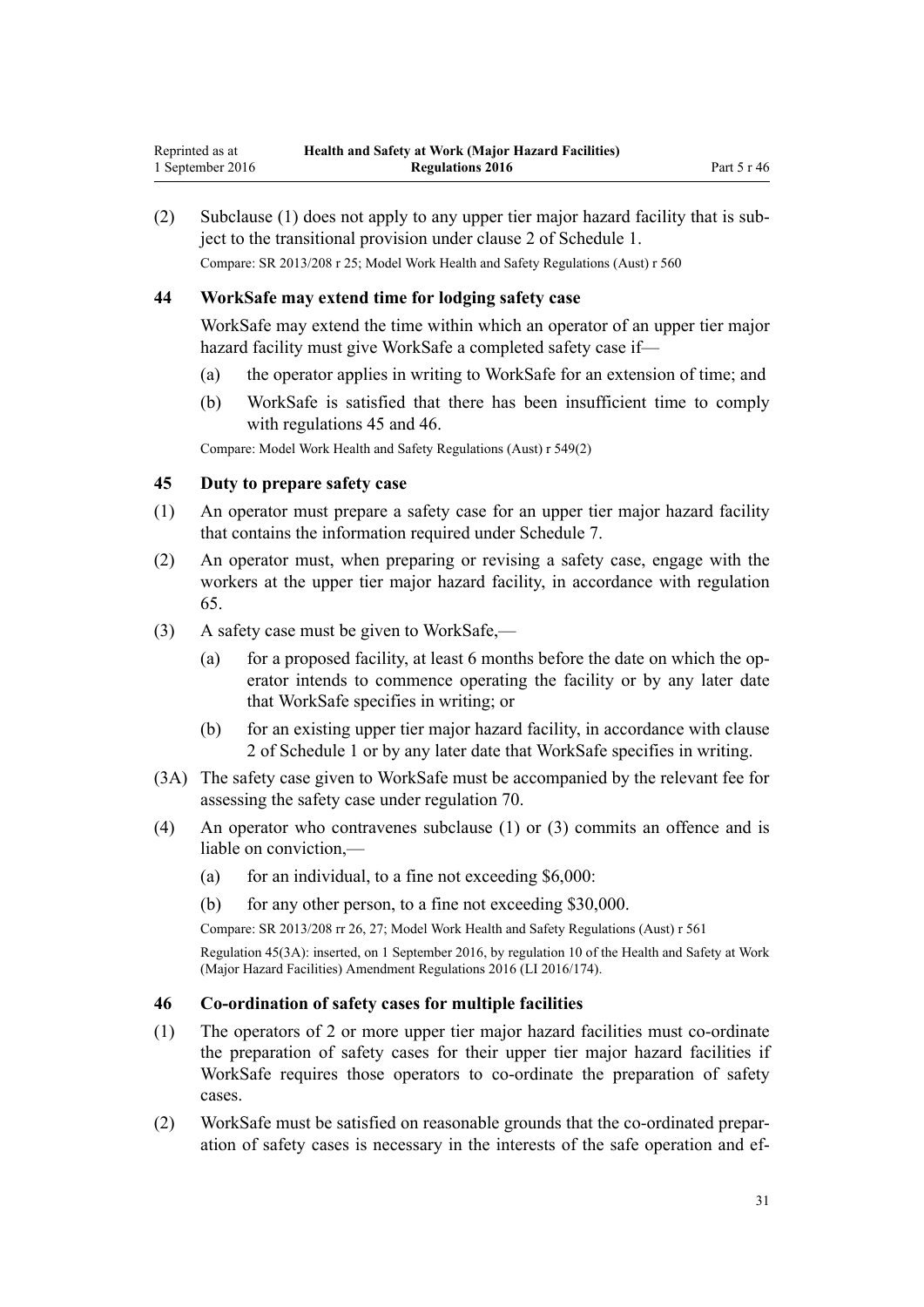<span id="page-31-0"></span>fective safety management of any or all of those upper tier major hazard facilities.

- (3) Subclause (1) is subject to subclause (2).
- (4) If WorkSafe requires the co-ordinated preparation of safety cases, each operator must provide the other operators with information concerning any circumstances at the operator's facility that could cause or contribute to a major incident hazard in relation to any of the other upper tier major hazard facilities.
- (5) An operator who contravenes subclause (1) or (4) commits an offence and is liable on conviction,—
	- (a) for an individual, to a fine not exceeding  $$10,000$ :
	- (b) for any other person, to a fine not exceeding \$50,000.

Compare: Model Work Health and Safety Regulations (Aust) r 562

*Consideration of and decisions on safety cases*

#### **47 WorkSafe may request further information**

- (1) After receiving a safety case or an amended safety case, WorkSafe may request an operator to give any further information about a matter set out in [Schedule](#page-68-0) [7.](#page-68-0)
- (2) The request must—
	- (a) be in writing; and
	- (b) describe by reference to [Schedule 7](#page-68-0) the matter for which the further information is requested; and
	- (c) specify the date by which further information must be given, which must not be earlier than 30 days after the date on which the request is sent.
- (3) Any information given in response to a request must be treated as if it were part of the original safety case. Compare: SR 2013/208 [r 29](http://prd-lgnz-nlb.prd.pco.net.nz/pdflink.aspx?id=DLM5202545)

#### **48 WorkSafe must notify operator of decision**

- (1AA) WorkSafe must assess a safety case that is given to WorkSafe, along with the relevant fee, in accordance with [regulation 45.](#page-30-0)
- (1) As soon as practicable and within 4 months of receiving a safety case or an amended safety case and the relevant fee, WorkSafe must—
	- (a) accept the safety case; or
	- (b) accept the safety case subject to conditions or limitations; or
	- (c) initially reject the safety case; or
	- (d) in the case of an amended safety case, finally reject the safety case.
- (2) If WorkSafe requests further information under regulation 47, the 4-month period starts on the date WorkSafe receives the further information.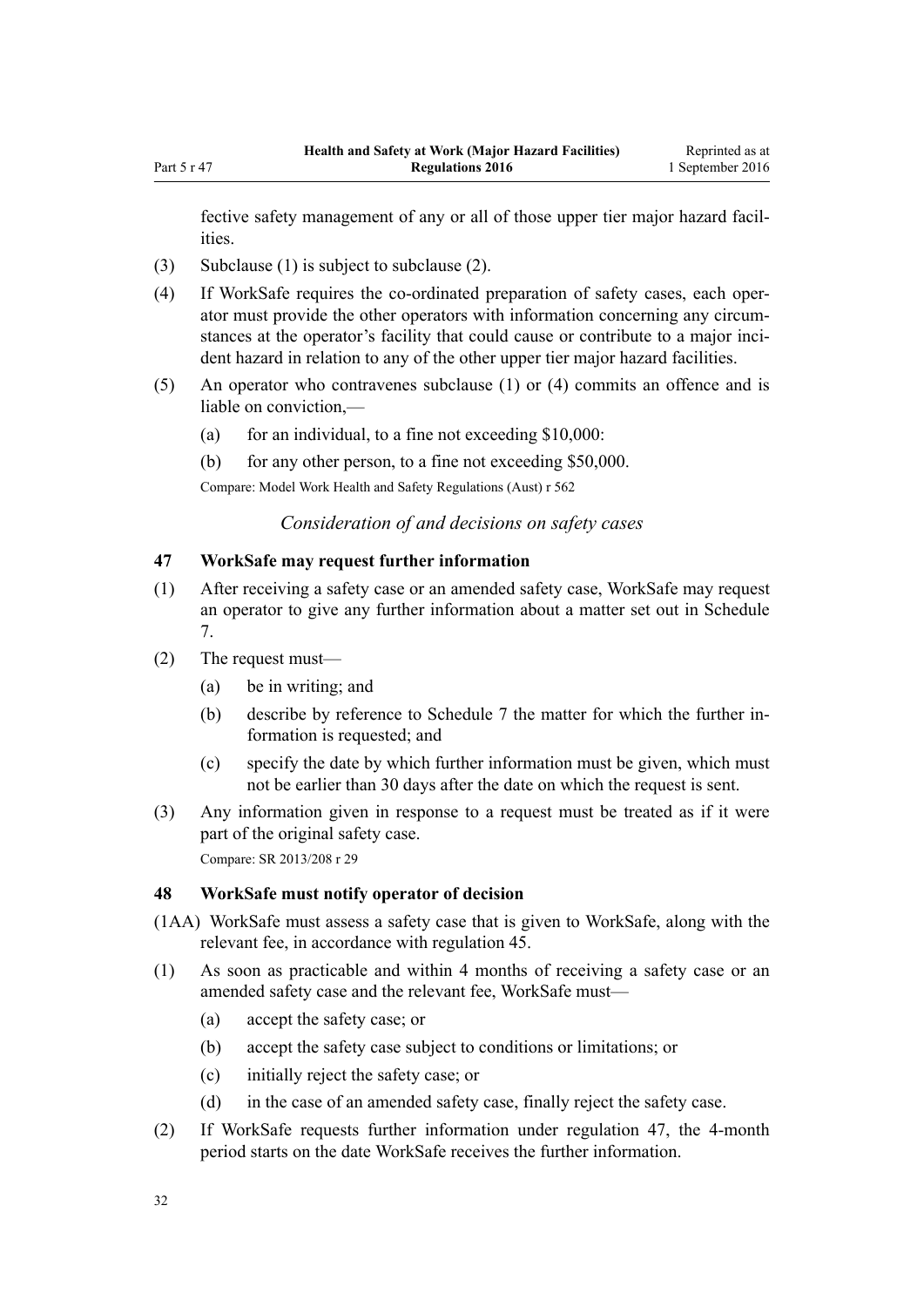- <span id="page-32-0"></span>(3) WorkSafe must as soon as practicable after making a decision about a safety case or an amended safety case notify the operator in writing of that decision.
- (4) If WorkSafe is unable to make a decision about a safety case or an amended safety case within 4 months of receiving it, WorkSafe must—
	- (a) notify the operator in writing of that fact as soon as practicable; and
	- (b) give the operator a proposed timetable for WorkSafe's consideration of, and decision on, the safety case or amended safety case.

Compare: SR 2013/208 [r 30](http://prd-lgnz-nlb.prd.pco.net.nz/pdflink.aspx?id=DLM5202569)

Regulation 48(1AA): inserted, on 1 September 2016, by [regulation 11\(1\)](http://prd-lgnz-nlb.prd.pco.net.nz/pdflink.aspx?id=DLM6907716) of the Health and Safety at Work (Major Hazard Facilities) Amendment Regulations 2016 (LI 2016/174).

Regulation 48(1): amended, on 1 September 2016, by [regulation 11\(2\)](http://prd-lgnz-nlb.prd.pco.net.nz/pdflink.aspx?id=DLM6907716) of the Health and Safety at Work (Major Hazard Facilities) Amendment Regulations 2016 (LI 2016/174).

# **49 Criteria for acceptance of safety case**

WorkSafe must accept a safety case for the operation of an upper tier major hazard facility if satisfied that—

- (a) the safety case contains all the information required under [Schedule 7;](#page-68-0) and
- (b) when preparing the safety case, the operator has engaged with workers of the upper tier major hazard facility, in accordance with [regulation 65;](#page-40-0) and
- (c) based on the information included in the safety case, compliance with the safety case is likely to constitute compliance with the requirements of these regulations; and
- (d) there is no reason to believe that the operator will not comply with the safety case; and
- (e) the safety case is appropriate for the upper tier major hazard facility and for the activities to be conducted at that facility.

Compare: SR 2013/208 [r 31](http://prd-lgnz-nlb.prd.pco.net.nz/pdflink.aspx?id=DLM5202549)

#### **50 WorkSafe may impose limitations or conditions on safety case**

WorkSafe may, when accepting a safety case, impose limitations or conditions on the safety case that relate to the upper tier major hazard facility or the activities carried out at that facility.

Compare: SR 2013/208 [r 32](http://prd-lgnz-nlb.prd.pco.net.nz/pdflink.aspx?id=DLM5202552)

### **51 WorkSafe may reject safety case**

- (1) WorkSafe may initially reject a safety case if the safety case does not meet the criteria set out in regulation 49.
- (2) If WorkSafe initially rejects a safety case, WorkSafe must—
	- (a) notify the operator of the reasons for the decision; and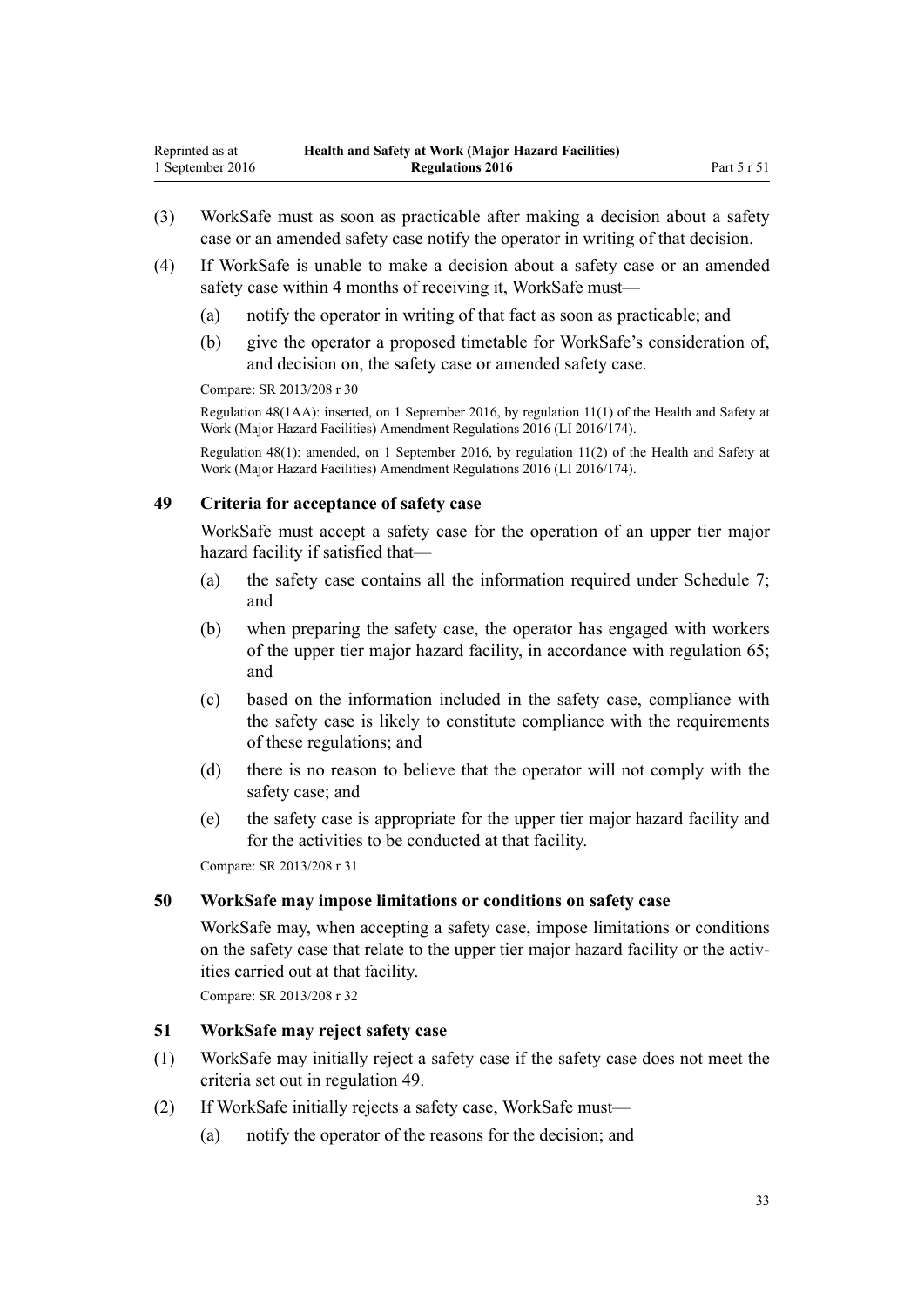- (b) give the operator a reasonable opportunity to amend the safety case and resubmit it for acceptance.
- (3) If the operator gives WorkSafe an amended safety case, WorkSafe must—
	- (a) accept the safety case, if WorkSafe is satisfied that it meets all the criteria set out in [regulation 49;](#page-32-0) or
	- (b) if it does not meet those criteria, finally reject the safety case.
- (4) If WorkSafe accepts the amended safety case, WorkSafe may impose limitations or conditions in accordance with [regulation 50](#page-32-0).
- (5) WorkSafe may finally reject a safety case, without complying with subclause (3), if the operator is prohibited from acting as an operator of a facility or proposed facility under [regulation 18\(6\).](#page-14-0)
- (6) To avoid doubt, the fact that WorkSafe has finally rejected a safety case for an upper tier major hazard facility does not prevent the operator from giving WorkSafe a new safety case for that facility in accordance with [regulation 45](#page-30-0). Compare: SR 2013/208 [r 33](http://prd-lgnz-nlb.prd.pco.net.nz/pdflink.aspx?id=DLM5202563)

# *Revision of safety cases*

# **52 Duty to revise safety case in certain situations**

- (1) An operator of an upper tier major hazard facility in respect of which there is an accepted safety case must prepare a revised safety case and give it to Work-Safe if—
	- (a) the technical knowledge relied upon to formulate the safety case, including the knowledge of systems for identifying hazards and evaluating risks of major incidents, is outdated so that the safety case no longer adequately provides the information required under [Schedule 7;](#page-68-0) or
	- (b) the operator proposes to modify, recommission, or decommission the upper tier major hazard facility or part of that facility, and the proposed modification, recommissioning, or decommissioning is not adequately addressed in the safety case; or
	- (c) a series of proposed modifications to the upper tier major hazard facility could result in a significant cumulative change in the overall level of risk of major incidents; or
	- (d) the operator proposes to change the safety management system significantly; or
	- (e) the activities to be carried out at the upper tier major hazard facility are different from the activities anticipated in the safety case; or
	- (f) there has been a significant increase in the level of risk associated with any major incident hazard.
- (2) If any of subclause (1)(a) to (f) applies, a revised safety case must be given to WorkSafe as soon as practicable.

<span id="page-33-0"></span>Part 5 r 52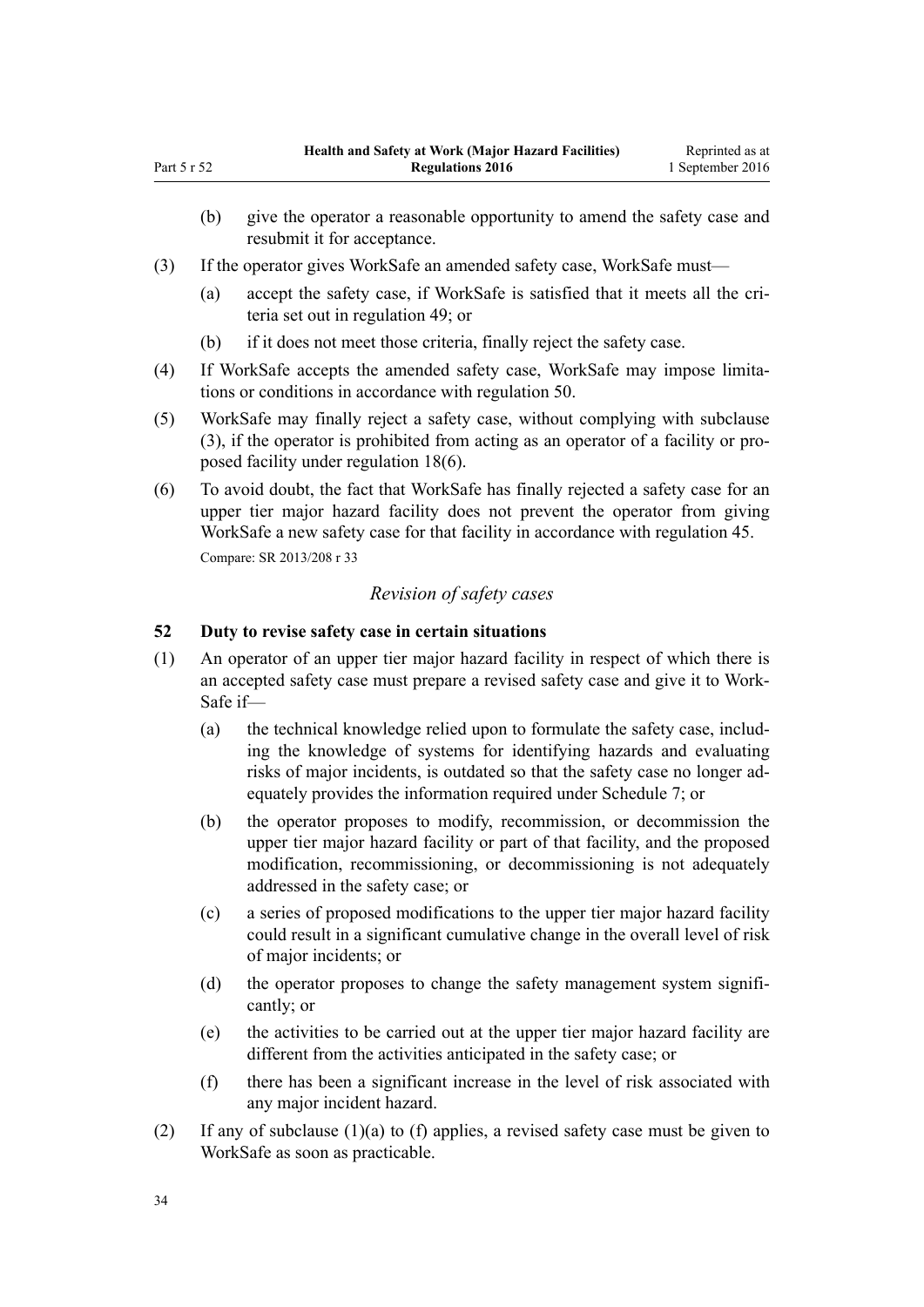- <span id="page-34-0"></span>(2A) The revised safety case given to WorkSafe must be accompanied by the relevant fee for assessing the revised safety case under [regulation 70.](#page-44-0)
- (3) WorkSafe may agree, in writing, that the revised safety case may take the form of revisions to a part or specified parts of the accepted safety case.
- (4) An operator who contravenes subclause (1) or (2) commits an offence and is liable on conviction,—
	- (a) for an individual, to a fine not exceeding  $$10,000$ :
	- (b) for any other person, to a fine not exceeding \$50,000.

Compare: SR 2013/208 [r 34](http://prd-lgnz-nlb.prd.pco.net.nz/pdflink.aspx?id=DLM5202558)

Regulation 52(2A): inserted, on 1 September 2016, by [regulation 12](http://prd-lgnz-nlb.prd.pco.net.nz/pdflink.aspx?id=DLM6907717) of the Health and Safety at Work (Major Hazard Facilities) Amendment Regulations 2016 (LI 2016/174).

#### **53 WorkSafe may request revised safety case**

- (1) The operator of an upper tier major hazard facility in respect of which there is an accepted safety case must prepare a revised safety case and give it to Work-Safe if WorkSafe so requests in writing.
- (1A) The revised safety case given to WorkSafe must be accompanied by the relevant fee for assessing the revised safety case under [regulation 70.](#page-44-0)
- (2) Without limiting subclause (1), WorkSafe may request a revised safety case if—
	- (a) WorkSafe becomes aware of any material change in circumstances relating to any information included in the safety case; and
	- (b) in WorkSafe's opinion, the change in circumstances may have resulted in WorkSafe rejecting the safety case under [regulation 51\(1\)](#page-32-0).
- (3) WorkSafe may agree in writing that the revised safety case may take the form of revisions to a part or specified parts of the accepted safety case.
- (4) A request under subclause (1) must include—
	- (a) the matters to be addressed by the revised safety case; and
	- (b) instructions on whether the safety case must be revised in whole or in part; and
	- (c) the date by which the revised safety case must be given, which must not be earlier than 30 days after the date on which the request is sent; and
	- (d) the grounds for the request.
- (5) The operator may make a submission to WorkSafe requesting WorkSafe to—
	- (a) withdraw the request for the revised safety case; or
	- (b) vary the matters to be addressed by the revised safety case; or
	- (c) allow the revised safety case to be given after the date proposed.
- (6) A submission under subclause (5) must be in writing, set out the reasons for the request, and be made—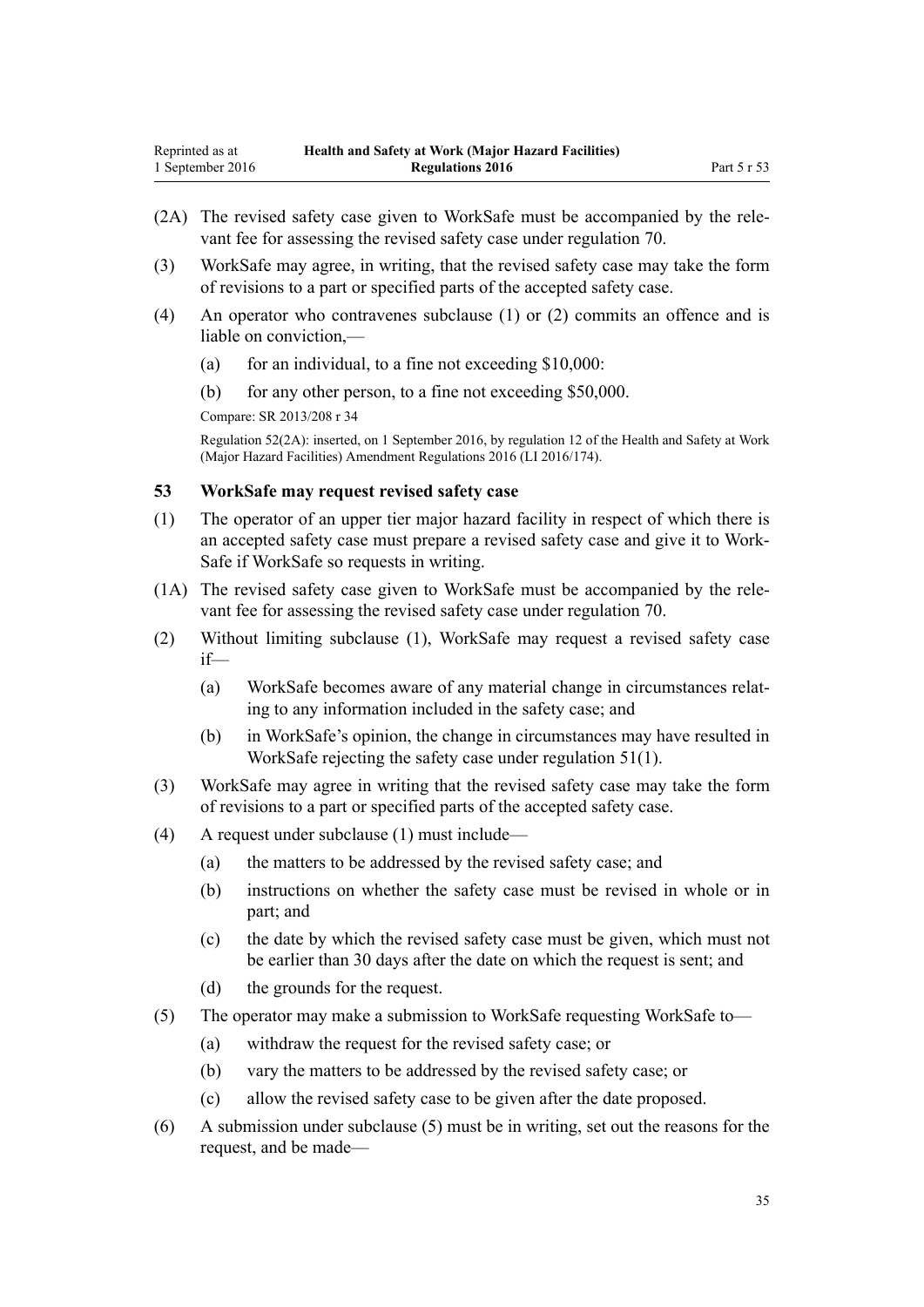- (b) by a later date specified by WorkSafe in writing.
- <span id="page-35-0"></span>(7) If WorkSafe receives a submission from the operator under subclause (5), WorkSafe must—
	- (a) withdraw the request for a revised safety case; or
	- (b) vary the request, whether in accordance with the submission made by the operator or otherwise; or
	- (c) require the revised safety case to be given to WorkSafe by a later date that WorkSafe specifies in writing; or
	- (d) reject the submission and confirm the request for a revised safety case.
- (8) WorkSafe must give the operator written notice of WorkSafe's decision, including the grounds for the decision if the operator's submission is rejected in whole or in part.
- (9) An operator who contravenes subclause (1) commits an offence and is liable on conviction,—
	- (a) for an individual, to a fine not exceeding  $$10,000$ :
	- (b) for any other person, to a fine not exceeding \$50,000.

Compare: SR 2013/208 [r 35](http://prd-lgnz-nlb.prd.pco.net.nz/pdflink.aspx?id=DLM5202556)

Regulation 53(1A): inserted, on 1 September 2016, by [regulation 13](http://prd-lgnz-nlb.prd.pco.net.nz/pdflink.aspx?id=DLM6907718) of the Health and Safety at Work (Major Hazard Facilities) Amendment Regulations 2016 (LI 2016/174).

#### **54 Duty to give revised safety case within 5 years**

- (1) The operator of an upper tier major hazard facility in respect of which there is an accepted safety case must prepare a revised safety case and give it to Work-Safe no later than 5 years after the date on which a safety case for the upper tier major hazard facility was accepted.
- (1A) The revised safety case given to WorkSafe must be accompanied by the relevant fee for assessing the revised safety case under [regulation 70.](#page-44-0)
- (2) WorkSafe may extend the period within which an operator must give a revised safety case if a revised safety case has been accepted within the 5-year period.
- (3) The operator must comply with [regulations 46](#page-30-0) (if applicable) and [65](#page-40-0) when preparing the revised safety case.
- (4) An operator who contravenes subclause (1) commits an offence and is liable on conviction,—
	- (a) for an individual, to a fine not exceeding  $$10,000$ :
	- (b) for any other person, to a fine not exceeding \$50,000.

Compare: SR 2013/208 [r 36](http://prd-lgnz-nlb.prd.pco.net.nz/pdflink.aspx?id=DLM5202560)

Regulation 54(1A): inserted, on 1 September 2016, by [regulation 14](http://prd-lgnz-nlb.prd.pco.net.nz/pdflink.aspx?id=DLM6907719) of the Health and Safety at Work (Major Hazard Facilities) Amendment Regulations 2016 (LI 2016/174).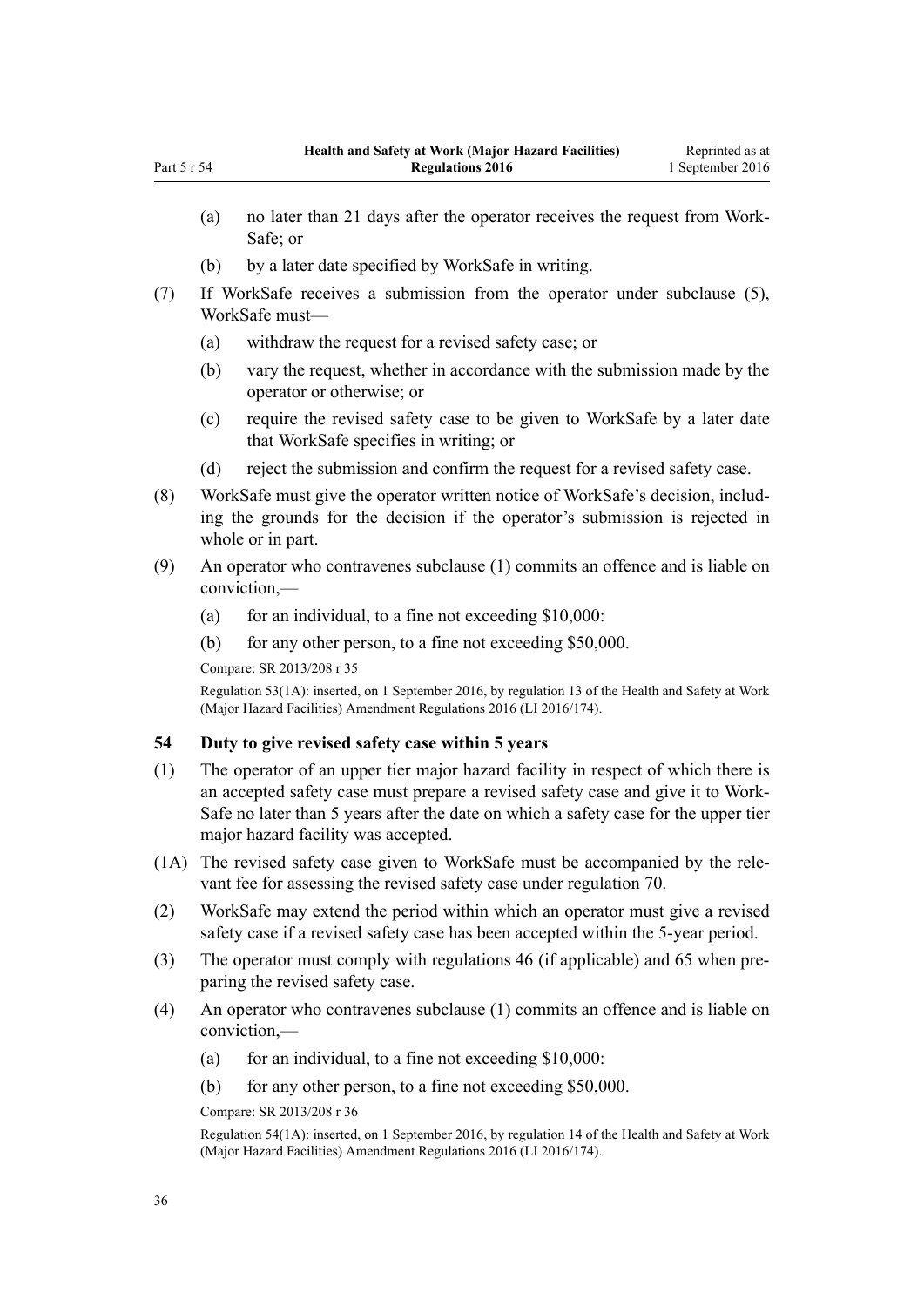#### <span id="page-36-0"></span>**55 Decision on revised safety case**

- (1) If an operator provides a revised safety case to WorkSafe under any of [regula](#page-33-0)[tions 52 to 54](#page-33-0), [regulations 47 to 51](#page-31-0) apply, except as provided in subclause (2).
- (2) WorkSafe must make a decision, and notify the duty holder of the decision, in accordance with [regulation 48](#page-31-0) within 50 days of receiving the revised safety case (unless WorkSafe acts in accordance with regulation 48(4)).
- (3) To avoid doubt, the accepted safety case for the upper tier major hazard facility continues to have effect if WorkSafe finally rejects the revised safety case. Compare: SR 2013/208 [r 37](http://prd-lgnz-nlb.prd.pco.net.nz/pdflink.aspx?id=DLM5203762)

## *Withdrawal of acceptance of safety cases*

## **56 WorkSafe may withdraw acceptance of safety case**

- (1) WorkSafe may withdraw acceptance of a safety case if—
	- (a) an operator fails—
		- (i) to comply with [regulation 57;](#page-37-0) or
		- (ii) to comply with a prohibition notice, a provisional improvement notice, or an improvement notice issued under the Act; or
		- (iii) to provide a revised safety case where required under [regulation](#page-33-0) [52,](#page-33-0) [53,](#page-34-0) or [54;](#page-35-0) or
	- (b) WorkSafe has finally rejected a revised safety case; or
	- (c) the operator fails to pay the annual levy, if any, within the required time; or
	- (d) in WorkSafe's opinion, the operator has failed to ensure that the facility is operated competently and safely.
- (2) Before withdrawing acceptance of a safety case, WorkSafe must give the operator 30 days' notice, in writing, of the proposal to do so, together with—
	- (a) the grounds for WorkSafe's proposal to withdraw acceptance of the safety case; and
	- (b) notice that the operator may make written submissions on the proposal to withdraw acceptance of the safety case; and
	- (c) a date by which the operator must make those submissions; and
	- (d) a date by which the withdrawal will become effective.
- (3) WorkSafe may provide a copy of the notice to any other person.
- (4) The operator may, by the date specified by WorkSafe, make written submissions to WorkSafe in relation to the proposed withdrawal.
- (5) Before making a final decision to withdraw acceptance of a safety case, Work-Safe must have regard to (as applicable)—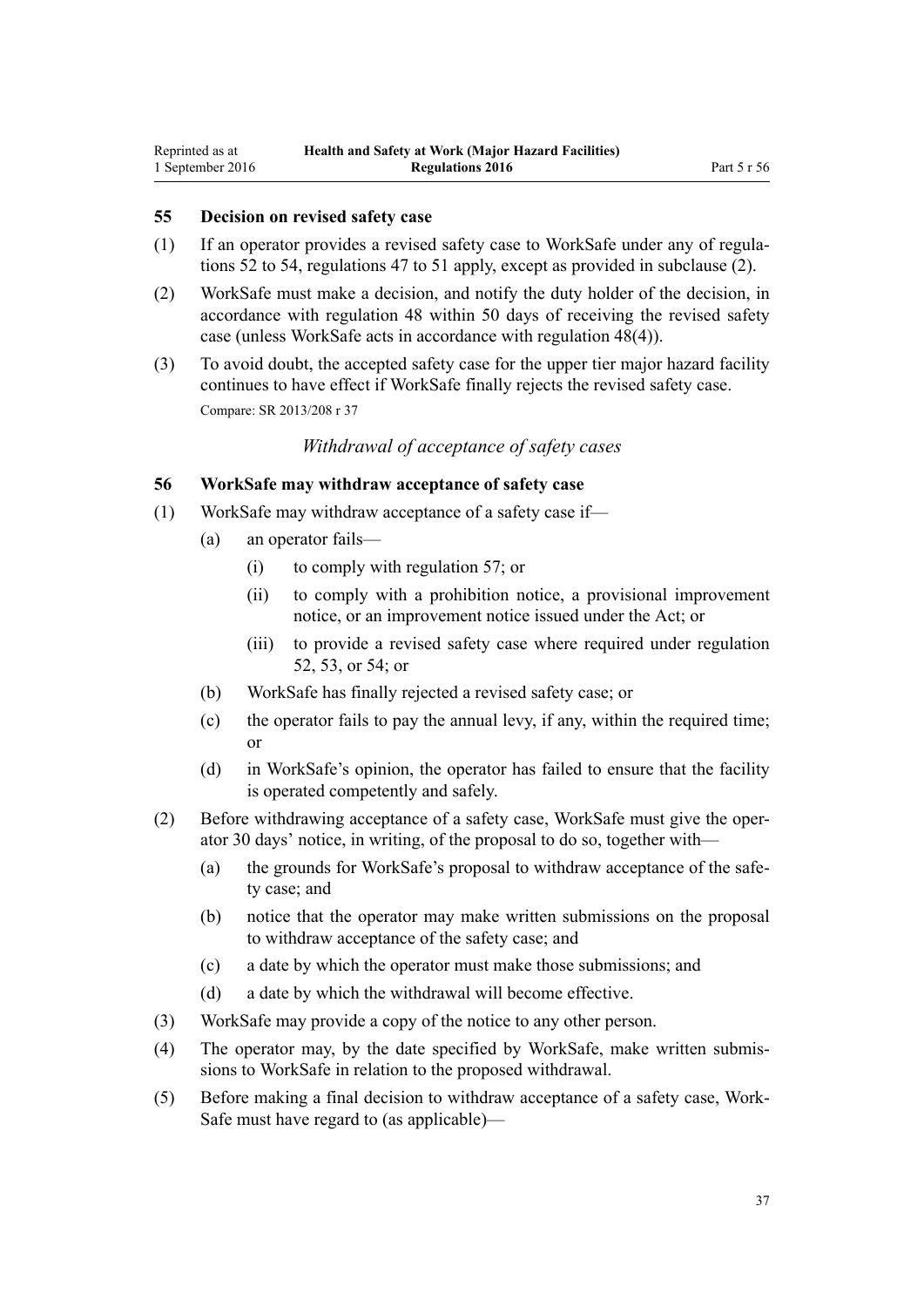- <span id="page-37-0"></span>(b) any action taken by the operator to address a matter that was a ground for WorkSafe's proposal to withdraw acceptance of the safety case:
- (c) any action taken by the operator to prevent recurrence of a matter that was a ground for WorkSafe's proposal to withdraw acceptance of the safety case.
- (6) If WorkSafe withdraws acceptance of a safety case under subclause  $(1)(d)$ , the operator must immediately cease those activities at the upper tier major hazard facility that require a safety case under these regulations.

Compare: SR 2013/208 [r 38](http://prd-lgnz-nlb.prd.pco.net.nz/pdflink.aspx?id=DLM5203764)

WorkSafe:

*Compliance with safety case requirements*

### **57 Duty to ensure compliance with safety case requirements**

- (1) The operator must (as applicable) operate, modify, maintain, recommission, or decommission an upper tier major hazard facility in a manner that is consistent with the accepted safety case and any conditions or limitations imposed by WorkSafe.
- (2) In subclause (1), **upper tier major hazard facility** includes any part of that facility.
- (3) An operator who contravenes subclause (1) commits an offence and is liable on conviction,—
	- (a) for an individual, to a fine not exceeding  $$10,000$ :
	- (b) for any other person, to a fine not exceeding \$50,000.

Compare: SR 2013/208 [r 39](http://prd-lgnz-nlb.prd.pco.net.nz/pdflink.aspx?id=DLM5202571)

## **58 WorkSafe may consent to operator conducting activity otherwise than in accordance with safety case**

- (1) Despite regulation 57, WorkSafe may consent in writing to an operator conducting an activity in a manner different from that set out in the accepted safety case for the upper tier major hazard facility.
- (2) Without limiting subclause (1), WorkSafe may give consent where—
	- (a) there has been an incident or emergency at the upper tier major hazard facility, or other unforeseen circumstances have arisen; and
	- (b) it is in the interests of the health and safety of persons at or near the upper tier major hazard facility to do so.
- (3) WorkSafe may not give consent under subclause (1) unless it is satisfied, on the basis of information that has been provided to or is readily accessible to Work-Safe, that the activity will not significantly increase existing risks, or create sig-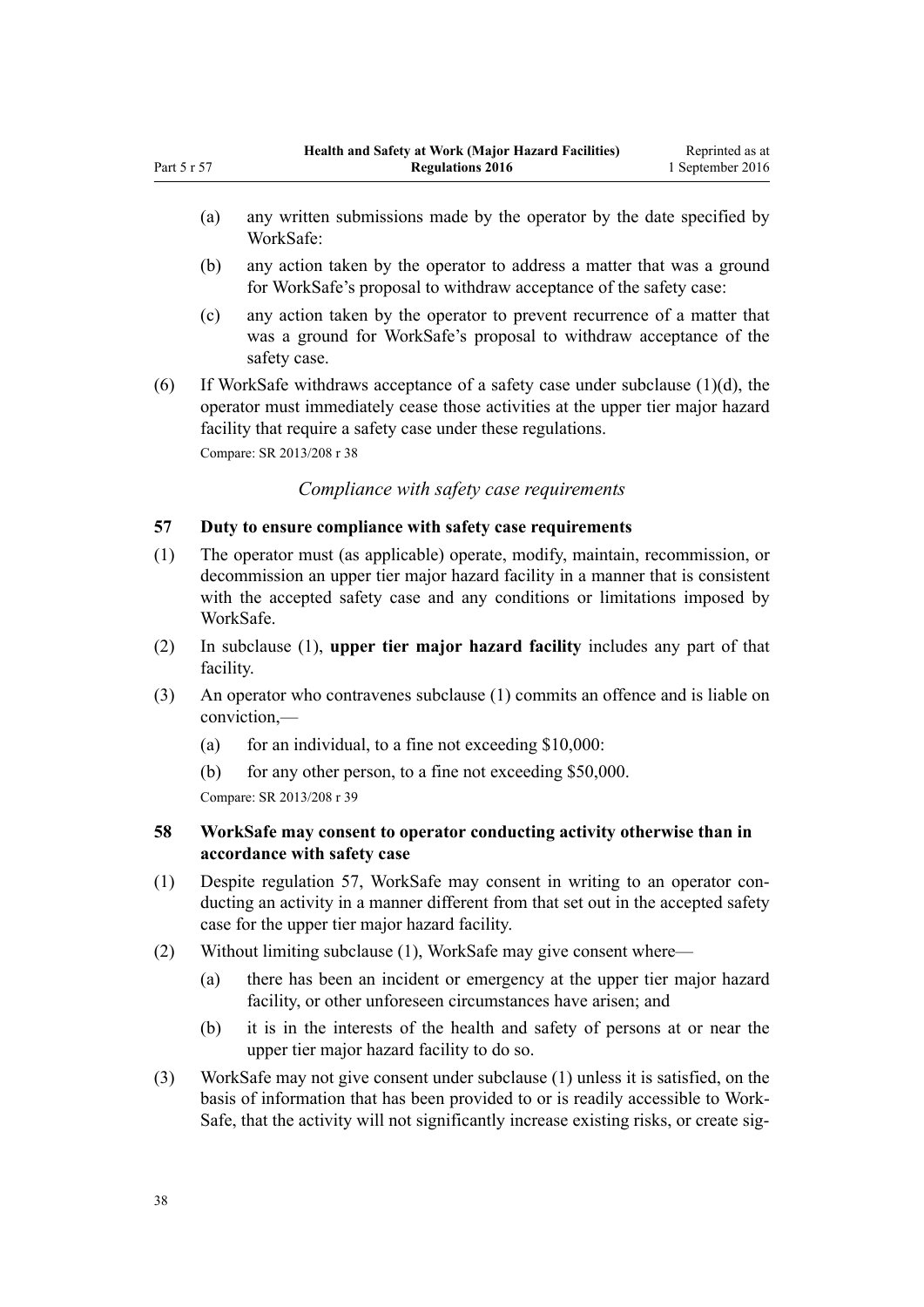nificant new risks, to the health and safety of persons at or near the upper tier major hazard facility.

Compare: SR 2013/208 [r 40](http://prd-lgnz-nlb.prd.pco.net.nz/pdflink.aspx?id=DLM5203766)

## *Record-keeping requirements*

### **59 Duty to retain records of safety case**

- (1) The operator must make a record of—
	- (a) the safety case for the upper tier major hazard facility:
	- (b) any revision to the safety case:
	- (c) the findings and recommendations of any audit of the safety case and safety management system:
	- (d) any actions that will be, or have been, taken to implement those recommendations.
- (2) The operator must retain a record (which may be in hard copy or electronic format) referred to in subclause (1) for at least 7 years after it was made and store copies—
	- (a) in a secure place at the upper tier major hazard facility; and
	- (b) at a separate address, nominated by the operator, for the upper tier major hazard facility.
- (3) An operator who contravenes this regulation commits an offence and is liable on conviction,—
	- (a) for an individual, to a fine not exceeding  $$6,000$ :
	- (b) for any other person, to a fine not exceeding \$30,000. Compare: SR 2013/208 [r 41](http://prd-lgnz-nlb.prd.pco.net.nz/pdflink.aspx?id=DLM5203369)

# **Part 6**

## **Reviews and appeals**

#### **60 Decisions subject to review under these regulations**

An operator may apply to WorkSafe in accordance with [regulation 61](#page-39-0) for a review of any decision made under the following regulations:

- (a) [regulation 18\(6\)](#page-14-0) (suitability of operator):
- (b) [regulation 19](#page-15-0) (mandatory designation as major hazard facility):
- (c) [regulation 20](#page-15-0) (discretionary designation of lower tier major hazard facility as upper tier major hazard facility):
- (d) [regulation 22\(1\)](#page-16-0) (conditions on designation of major hazard facilities):
- (e) [regulation 23\(1\)](#page-16-0) (revocation of designation as major hazard facility or decision as to suitability of operator):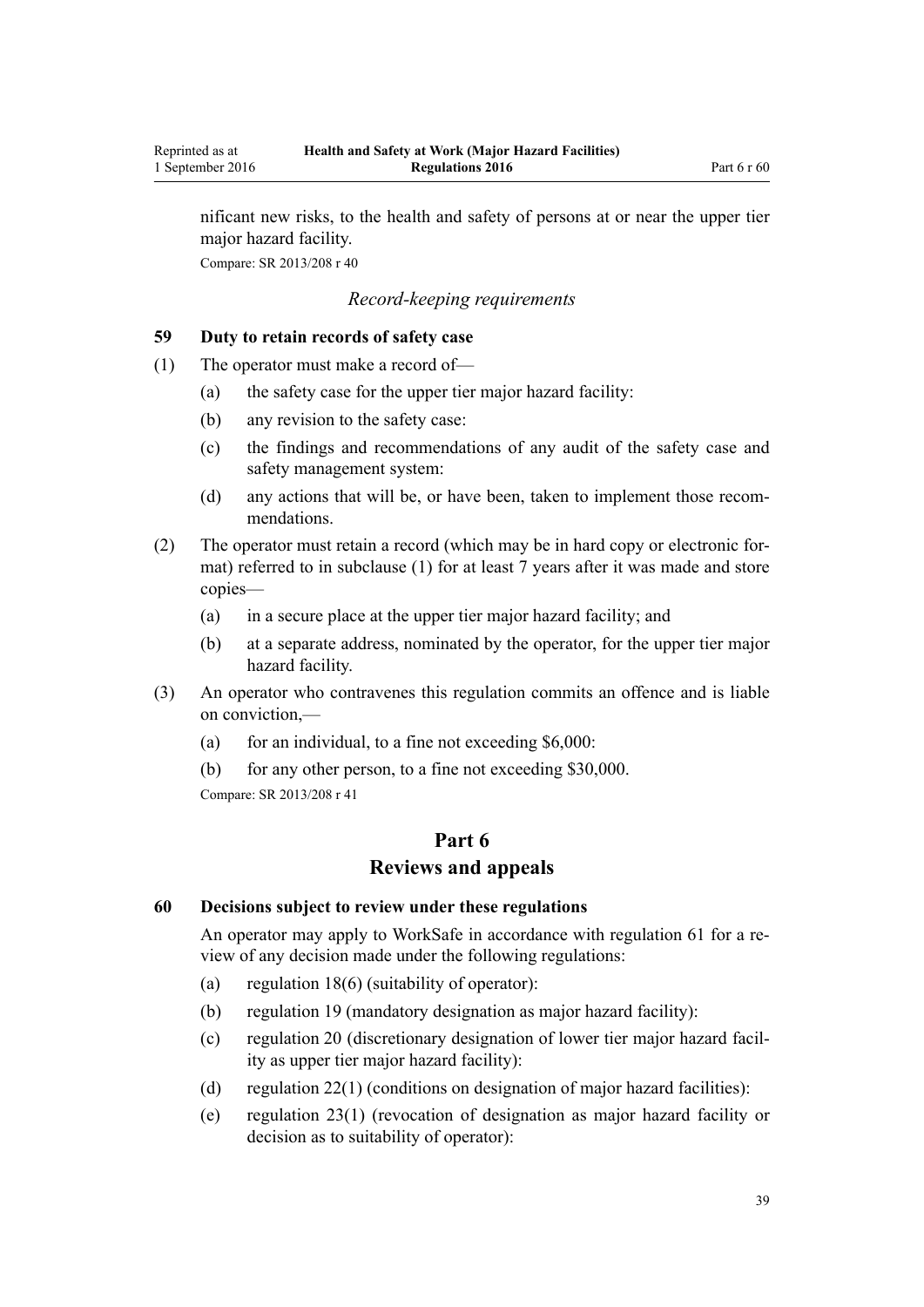- <span id="page-39-0"></span>(f) [regulation 50](#page-32-0) (WorkSafe may impose limitations or conditions on safety case):
- (g) [regulation 51](#page-32-0) (WorkSafe may reject safety case):
- (h) [regulation 56](#page-36-0) (WorkSafe may withdraw acceptance of safety case).

#### **61 Process for applying for review**

- (1) A review application must be given to WorkSafe in accordance with subclause (2).
- (2) The application must—
	- (a) be in writing:
	- (b) wherever practicable, be made on the form (if any) provided by Work-Safe for the purpose:
	- (c) identify the decision or decisions in respect of which it is made:
	- (d) state the operator's submissions in relation to the decision or decisions:
	- (e) be made within 1 month after the date on which WorkSafe gave written notice of the decision in respect of which the application is made.

#### **62 WorkSafe to acknowledge receipt of review application**

When WorkSafe receives a review application, it must send the applicant an acknowledgement that states when the review application was received.

#### **63 Review decision**

- (1) WorkSafe must make a review decision as soon as is reasonably practicable after receiving the application for review.
- (2) In making a decision on the review, WorkSafe must have regard to (as applicable)—
	- (a) any written submissions made by the operator under regulation  $61(2)(d)$ :
	- (b) any action taken by the operator to address a matter that was a ground for WorkSafe's original decision:
	- (c) any action taken by the operator to prevent recurrence of an event that was a ground for WorkSafe's original decision.
- (3) In its review decision, WorkSafe must—
	- (a) withdraw its original decision; or
	- (b) modify its original decision; or
	- (c) confirm its original decision.
- (4) A review decision must—
	- (a) be in writing; and
	- (b) contain the reasons for the decision.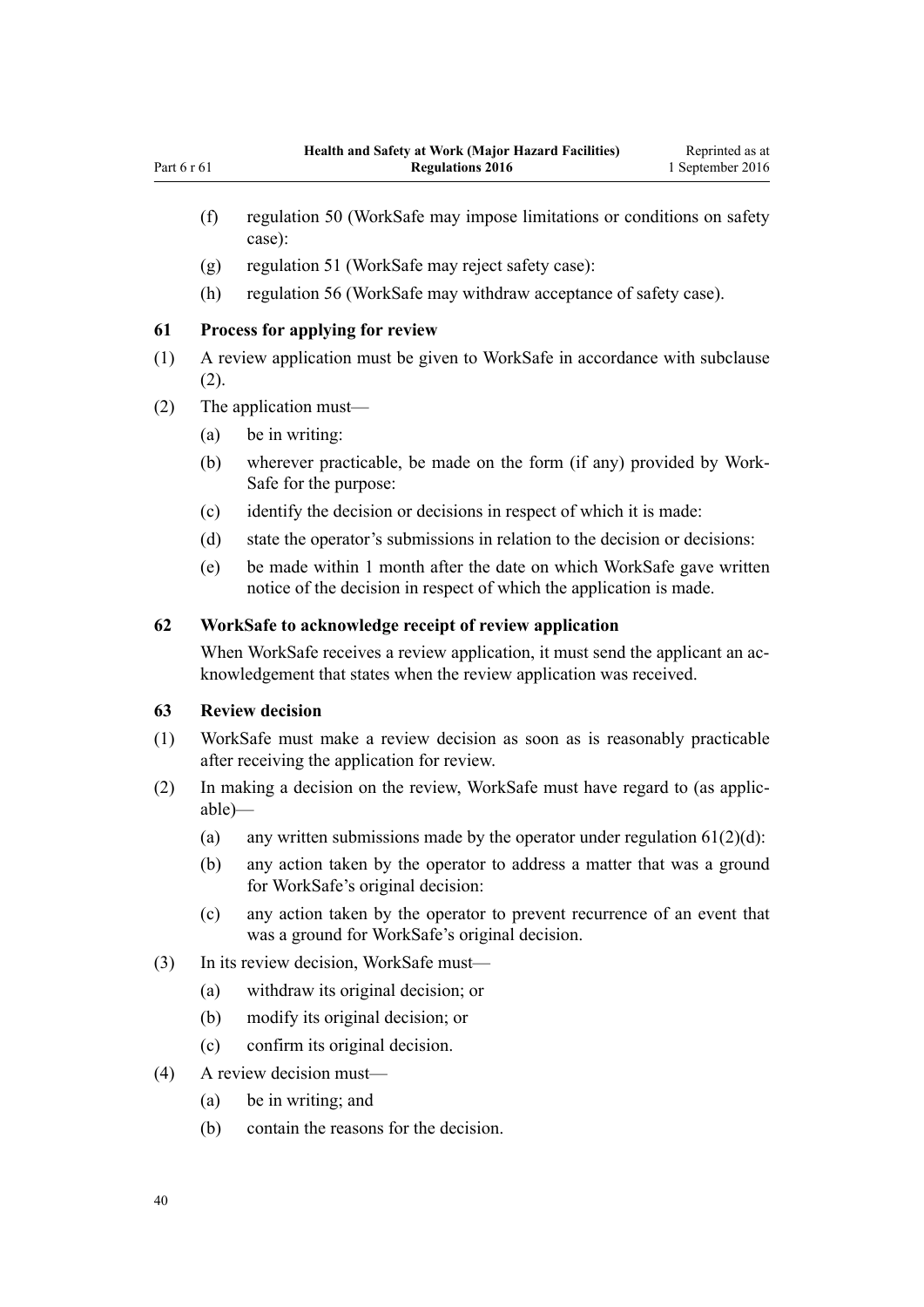## **64 Appeal to District Court**

- (1) An operator may appeal to a District Court against a review decision made under [regulation 63](#page-39-0).
- (2) An appeal under this regulation must be brought within 28 days after the date on which the operator was notified in writing by WorkSafe of the decision appealed against, or within any further period that the court may allow.
- (3) The appeal—
	- (a) must be made by way of originating application in accordance with the [District Courts Rules 2014](http://prd-lgnz-nlb.prd.pco.net.nz/pdflink.aspx?id=DLM6129566); and
	- (b) must be filed in the office of the District Court nearest to the registered office of the operator (if the operator is not an individual) or the principal place of business of the operator (if the operator is an individual), or to the place of employment or work of the operator, as the case may require.
- (4) On hearing the appeal, the court may—
	- (a) confirm, vary, or reverse the decision appealed against; or
	- (b) refer the matter back to WorkSafe with directions to WorkSafe to reconsider the whole or any specified part of the review decision.
- (5) Subject to any order of the court, every review decision of WorkSafe against which an appeal is made continues in force and has effect according to its terms pending the determination of the appeal to the court.

# **Part 7 Miscellaneous provisions**

# *General requirements*

#### **65 Duty to engage with workers**

- (1) An operator must, when acting under a requirement to engage with workers under the provisions specified in subclause (2), ensure that there is engagement with, and participation of, workers and their representatives who are—
	- (a) identifiable at the time the requirement to engage arises; and
	- (b) in the case of workers, working, or likely to be working, at the major hazard facility.
- (2) The provisions are as follows:
	- (a) regulation  $31(3)(a)$  (duty to prepare emergency plan):
	- (b) [regulation 36\(5\)](#page-25-0) (duty to prepare and implement major accident prevention policy by establishing safety management system):
	- (c) regulation  $38(3)(c)$  (duty to conduct safety assessment):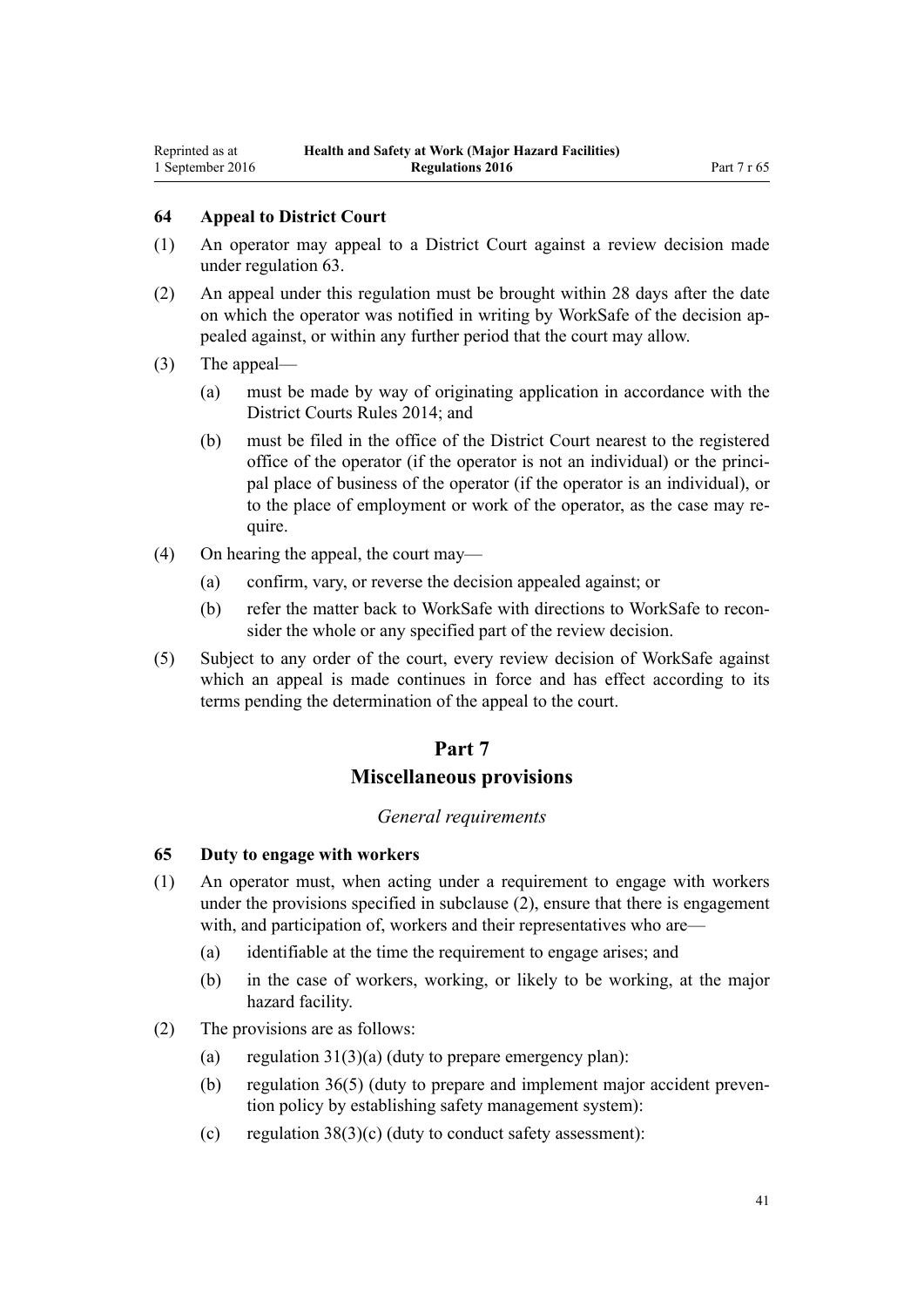- (d) [regulation 39\(3\)](#page-27-0) (duty to establish and implement safety management system):
- (e) [regulation 45\(2\)](#page-30-0) (duty to prepare safety case).
- (3) An operator who contravenes subclause (1) commits an offence and is liable on conviction,—
	- (a) for an individual, to a fine not exceeding  $$10,000$ :
	- (b) for any other person, to a fine not exceeding \$50,000.

Compare: SR 2013/208 [r 27;](http://prd-lgnz-nlb.prd.pco.net.nz/pdflink.aspx?id=DLM5202540) Model Work Health and Safety Regulations (Aust) r 575

#### **66 Duty to provide general information for local community**

- (1) The operator of an upper tier major hazard facility must take reasonable steps to provide the following information to the local community and the relevant local authority:
	- (a) the name of the operator and location of that facility; and
	- (b) the name, position, and contact details of a person from whom information about that facility may be requested; and
	- (c) a general description of that facility's operation; and
	- (d) the means by which the local community will be informed of any major incident at that facility; and
	- (e) the actions, as specified in that facility's emergency plan, that members of the local community should take if a major incident occurs; and
	- (f) a summary of the safety case for that facility.
- (2) The operator must ensure that the information provided under subclause (1) is—
	- (a) set out and expressed in a way that is understandable to persons who are not familiar with the upper tier major hazard facility and its operations; and
	- (b) reviewed and as necessary revised if a modification is made to the upper tier major hazard facility; and
	- (c) provided in a format that is readily accessible to the local community to enable the local community to be aware of the information; and
	- (d) provided within 3 months of WorkSafe accepting a safety case.
- (3) In complying with subclause (1), the operator is not required to disclose information that may lead to a threat to the security of the upper tier major hazard facility.
- (4) An operator of an upper tier major hazard facility who receives a written request from a person who reasonably believes that the occurrence of a major incident at that facility may adversely affect his or her health and safety must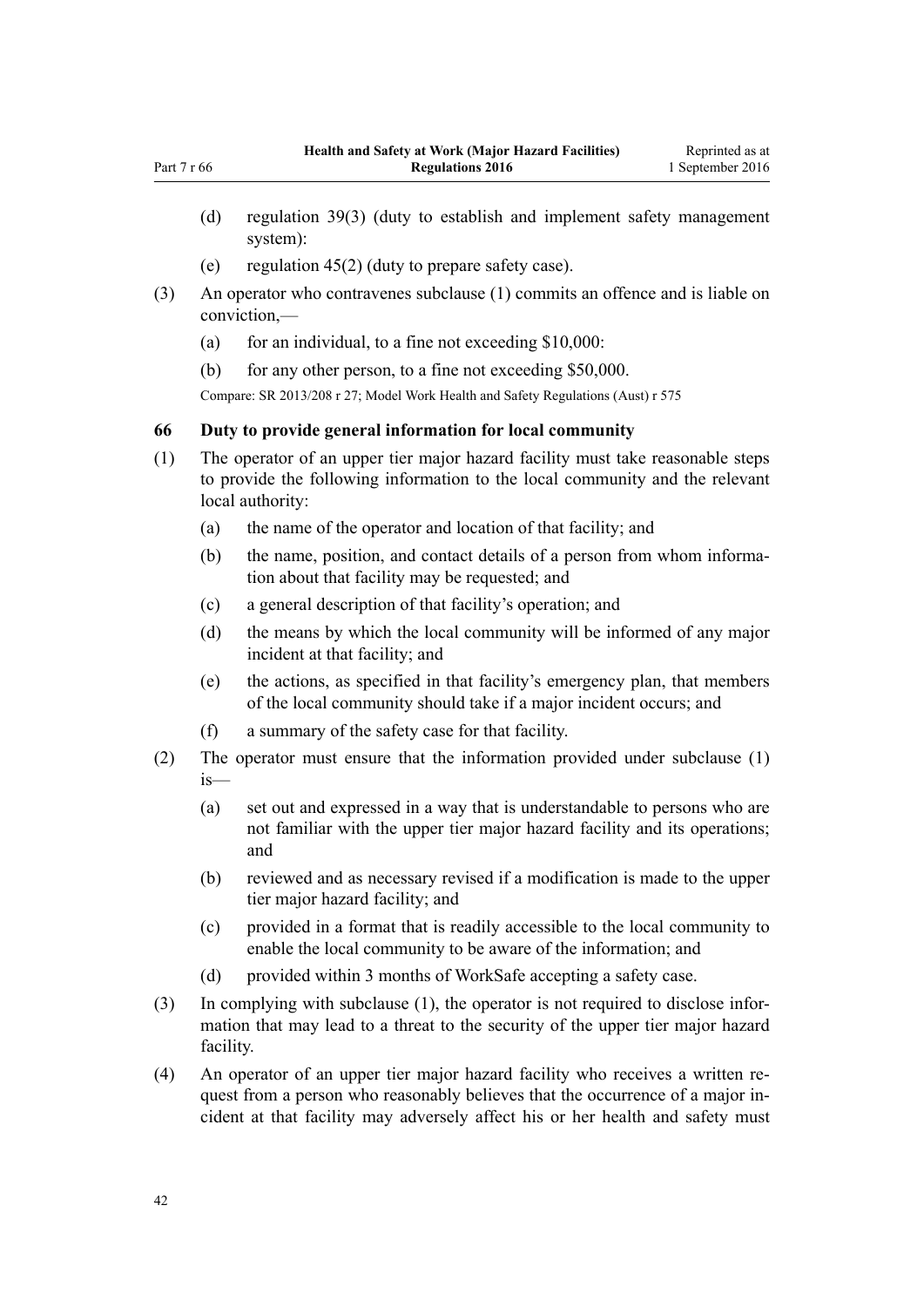give that person a copy of all the information provided to the local community under this regulation.

- (5) An operator who contravenes any of subclauses (1), (2), and (4) commits an offence and is liable on conviction,—
	- (a) for an individual, to a fine not exceeding  $$10,000$ :
	- (b) for any other person, to a fine not exceeding \$50,000.

Compare: Model Work Health and Safety Regulations (Aust) r 572

*Notification requirement following major incident*

## **67 Duty to notify local community and local authority in event of major incident**

- (1) If a major incident occurs at a major hazard facility, the operator must take reasonable steps to provide the local community and the relevant local authority with information about the major incident, including—
	- (a) a general description of the major incident that includes—
		- (i) the nature of the major incident (for example, fire, explosion, or spillage); and
		- (ii) details of the hazardous substances involved; and
		- (iii) the likely consequences of the major incident and its likely effects on health and safety; and
	- (b) the recommended actions that the members of the local community and the local authority should take to eliminate or minimise risks to health and safety; and
	- (c) a description of the actions the operator has taken or proposes to take to prevent the occurrence of a similar major incident.
- (2) The operator must notify—
	- (a) the local community in a manner and using a format that is readily accessible to the local community to enable the local community to be aware of the information; and
	- (b) the local authority by means of a notice to the local authority's electronic address and postal address.
- (3) An operator who contravenes this regulation commits an offence and is liable on conviction,—
	- (a) for an individual, to a fine not exceeding  $$10,000$ :
	- (b) for any other person, to a fine not exceeding \$50,000.

Compare: Model Work Health and Safety Regulations (Aust) r 573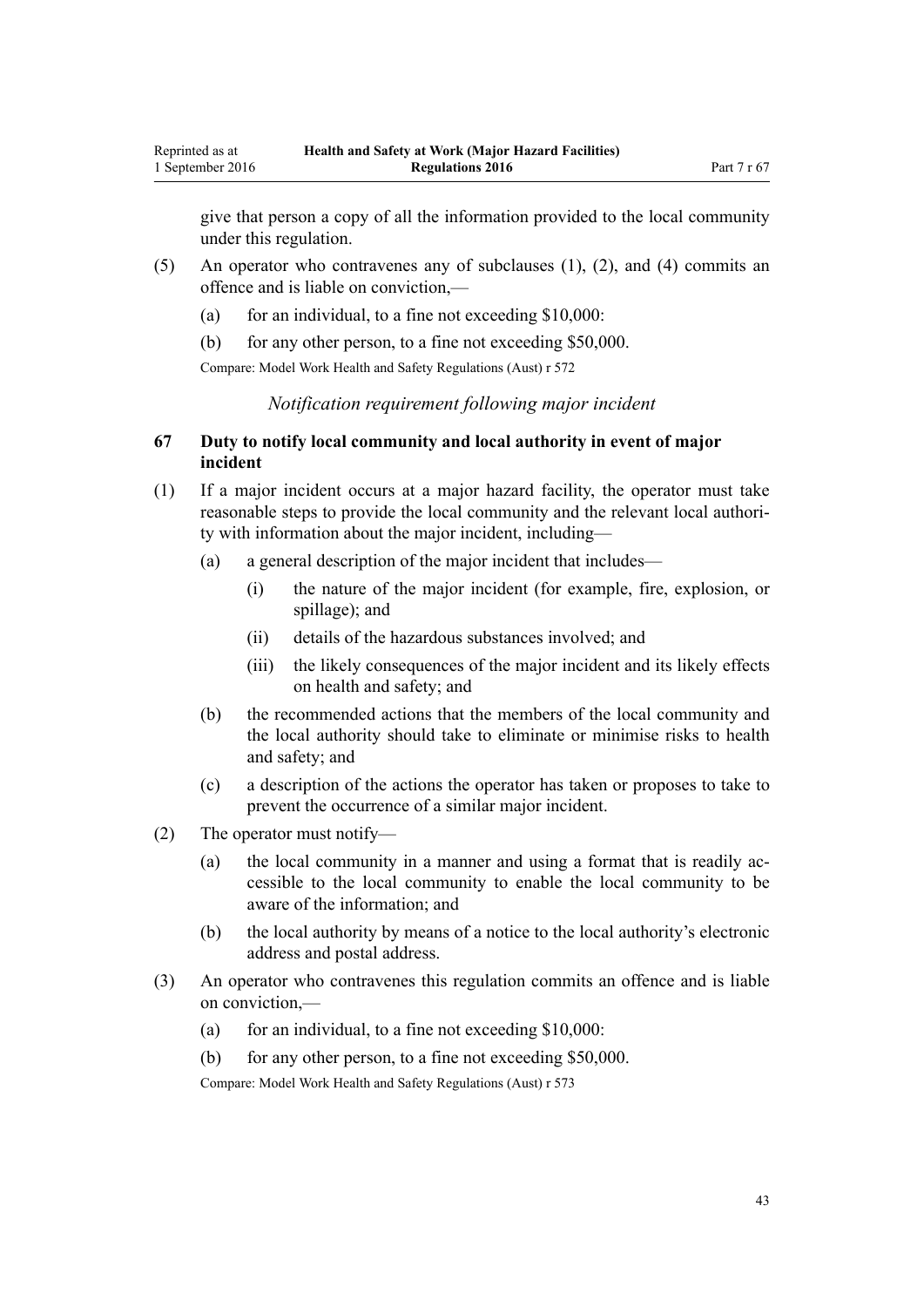*Duty of WorkSafe to provide information to public*

#### **68 Duty of WorkSafe to provide information to public**

- (1) WorkSafe must maintain a record on an Internet site (maintained by, or on behalf of, WorkSafe) in respect of each major hazard facility to which these regulations apply that includes—
	- (a) the name of the operator and the address of that facility:
	- (b) confirmation that the facility is subject to these regulations and a statement about which parts of these regulations apply to that facility:
	- (c) information about the type of the facility, as determined by WorkSafe (for example, lower tier major hazard facility or upper tier major hazard facility):
	- (d) a simple explanation of the activity or activities undertaken at that facility:
	- (e) the relevant hazard classifications of those specified hazardous substances at that facility that could cause or contribute to a major incident:
	- (f) an explanation, in general terms, of the characteristics of those substances that make them dangerous:
	- (g) general information about how the public will be warned in the event of a major incident at that facility:
	- (h) general information about how the public should act and any precautionary steps that people should take if a major incident occurs at that facility.
- (2) WorkSafe must ensure that the information referred to in subclause (1) is updated as soon as practicable after any relevant change.
- (3) In complying with subclause (1), WorkSafe is not required to disclose information that may lead to a threat to the security of a major hazard facility.

#### **69 WorkSafe may require operator to provide further information**

- (1) For the purpose of ensuring that WorkSafe is able to comply with regulation 68, WorkSafe may request an operator to provide information on any matter referred to in regulation 68(1) or (2).
- (2) The operator must comply with a request under subclause (1) as soon as practicable after receiving the request.
- (3) An operator who contravenes subclause (2) commits an offence and is liable on conviction,—
	- (a) for an individual, to a fine not exceeding  $$6,000$ :
	- (b) for any other person, to a fine not exceeding \$30,000.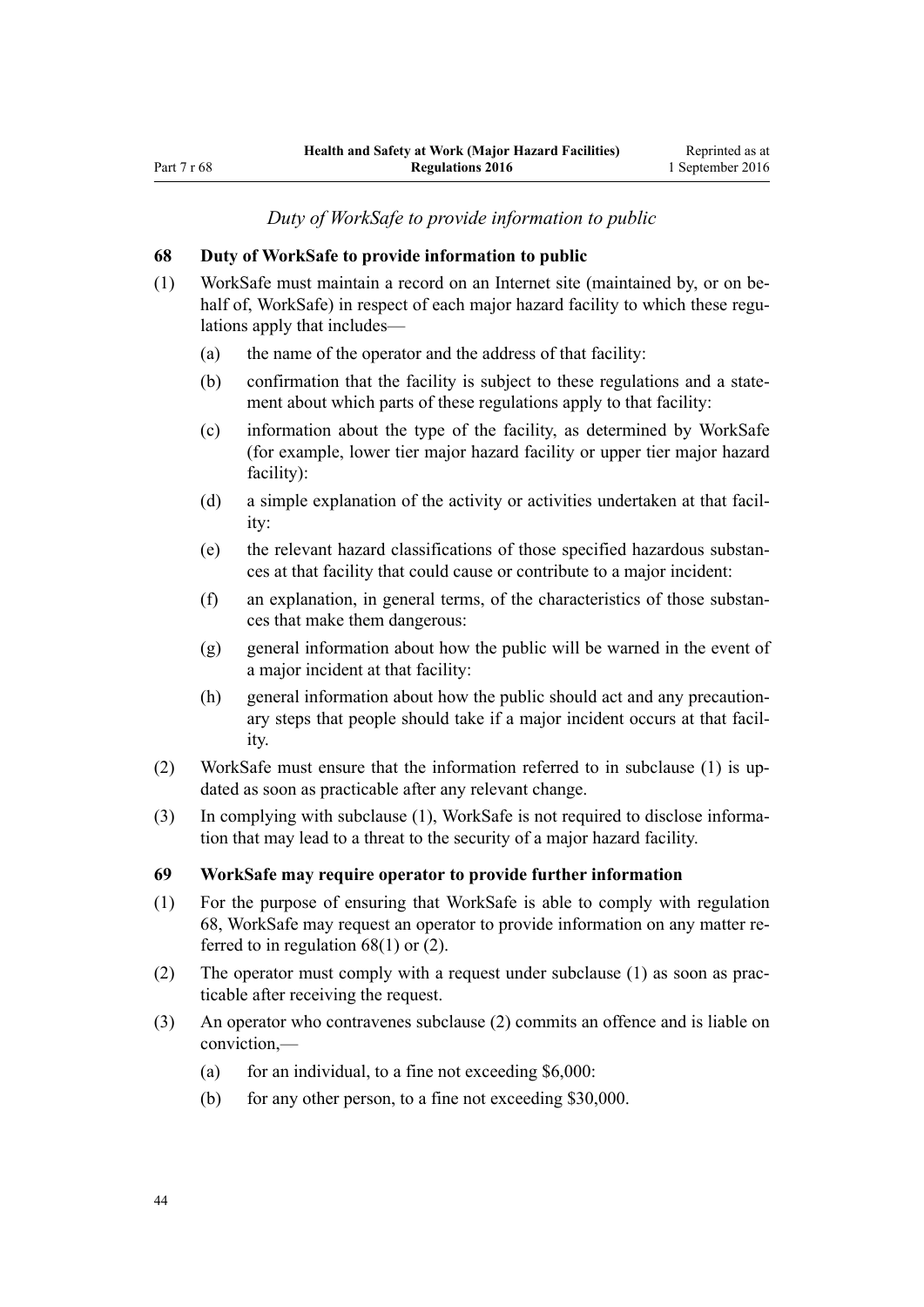#### *Fees and levies*

<span id="page-44-0"></span>Heading: inserted, on 1 September 2016, by [regulation 15](http://prd-lgnz-nlb.prd.pco.net.nz/pdflink.aspx?id=DLM6907720) of the Health and Safety at Work (Major Hazard Facilities) Amendment Regulations 2016 (LI 2016/174).

#### **70 Fees for safety case assessment**

- (1) The fee for assessing the safety case for a facility for the purpose of WorkSafe making a decision under [regulation 48\(1\)](#page-31-0) is the relevant fee specified in the second column of [Part 1](#page-71-0) of Schedule 8, unless subclause (3) applies.
- (2) The fee for assessing a revised safety case for the facility for the purpose of WorkSafe making a decision under [regulation 55](#page-36-0) is the relevant fee specified in the second column of [Part 2](#page-72-0) of Schedule 8, unless subclause (3) applies.
- (3) If an operator operates more than 1 upper tier facility under safety management systems that are substantially the same,—
	- (a) the full fee specified in [Part 1](#page-71-0) or [2](#page-72-0) of Schedule 8 applies to one of those major hazard facilities; and
	- (b) the discounted fee specified in [Part 1](#page-71-0) or [2](#page-72-0) of Schedule 8 applies to each of the other major hazard facilities.
- (4) In subclause  $(3)(a)$ , the major hazard facility to which the full fee applies is that facility, or one of those facilities, operated by the operator to which the highest fee under [Part 1](#page-71-0) or [Part 2](#page-72-0) of Schedule 8 applies.

#### **Example 1**

If the operator operates 1 or more Type 3 upper tier major hazard facilities under safety management systems that are substantially the same, that Type 3 upper tier major hazard facility (or one of those Type 3 major hazard facilities) is the facility to which the full fee applies.

#### **Example 2**

If the operator operates two Type 2 and two Type 1 upper tier major hazard facilities under safety management systems that are substantially the same, one of the Type 2 upper tier major hazard facilities is the facility to which the full fee applies.

- (5) The amounts of fees in [Parts 1](#page-71-0) and [2](#page-72-0) of Schedule 8 are exclusive of any goods and services tax payable.
- (6) The amount of any unpaid fee is recoverable in any court of competent jurisdiction as a debt due to WorkSafe.

Regulation 70: inserted, on 1 September 2016, by [regulation 15](http://prd-lgnz-nlb.prd.pco.net.nz/pdflink.aspx?id=DLM6907720) of the Health and Safety at Work (Major Hazard Facilities) Amendment Regulations 2016 (LI 2016/174).

#### **71 WorkSafe may refund safety case assessment fee**

WorkSafe may refund a fee paid under regulation 70 if the operator of the major hazard facility withdraws the safety case or revised safety case before WorkSafe begins assessing it.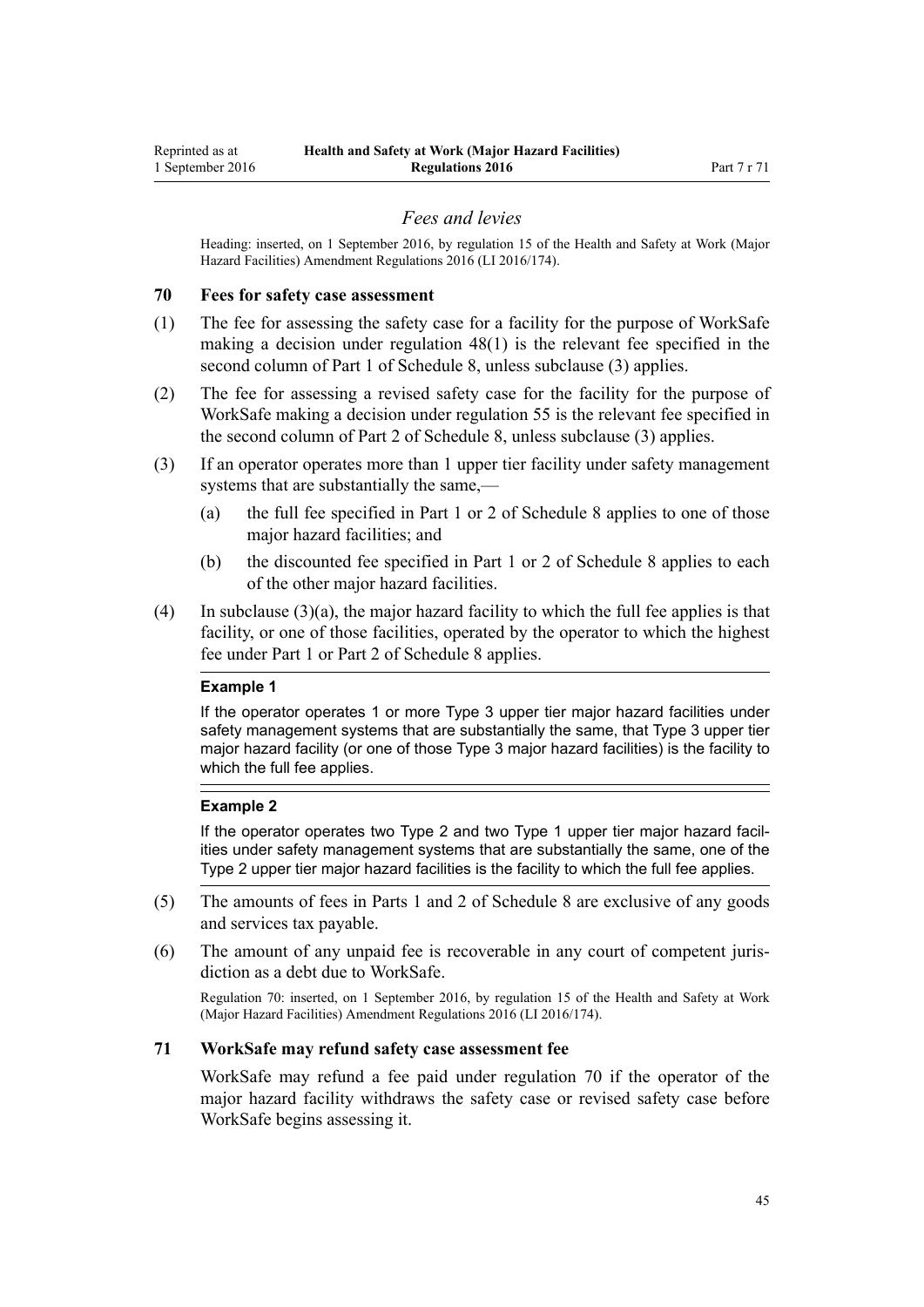<span id="page-45-0"></span>Regulation 71: inserted, on 1 September 2016, by [regulation 15](http://prd-lgnz-nlb.prd.pco.net.nz/pdflink.aspx?id=DLM6907720) of the Health and Safety at Work (Major Hazard Facilities) Amendment Regulations 2016 (LI 2016/174).

#### **72 Payment of annual levy**

- (1) The operator of a major hazard facility or of a proposed facility who has been given a certificate of the designation of the facility under [Part 2](#page-10-0) must pay to WorkSafe the relevant annual levy prescribed by this regulation.
- (2) The operator of a proposed facility referred to in subclause (1) is not required to pay an annual levy under this regulation until specified hazardous substances are for the first time present at the facility in a quantity that is equal to or exceeds the lower threshold quantity.
- (3) The amount of annual levy payable is the relevant amount specified in [Part 3](#page-72-0) of Schedule 8.
- (4) The amounts of levies in [Part 3](#page-72-0) of Schedule 8 are exclusive of any goods and services tax payable.
- (5) The levy is due on 1 July of each year and must be paid by 1 August of each year, except in the first year of operation as a designated major hazard facility.
- (6) In the first year of operation of a designated major hazard facility, the levy to be paid—
	- (a) is the amount calculated by WorkSafe in accordance with the following formula:

$$
L1 = 8A \times (M \div 12)
$$

\$L1 is the amount of levy payable in the first year of operation

\$A is the relevant amount of annual levy specified in [Part 3](#page-72-0) of Schedule 8

M is the number of full months between the date on which designation of the facility takes effect (as stated in a certificate under [regulation 21](#page-15-0)) and the following 1 July; and

- (b) must be paid no later than 1 month after the date of WorkSafe's invoice for the levy.
- (7) WorkSafe may, on request by an operator, extend the time by which an annual levy must be paid.
- (8) WorkSafe must—
	- (a) account separately for each levy payment received; and
	- (b) pay each levy payment into a Crown Bank Account.
- (9) The amount of any unpaid levy is recoverable in any court of competent jurisdiction as a debt due to WorkSafe on behalf of the Crown.

Regulation 72: inserted, on 1 September 2016, by [regulation 15](http://prd-lgnz-nlb.prd.pco.net.nz/pdflink.aspx?id=DLM6907720) of the Health and Safety at Work (Major Hazard Facilities) Amendment Regulations 2016 (LI 2016/174).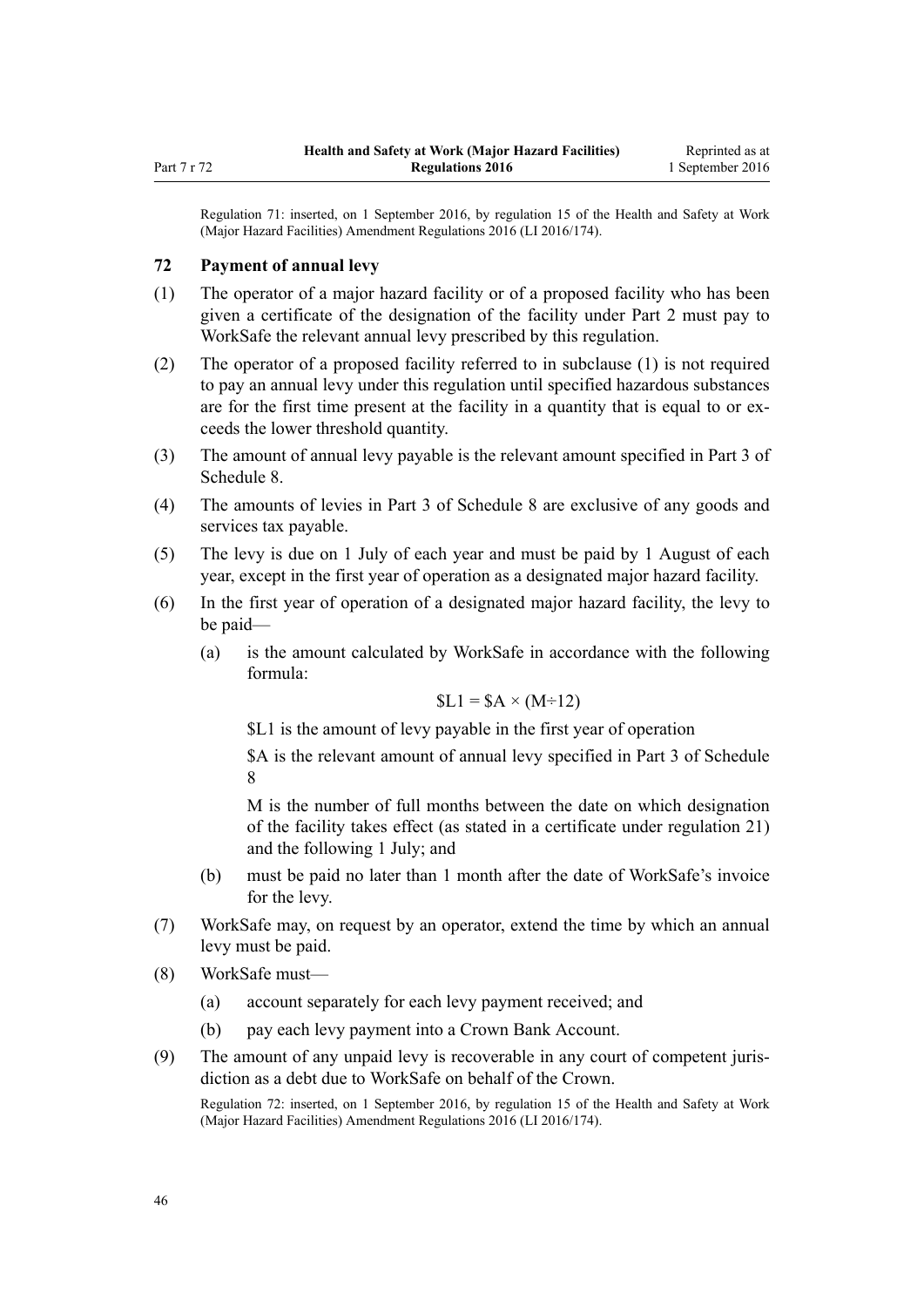## **73 Review of fees and annual levies**

- (1) The Minister must commence a review of the amounts of fees under [regulation](#page-44-0) [70](#page-44-0) and levies under [regulation 72](#page-45-0) by 1 September 2021.
- (2) Nothing in subclause (1) prevents the Minister from reviewing the fees and levies at any other time.

Regulation 73: inserted, on 1 September 2016, by [regulation 15](http://prd-lgnz-nlb.prd.pco.net.nz/pdflink.aspx?id=DLM6907720) of the Health and Safety at Work (Major Hazard Facilities) Amendment Regulations 2016 (LI 2016/174).

#### **74 Duty to notify of certain changes to major hazard facility**

- (1) The operator of a major hazard facility must notify WorkSafe if a purpose or use of any specified hazardous substance at the facility changes in a way that has the effect of changing the facility from one type of major hazard facility referred to in [Schedule 8](#page-71-0) to another type of major hazard facility referred to in that schedule.
- (2) For the purpose of [regulation 72\(2\)](#page-45-0), an operator of a proposed facility who has notified WorkSafe under [regulation 13](#page-10-0) must notify WorkSafe when specified hazardous substances are for the first time present at the facility in a quantity that is equal to or exceeds the lower threshold quantity.
- (3) Notification under subclause (1) or (2) must be given—
	- (a) as soon as practicable after the operator becomes aware, or ought reasonably to have become aware, of the circumstances giving rise to the obligation to notify; and
	- (b) in the manner and form required by WorkSafe.
- (4) Notification under subclause (2) must specify the date on which the quantity of specified hazardous substances present at the facility is equal to or exceeds the lower threshold quantity.

Regulation 74: inserted, on 1 September 2016, by [regulation 15](http://prd-lgnz-nlb.prd.pco.net.nz/pdflink.aspx?id=DLM6907720) of the Health and Safety at Work (Major Hazard Facilities) Amendment Regulations 2016 (LI 2016/174).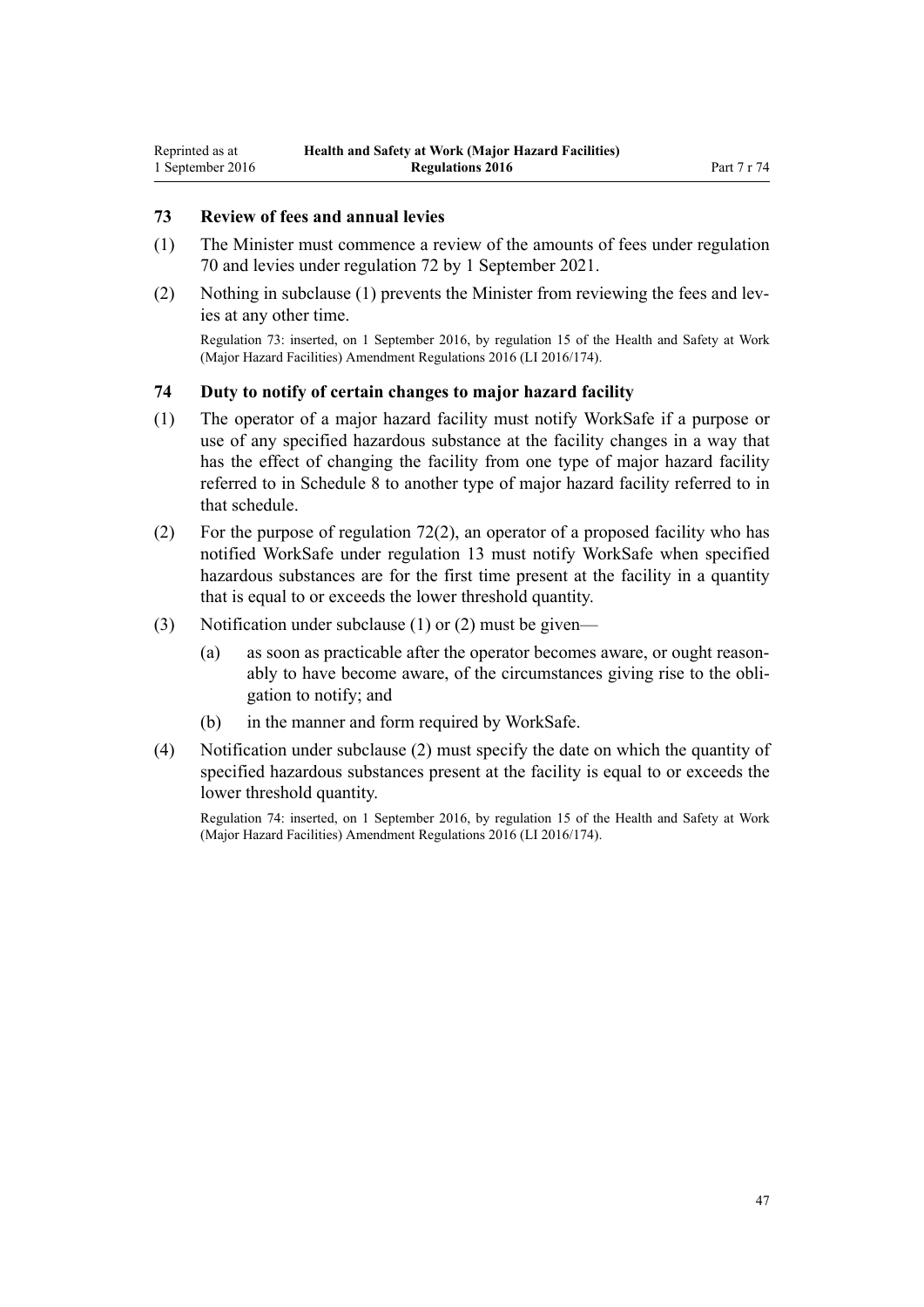## **Schedule 1**

## **Transitional, savings, and related provisions**

rr [11,](#page-9-0) [43](#page-29-0)

#### **Part 1**

## **Provisions relating to regulations as made**

#### **1 Transitional provision for Part 4**

- (1) An operator of an existing facility that contains hazardous substances that exceed the lower threshold quantities is not required to comply with the requirements of [Part 4](#page-20-0) until 4 April 2018.
- (2) Despite subclause (1), [regulation 34](#page-23-0) applies to the operator of a major hazard facility only from the date on which WorkSafe notifies the operator that the facility is a major hazard facility.

#### **2 Transitional provision for Part 5**

- (1) The operator of an existing upper tier major hazard facility must give Work-Safe a completed safety case—
	- (a) no earlier than 4 December 2016; but
	- (b) no later than 4 April 2018.
- (2) As soon as practicable after receiving a safety case or an amended safety case, WorkSafe must—
	- (a) accept the safety case; or
	- (b) accept the safety case subject to conditions or limitations; or
	- (c) initially reject the safety case; or
	- (d) in the case of an amended safety case, finally reject the safety case.
- (3) WorkSafe must as soon as practicable after making a decision about a safety case or an amended safety case notify the operator in writing of that decision.
- (4) If WorkSafe is unable to make a decision about a safety case or an amended safety case within a reasonable amount of time after receiving it, WorkSafe must—
	- (a) notify the operator in writing of that fact as soon as practicable; and
	- (b) give the operator a proposed timetable for WorkSafe's consideration of, and decision on, the safety case or amended safety case.
- (5) WorkSafe must accept or finally reject the safety case no later than 4 April 2021.
- (6) [Regulation 43](#page-29-0) applies to the operator subject to WorkSafe accepting or finally rejecting the safety case.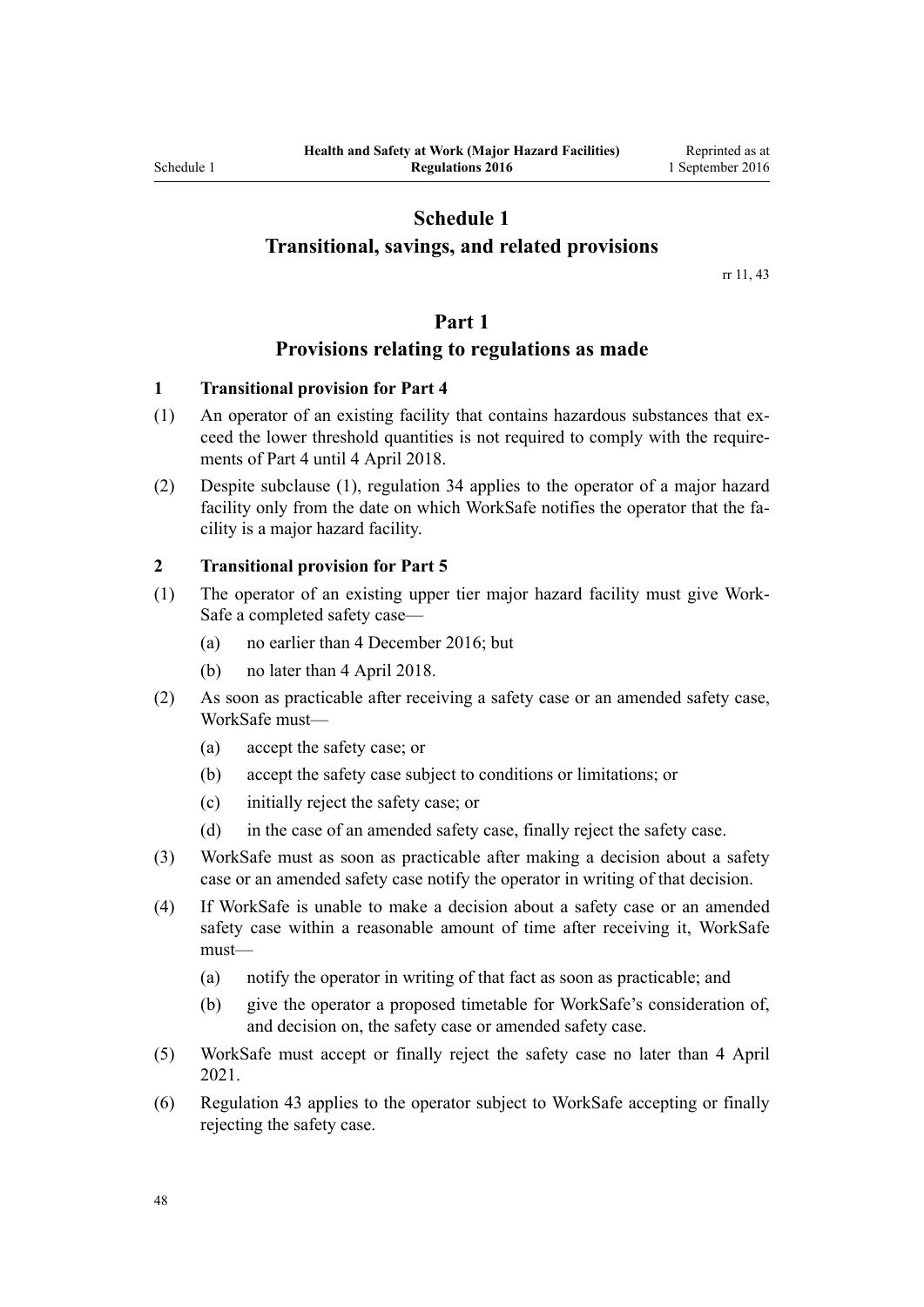(7) If this clause applies, [regulation 48](#page-31-0) does not apply. Compare: SR 2013/208 [r 43](http://prd-lgnz-nlb.prd.pco.net.nz/pdflink.aspx?id=DLM5203770)

## **Part 2**

# **Provisions relating to Health and Safety at Work (Major Hazard Facilities) Amendment Regulations 2016**

Schedule 1 Part 2: inserted, on 1 September 2016, by [regulation 16](http://prd-lgnz-nlb.prd.pco.net.nz/pdflink.aspx?id=DLM6907731) of the Health and Safety at Work (Major Hazard Facilities) Amendment Regulations 2016 (LI 2016/174).

### **3 Interpretation**

In this Part, **commencement date** means 1 September 2016.

#### **4 Existing facilities not yet designated**

- (1) This clause applies to—
	- (a) a facility for which notification was given under [regulation 12\(1\)](#page-10-0) as in force immediately before the commencement date, but which has not yet been designated; and
	- (b) a facility to which [regulation 12\(1\)](#page-10-0) applies where the operator has not given notification in time to comply with that provision.
- (2) [Regulation 11A](#page-10-0) does not apply to the facility between the date of notification and the date on which designation of the facility takes effect (as stated in a certificate under [regulation 21](#page-15-0)).

#### **5 Levy for major hazard facility already designated**

- (1) This clause applies to an existing major hazard facility the designation of which takes effect (as stated in a certificate under [regulation 21](#page-15-0)) before the commencement date.
- (2) The calculation under [regulation 72\(6\)](#page-45-0) of the amount of levy payable in the first year of operation of the major hazard facility must not take into account the period before the commencement date during which the facility was designated.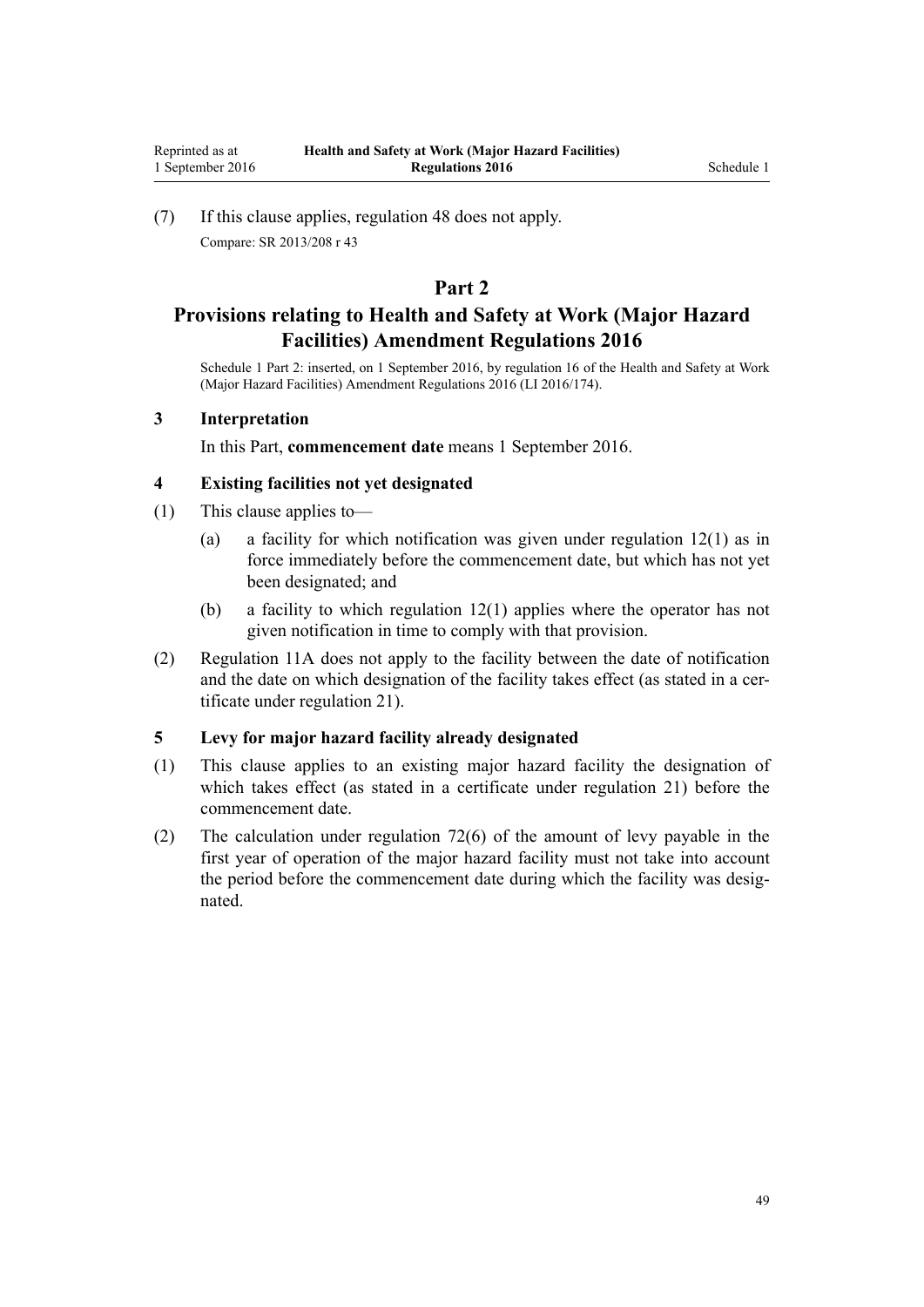| Schedule 2                                   |                       |         |                                              |                                                                               |                                         |                            |                                                                | <b>Regulations 2016</b>                                        |                                                                       | Health and Safety at Work (Major Hazard Facilities)                                                                                                                                 |                                     |                                                                                                | Reprinted as at<br>1 September 2016                                                                           |
|----------------------------------------------|-----------------------|---------|----------------------------------------------|-------------------------------------------------------------------------------|-----------------------------------------|----------------------------|----------------------------------------------------------------|----------------------------------------------------------------|-----------------------------------------------------------------------|-------------------------------------------------------------------------------------------------------------------------------------------------------------------------------------|-------------------------------------|------------------------------------------------------------------------------------------------|---------------------------------------------------------------------------------------------------------------|
|                                              | rr 5, 6, 7, 8, 26, 27 |         |                                              | tier requirements<br>quantities: upper<br>Threshold<br>Column 5               | (tonnes)                                |                            | $\overline{c}$                                                 | 200                                                            |                                                                       | 200                                                                                                                                                                                 |                                     | 50                                                                                             |                                                                                                               |
|                                              |                       |         |                                              | requirements<br>Threshold quantities:<br>lower tier<br>$\frac{1}{2}$ Column 4 | (tonnes)                                |                            | 5                                                              | $\mathcal{S}$                                                  |                                                                       | $\mathcal{S}$                                                                                                                                                                       |                                     | $\approx$                                                                                      |                                                                                                               |
| Specified hazardous substances<br>Schedule 2 |                       | Table 1 | Categories of specified hazardous substances | Column <sub>3</sub>                                                           | GHS classification <sup>2</sup>         |                            | Acute toxicity Category 1, all exposure<br>routes              | Acute toxicity Category 2, all exposure<br>routes              | Acute toxicity Category 3, inhalation<br>exposure route <sup>3</sup>  | Specific target organ toxicity-single<br>exposure Category 1 (STOT-SE)                                                                                                              |                                     | Explosives, Division 1.1, 1.2, 1.3, 1.5,<br>Unstable explosives; or<br>or $1.6$ ; or           | Chapter 2.4.2.4.2 of the United Nations<br>explosive properties according to<br>Substances or mixtures having |
|                                              |                       |         |                                              | Column <sub>2</sub>                                                           | <b>HSNO</b> classification <sup>1</sup> |                            | 6.1A—Substances that are acutely toxic,<br>all exposure routes | 6.1B—Substances that are acutely toxic,<br>all exposure routes | 6.1C—Substances that are acutely toxic,<br>inhalation exposure route3 | 6.9A—Substances that are toxic to human<br>target organs or systems, but only those<br>that produce specific, non-lethal target<br>organ toxicity arising from a single<br>exposure |                                     | that have a<br>1.1-Substances and articles<br>Unstable explosives; or<br>mass explosion hazard | $1.2$ —Substances and articles that have a<br>projection hazard but not a mass<br>explosion hazard            |
|                                              |                       |         |                                              | $Column$ $1$                                                                  | Hazard category                         | Health hazards (section H) | Ξ                                                              | H <sub>2</sub>                                                 |                                                                       | H <sub>3</sub>                                                                                                                                                                      | <b>Physical hazards (section P)</b> | $P1a^{4, 5, 6}$                                                                                |                                                                                                               |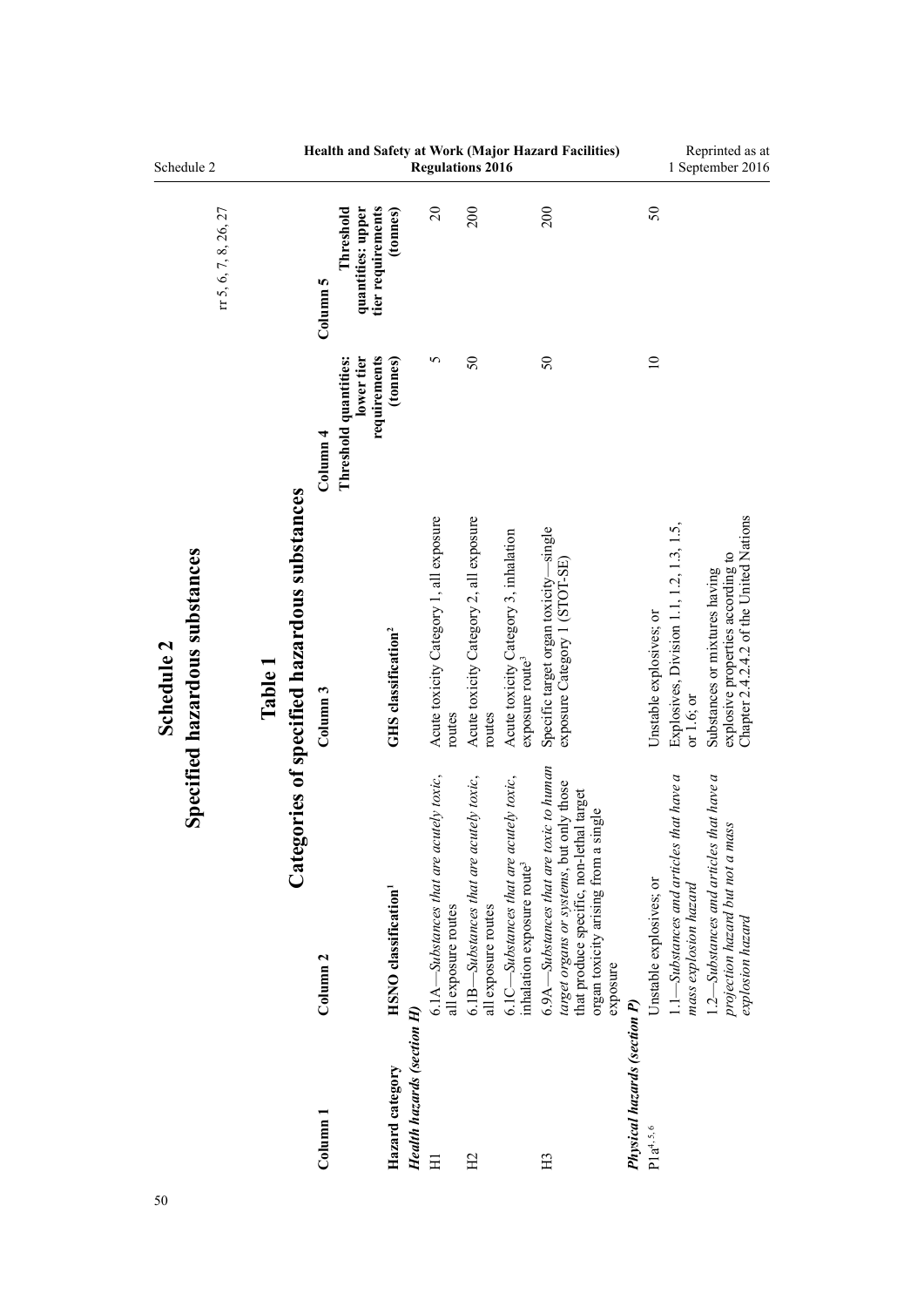| Reprinted as at<br>1 September 2016                                                    |                                                                                                                                                                                                                            |                                                                        | Health and Safety at Work (Major Hazard Facilities)<br><b>Regulations 2016</b>                                                                                                                                                                                                                                                                                                                                                    |                                                                             |                                                                                           |                                                                                                                                | Schedule 2                                                                                                                     |
|----------------------------------------------------------------------------------------|----------------------------------------------------------------------------------------------------------------------------------------------------------------------------------------------------------------------------|------------------------------------------------------------------------|-----------------------------------------------------------------------------------------------------------------------------------------------------------------------------------------------------------------------------------------------------------------------------------------------------------------------------------------------------------------------------------------------------------------------------------|-----------------------------------------------------------------------------|-------------------------------------------------------------------------------------------|--------------------------------------------------------------------------------------------------------------------------------|--------------------------------------------------------------------------------------------------------------------------------|
| tier requirements<br>quantities: upper<br>(tonnes)<br>Threshold<br>Column 5            |                                                                                                                                                                                                                            |                                                                        |                                                                                                                                                                                                                                                                                                                                                                                                                                   | 200                                                                         | 50                                                                                        | 500 (net)                                                                                                                      | 50 000 (net)                                                                                                                   |
| lower tier<br>requirements<br>(tonnes)<br>Threshold quantities:<br>Column <sub>4</sub> |                                                                                                                                                                                                                            |                                                                        |                                                                                                                                                                                                                                                                                                                                                                                                                                   | $\mathcal{S}$                                                               | $\equiv$                                                                                  | $150$ (net)                                                                                                                    | $5000$ (net)                                                                                                                   |
| <b>GHS</b> classification <sup>2</sup><br>Column <sub>3</sub>                          | not belong to the hazard classes organic<br>seventeenth revised edition, and that do<br>Recommendations on the Transport of<br>Dangerous Goods Model Regulations,<br>peroxides or self-reactive substances<br>and mixtures |                                                                        |                                                                                                                                                                                                                                                                                                                                                                                                                                   | Explosives, Division 1.4                                                    | Flammable gases, Category 1 or 2                                                          | "Flammable" aerosols, Category 1 or 2,<br>containing flammable gases Category 1<br>or 2 or flammable liquids Category 1        | "Flammable" aerosols, Category 1 or 2,<br>Category 1 or 2 or flammable liquids<br>not containing flammable gases<br>Category 1 |
| <b>HSNO</b> classification <sup>1</sup><br>Column <sub>2</sub>                         | $1.3$ —Substances and articles that have a<br>hazard or a minor projection hazard, or<br>both, but not a mass explosion hazard<br>fire hazard and either a minor blast                                                     | $.5$ —Very insensitive substances that have<br>a mass explosion hazard | $1.6$ —Extremely insensitive articles that do<br>properties according to Chapter 2.4.2.4.2<br>of the United Nations Recommendations<br>substances or mixtures having explosive<br>hazard classes organic peroxides or self-<br>Model Regulations, seventeenth revised<br>on the Transport of Dangerous Goods<br>edition, and that do not belong to the<br>not have a mass explosion hazard or<br>reactive substances and mixtures | 1.4—Substances and articles that present<br>no significant explosive hazard | $2.1.1A-Flammable gases: high hazard$<br>medium<br>or $2.1.1B-Flammable$ gases:<br>hazard | Flammable<br>aerosols containing flammable gas 2.1.1A<br>or 2.1.1B or flammable liquids 3.1A<br>Articles classified as 2.1.2A- | Flammable<br>aerosols not containing flammable gas<br>2.1.1A or 2.1.1B or flammable liquids<br>Articles classified as 2.1.2A-  |
| Hazard category<br>$_{\rm Column\,1}$                                                  |                                                                                                                                                                                                                            |                                                                        |                                                                                                                                                                                                                                                                                                                                                                                                                                   | $P1b^7$                                                                     | P <sub>2</sub>                                                                            | P3a <sup>8</sup>                                                                                                               | P3b <sup>9</sup>                                                                                                               |

**Health and Safety at Work (Major Hazard Facilities)**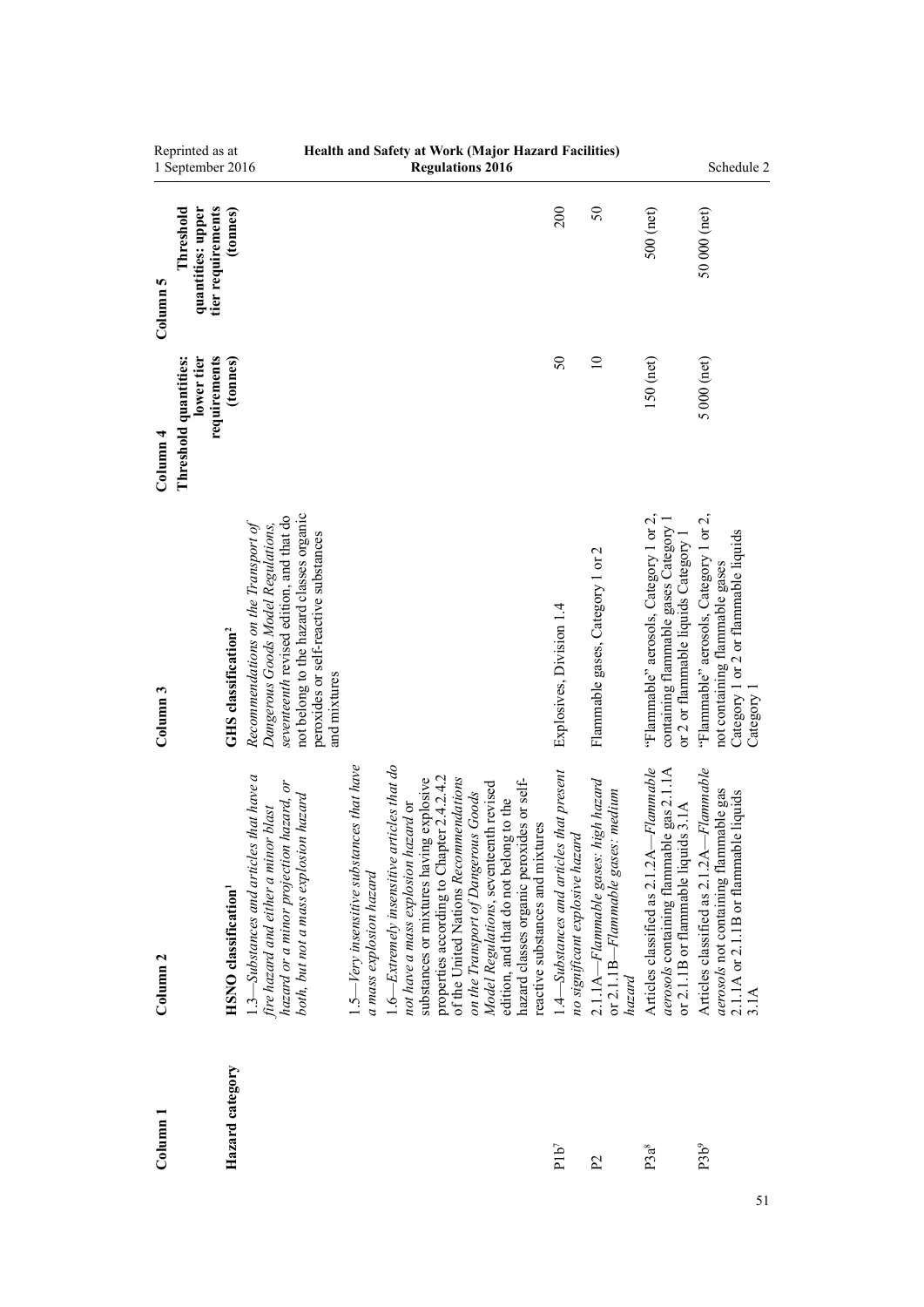|                     | Schedule 2                                          |                                         |                                               |                                             |                                                                                                                                            | Health and Safety at Work (Major Hazard Facilities)<br><b>Regulations 2016</b>                                                                                                                                                      |                                                                                                                  |                                                                                                                                                                           | Reprinted as at<br>1 September 2016                                                                                                                                                                                                                                         |
|---------------------|-----------------------------------------------------|-----------------------------------------|-----------------------------------------------|---------------------------------------------|--------------------------------------------------------------------------------------------------------------------------------------------|-------------------------------------------------------------------------------------------------------------------------------------------------------------------------------------------------------------------------------------|------------------------------------------------------------------------------------------------------------------|---------------------------------------------------------------------------------------------------------------------------------------------------------------------------|-----------------------------------------------------------------------------------------------------------------------------------------------------------------------------------------------------------------------------------------------------------------------------|
| Column 5            | tier requirements<br>quantities: upper<br>Threshold | (tonnes)                                | 200                                           | 50                                          |                                                                                                                                            | 200                                                                                                                                                                                                                                 | 50000                                                                                                            | 50                                                                                                                                                                        | 200                                                                                                                                                                                                                                                                         |
| Column <sub>4</sub> | lower tier<br>requirements<br>Threshold quantities: | (tonnes)                                | $\mathcal{S}$                                 | $\approx$                                   |                                                                                                                                            | $\mathcal{S}$                                                                                                                                                                                                                       | 5000                                                                                                             | $\overline{a}$                                                                                                                                                            | $\mathcal{S}$                                                                                                                                                                                                                                                               |
| Column <sub>3</sub> |                                                     | GHS classification <sup>2</sup>         | Oxidising gases, Category 1                   | Flammable liquids, Category 1; or           | maintained at a temperature above their<br>Flammable liquids, Category 2 or 3<br>boiling point                                             | temperature, may create major-incident<br>where particular processing conditions,<br>Flammable liquids, Category 2 or 3,<br>such as high pressure or high<br>hazards                                                                | Flammable liquids, Category 2 or 3, not<br>covered by P5a and P5b                                                | type A or B or organic peroxides, type<br>Self-reactive substances and mixtures,<br>A or B                                                                                | type C, D, E, or F; or organic peroxides,<br>type C, D, E, or F<br>Self-reactive substances and mixtures,                                                                                                                                                                   |
| Column <sub>2</sub> |                                                     | <b>HSNO</b> classification <sup>1</sup> | 5.1.2A—Oxidising substances that are<br>gases | 3.1A-Flammable liquids: very high<br>hazard | hazard maintained at a temperature above<br>3.1B-Flammable liquid: high hazard or<br>3.1C—Flammable liquids: medium<br>their boiling point | liquid: high hazard or 3.1C-Flammable<br>liquids: medium hazard, where particular<br>pressure or high temperature, may create<br>Flammable liquids, 3.1B-Flammable<br>processing conditions, such as high<br>major-incident hazards | 3.1B-Flammable liquid: high hazard or<br>hazard not covered by P5a and P5b<br>$3.1C - Flammable$ liquids: medium | or 4.1.2B—Self-reactive substances: type<br>$4.1.2A-Self-reactive substances: type A$<br>5.2A—Organic peroxides: type A; or<br>5.2B-Organic peroxides: type B<br>$B$ ; or | 4.1.2D-Self-reactive substances: type D,<br>$4.1.2C -$ Self-reactive substances: type C,<br>5.2C—Organic peroxides: type C, 5.2D—<br>Organic peroxides: type D, 5.2E—<br>$4.1.2E-Self-reactive substances: type E,$<br>or 4.1.2F-Self-reactive substances: type<br>$F$ ; or |
| Column <sub>1</sub> |                                                     | Hazard category                         | P <sub>4</sub>                                | P5a                                         |                                                                                                                                            | P <sub>5</sub> b                                                                                                                                                                                                                    | P <sub>5c</sub>                                                                                                  | P6a                                                                                                                                                                       | P6 <sub>p</sub>                                                                                                                                                                                                                                                             |
| 52                  |                                                     |                                         |                                               |                                             |                                                                                                                                            |                                                                                                                                                                                                                                     |                                                                                                                  |                                                                                                                                                                           |                                                                                                                                                                                                                                                                             |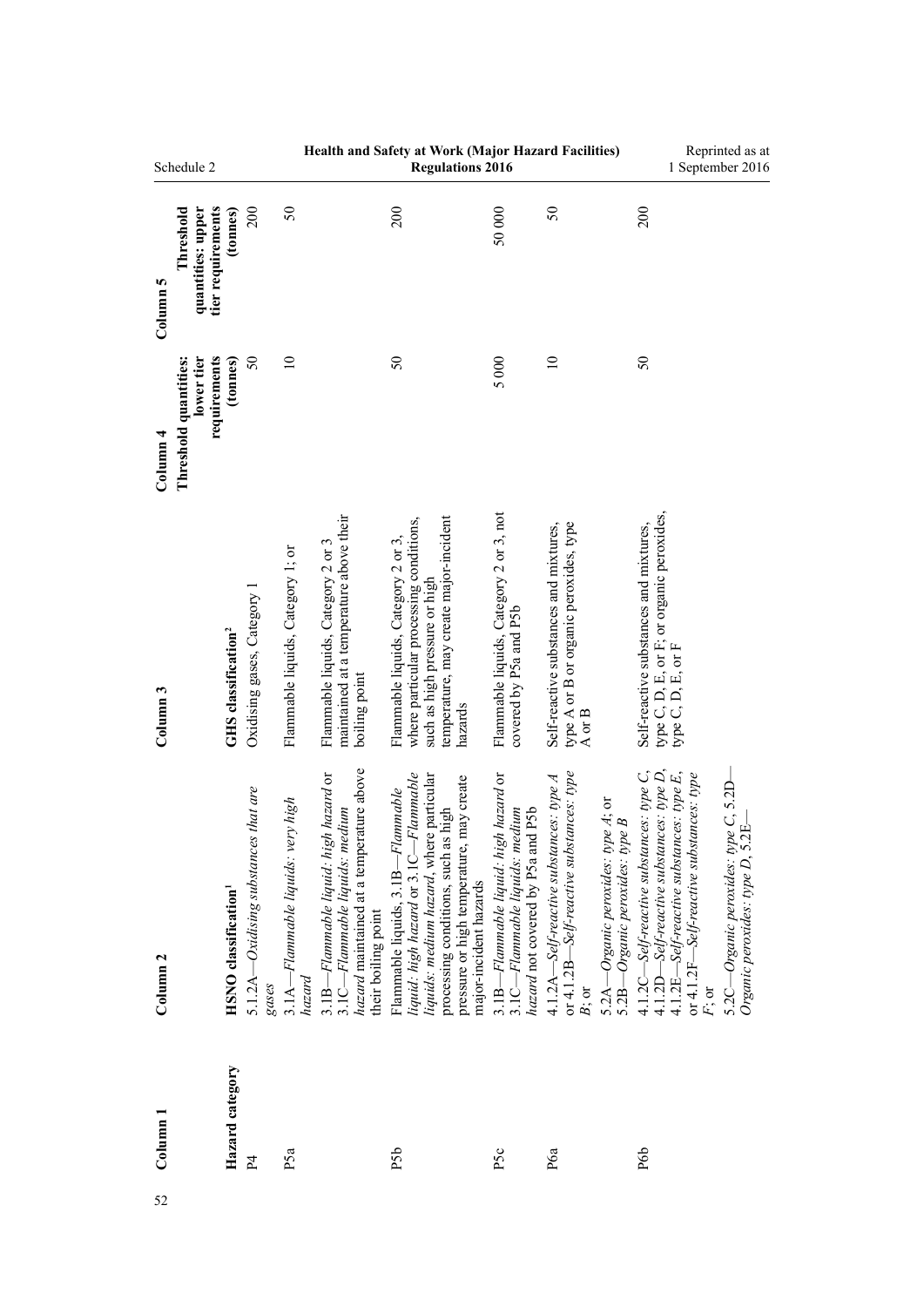| Column                             | Column <sub>2</sub>                                                                                                                                                                                                                           | Column <sub>3</sub>                                                                                                             | Column <sub>4</sub>                                 | Column 5                                            |                                                     |
|------------------------------------|-----------------------------------------------------------------------------------------------------------------------------------------------------------------------------------------------------------------------------------------------|---------------------------------------------------------------------------------------------------------------------------------|-----------------------------------------------------|-----------------------------------------------------|-----------------------------------------------------|
|                                    |                                                                                                                                                                                                                                               |                                                                                                                                 | lower tier<br>requirements<br>Threshold quantities: | tier requirements<br>quantities: upper<br>Threshold | Reprinted as at<br>1 September 2016                 |
| Hazard category                    | 2F<br>Organic peroxides: type E, or 5<br>Organic peroxides: type F<br><b>HSNO</b> classification <sup>1</sup>                                                                                                                                 | GHS classification <sup>2</sup>                                                                                                 | (tonnes)                                            | (tonnes)                                            |                                                     |
| P                                  | substances: pyrophoric substances: high<br>4.2A—Spontaneously combustible<br>hazard                                                                                                                                                           | Pyrophoric liquids, Category 1<br>Pyrophoric solids, Category                                                                   | $50\,$                                              | 200                                                 |                                                     |
| P8                                 | Oxidising substances that are liquids or<br>Oxidising substances that are liquids or<br>that are<br>$5.1.1B-$<br>J<br>liquids or solids: high hazard,<br>solids: medium hazard, or 5.1.1<br>5.1.1A-Oxidising substances<br>solids: low hazard | Oxidising liquids, Category 1, 2, or 3<br>Oxidising solids, Category 1, 2, or 3                                                 | $\mathcal{S}$                                       | 200                                                 | Health and Safety at Work (Major Hazard Facilities) |
| Other hazards (section O           |                                                                                                                                                                                                                                               |                                                                                                                                 |                                                     |                                                     |                                                     |
| $\overline{O}$                     | when in contact with water: high hazard,<br>that also meet the criteria for the hazard<br>4.3A—Solids that emit flammable gas<br>statement EUH014                                                                                             | Substances or mixtures that react<br>violently with water with hazard<br>statement EUH014                                       | 100                                                 | 500                                                 | <b>Regulations 2016</b>                             |
| $\delta$                           | when in contact with water: high hazard,<br>4.3A—Solids that emit flammable gas<br>criteria (b)                                                                                                                                               | Substances and mixtures that, when in<br>contact with water, emit flammable<br>gases Category 1                                 | 100                                                 | 500                                                 |                                                     |
| $\overline{O}$                     | when in contact with water: high hazard,<br>e hazard<br>4.3A-Solids that emit flammable gas<br>that also meet the criteria for th<br>statement EUH029                                                                                         | toxic gas when in contact with water<br>Substances or mixtures that liberate<br>with hazard statement EUH029                    | $50\,$                                              | 200                                                 |                                                     |
| (Classification) Regulations 2001. | <sup>1</sup> HSNO classification means a classification under the classification system described in regulation 4 of the Hazardous Substances                                                                                                 |                                                                                                                                 |                                                     |                                                     |                                                     |
|                                    | <sup>2</sup> GHS classification means the United Nations<br>revised edition. In this schedule, a reference to                                                                                                                                 | Globally Harmonized System of Classification and Labelling of Chemicals, fifth<br>a GHS classification is for information only. |                                                     |                                                     | Schedule 2                                          |
|                                    |                                                                                                                                                                                                                                               |                                                                                                                                 |                                                     |                                                     |                                                     |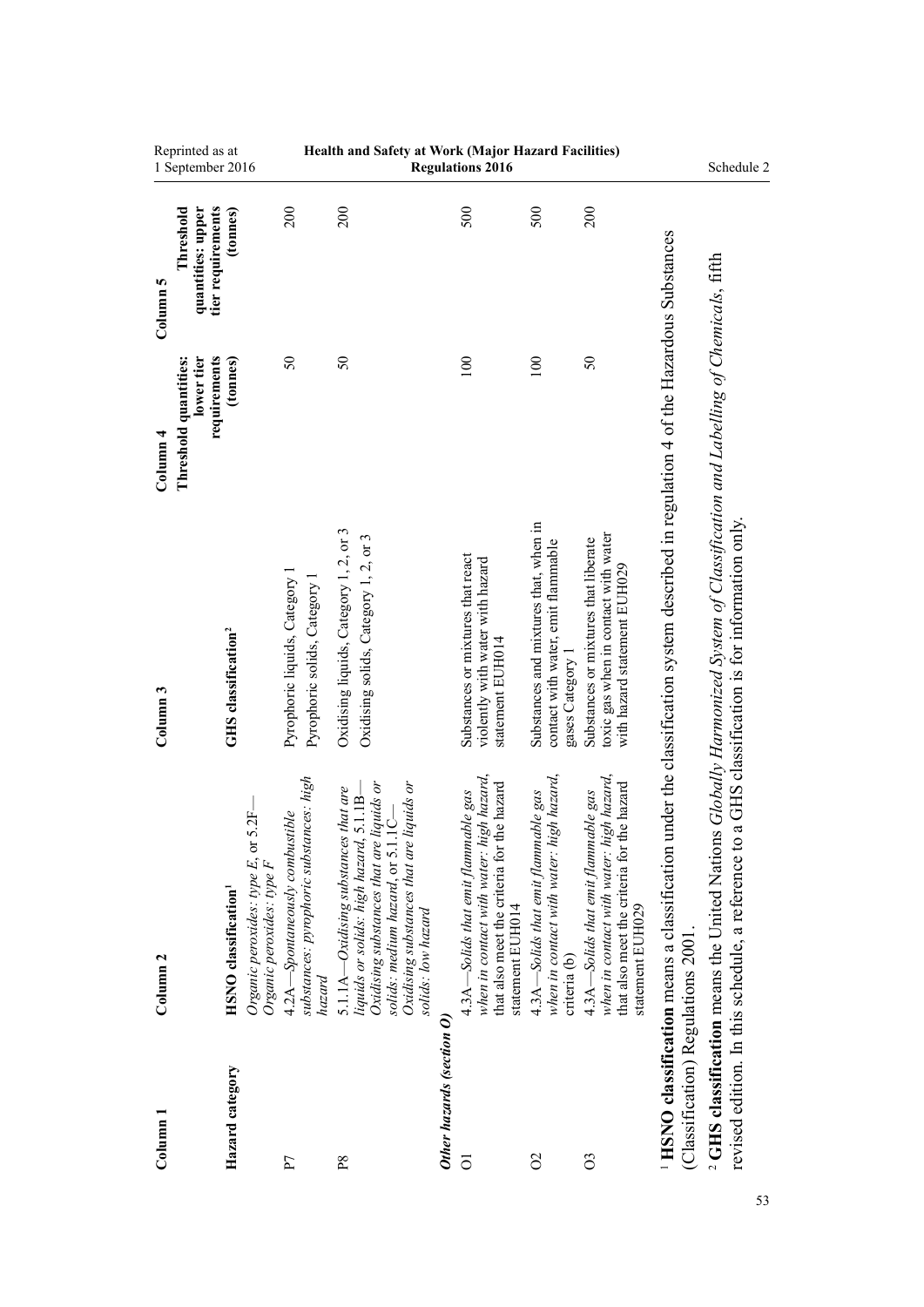| Schedule 2 |  |
|------------|--|
|            |  |

| 54 | category H2 acutely toxic in those cases where neither acute inhalation toxicity classification nor acute dermal toxicity classification<br>HSNO classification acutely toxic 6.1C via the oral route (H301) must fall under hazard<br>can be derived, for example, due to lack of conclusive inhalation and dermal toxicity data.<br><sup>4</sup> The hazard category explosives includes explosive substances and articles.<br><sup>3</sup> Hazardous substances that fall within |
|----|-------------------------------------------------------------------------------------------------------------------------------------------------------------------------------------------------------------------------------------------------------------------------------------------------------------------------------------------------------------------------------------------------------------------------------------------------------------------------------------|
|    | If the quantity of the explosive substance contained in the article is known, that quantity must be considered for the purposes of these<br>regulations. If the quantity of the explosive substance contained in the article is not known, then, for the purposes of these regulations,<br>the whole article must be treated as explosive.                                                                                                                                          |
|    | <sup>6</sup> The threshold quantity of fireworks, within the meaning of regulation 3 of the Hazardous Substances (Fireworks) Regulations 2001,<br>is calculated using the gross weight of the fireworks.                                                                                                                                                                                                                                                                            |
|    | If explosives of Division 1.4 are unpacked or repacked, they must be assigned to the hazard category P1a, unless the hazard is shown<br>to still correspond to Division 1.4, in accordance with the Hazardous Substances (Classification) Regulations 2001.                                                                                                                                                                                                                         |
|    | <sup>8</sup> Flammable aerosols are classified in accordance with HSNO classification 2.1.2A and are assigned to this category if they contain<br>flammable gas 2.1.1A or 2.1.1B or flammable liquids 3.1A.                                                                                                                                                                                                                                                                         |
|    | it must be documented that the aerosol dispenser does not contain flammable gas 2.1.1A or<br><sup>9</sup> In order to use this hazard category, i<br>2.1.1B or flammable liquids 3.1A.                                                                                                                                                                                                                                                                                              |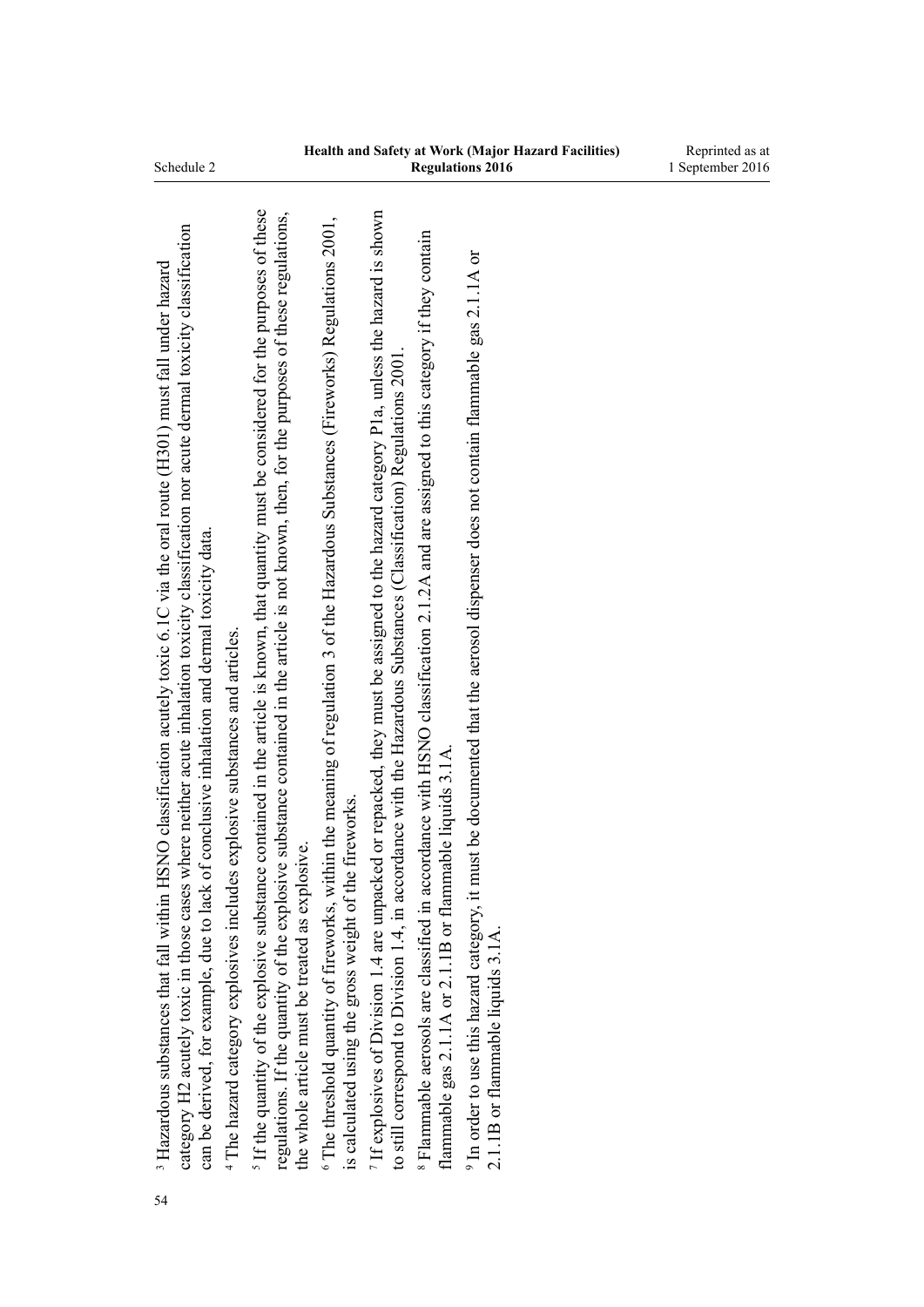|         | Reprinted as at<br>1 September 2016          |                     |                                 |                            |                               |                               |                               |                               |                                |                                |                                                  |                                                     | <b>Regulations 2016</b>  |                 | Health and Safety at Work (Major Hazard Facilities)                                                                                     |                      |                 |                                           |           |                                   |                |                                                                                          |                |                                           | Schedule 2      |
|---------|----------------------------------------------|---------------------|---------------------------------|----------------------------|-------------------------------|-------------------------------|-------------------------------|-------------------------------|--------------------------------|--------------------------------|--------------------------------------------------|-----------------------------------------------------|--------------------------|-----------------|-----------------------------------------------------------------------------------------------------------------------------------------|----------------------|-----------------|-------------------------------------------|-----------|-----------------------------------|----------------|------------------------------------------------------------------------------------------|----------------|-------------------------------------------|-----------------|
|         |                                              | Column <sub>4</sub> | the application of-             | requirements<br>Upper tier | 10 000                        | 5 000                         | 2500                          | $50\,$                        | 10 000                         | 5 000                          |                                                  | $\overline{0}$                                      | 100                      | 25              | Ξ                                                                                                                                       |                      |                 |                                           |           |                                   |                |                                                                                          |                | $\begin{array}{c} 0.8 \\ 0.8 \end{array}$ |                 |
|         |                                              | Column <sub>3</sub> | Threshold quantity (tonnes) for | requirements<br>Lower tier | 5000                          | 1250                          | 350                           | $\overline{10}$               | 5000                           | 1250                           |                                                  |                                                     | $\overline{\mathcal{C}}$ | $\overline{10}$ |                                                                                                                                         | $\overline{10}$      | $\overline{10}$ | 5                                         | $\sim$    | 25                                | S              | 50                                                                                       | 5              | 5                                         | 5               |
|         |                                              | Column <sub>2</sub> |                                 | $CAS$ number <sup>1</sup>  |                               |                               |                               |                               |                                |                                | $1303 - 28 - 2$                                  | 1327-53-3                                           | 7726-95-6                | 7782-50-5       |                                                                                                                                         | $151 - 56 - 4$       | 7782-41-4       | $50 - 00 - 0$                             | 1333-74-0 | 7647-01-0                         |                |                                                                                          | 74-86-2        | $75 - 21 - 8$                             | $75 - 56 - 9$   |
| Table 2 | nes of specified hazardous substances<br>Nam | Column 1            |                                 | Hazardous substance        | Ammonium nitrate <sup>2</sup> | Ammonium nitrate <sup>3</sup> | Ammonium nitrate <sup>4</sup> | Ammonium nitrate <sup>5</sup> | Potassium nitrate <sup>6</sup> | Potassium nitrate <sup>7</sup> | Arsenic pentoxide, arsenic (V) acid and/or salts | Arsenic trioxide, arsenious (III) acid and/or salts | Bromine                  | Chlorine        | Nickel compounds in inhalable powder form: nickel monoxide, nickel dioxide, nickel sulphide,<br>trinickel disulphide, dinickel trioxide | <b>Ethyleneimine</b> | Fluorine        | Formaldehyde (concentration $\geq 90\%$ ) | Hydrogen  | Hydrogen chloride (liquefied gas) | Lead alkyls    | Liquefied flammable gases, Category 1 or 2 (including LPG), and natural gas <sup>8</sup> | Acetylene      | Ethylene oxide                            | Propylene oxide |
|         |                                              |                     |                                 |                            |                               |                               |                               |                               |                                | ∘                              |                                                  | $\infty$                                            |                          | $\overline{10}$ | ニ                                                                                                                                       |                      |                 | ₫                                         | N         | $\overline{\mathsf{c}}$           | $\overline{1}$ | $\overline{8}$                                                                           | $\overline{0}$ | $\overline{c}$                            | $\overline{c}$  |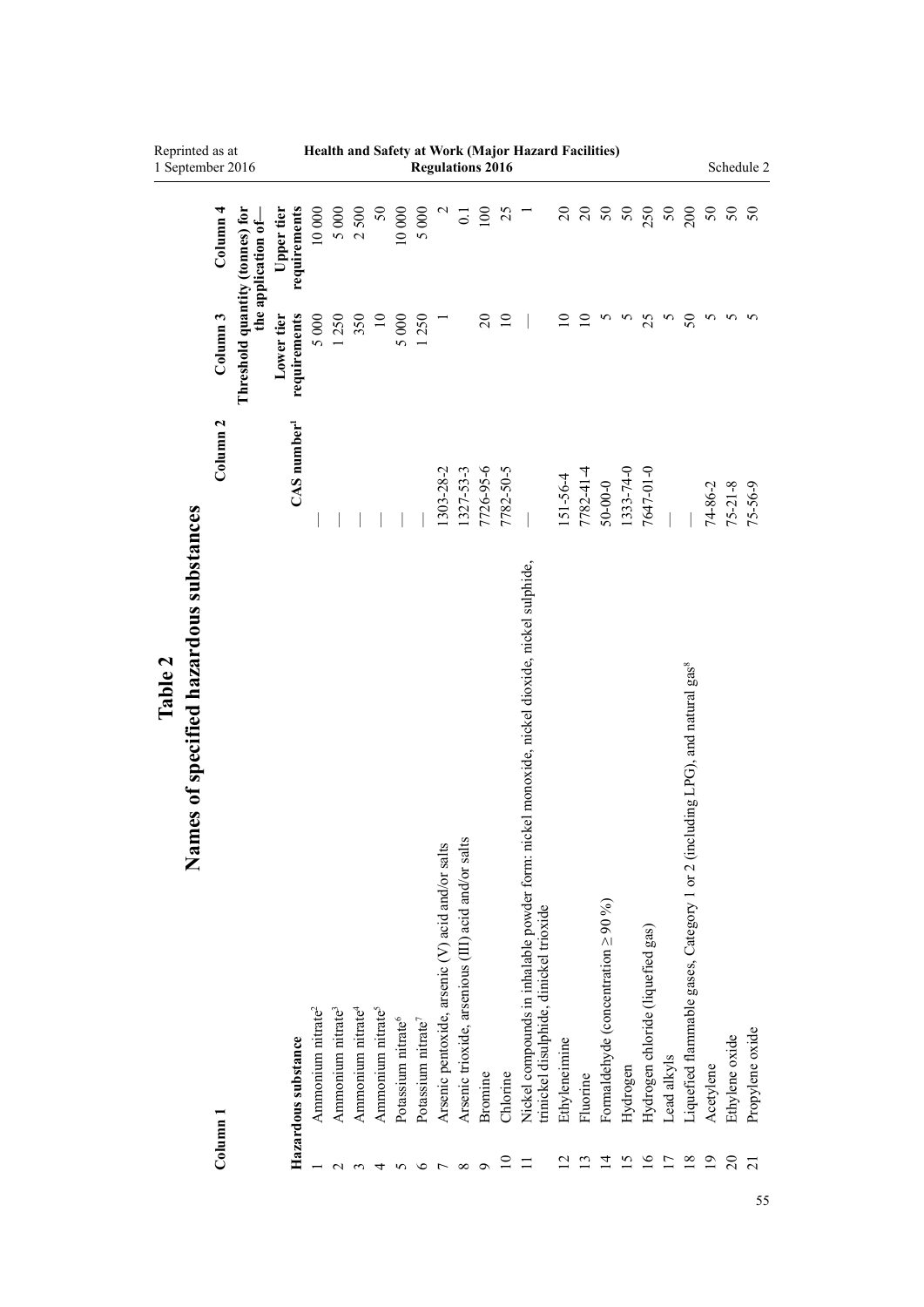|                       | Schedule 2                      |                            |                |                                                                            |                  |           |                                |                          |                                      |                                   |                                         |                              |                  | <b>Regulations 2016</b>                                                                                                   |                                                                                                                               | Health and Safety at Work (Major Hazard Facilities)                                                                                                                                                                                                                                                                                                                                                                       |                                                                                                      | 1 September 2016                      |                                                                                                                                                                           | Reprinted as at         |
|-----------------------|---------------------------------|----------------------------|----------------|----------------------------------------------------------------------------|------------------|-----------|--------------------------------|--------------------------|--------------------------------------|-----------------------------------|-----------------------------------------|------------------------------|------------------|---------------------------------------------------------------------------------------------------------------------------|-------------------------------------------------------------------------------------------------------------------------------|---------------------------------------------------------------------------------------------------------------------------------------------------------------------------------------------------------------------------------------------------------------------------------------------------------------------------------------------------------------------------------------------------------------------------|------------------------------------------------------------------------------------------------------|---------------------------------------|---------------------------------------------------------------------------------------------------------------------------------------------------------------------------|-------------------------|
| $\frac{1}{2}$ Olumn 4 | the application of-             | requirements<br>Upper tier | 5000           | 0.01                                                                       | 0.15             | 2000      | $100\,$                        |                          | 0.75                                 |                                   |                                         |                              | 75               | 0.001                                                                                                                     | $\mathbf 2$                                                                                                                   |                                                                                                                                                                                                                                                                                                                                                                                                                           | 25000                                                                                                |                                       |                                                                                                                                                                           | 200                     |
| Column <sub>3</sub>   | Threshold quantity (tonnes) for | requirements<br>Lower tier | 500            |                                                                            |                  | 200       | $\overline{10}$                |                          | 0.3                                  | 0.2                               | 0.2                                     |                              | 15               |                                                                                                                           | 0.5                                                                                                                           |                                                                                                                                                                                                                                                                                                                                                                                                                           | 2500                                                                                                 |                                       |                                                                                                                                                                           | 50                      |
| Column <sub>2</sub>   |                                 | $CAS$ number <sup>1</sup>  | $67 - 56 - 1$  | $101 - 14 - 4$                                                             | 624-83-9         | 7782-44-7 | 584-84-9                       | $91 - 08 - 7$            | $75 - 44 - 5$                        | 7784-42-1                         | 7803-51-2                               | 10545-99-0                   | 7446-11-9        |                                                                                                                           |                                                                                                                               |                                                                                                                                                                                                                                                                                                                                                                                                                           |                                                                                                      |                                       |                                                                                                                                                                           | 7664-41-7               |
| $_{\rm Column\ 1}$    |                                 | Hazardous substance        | Methanol<br>22 | in powder form<br>4, 4'-Methylene bis (2-chloraniline) and/or salts,<br>23 | Methylisocyanate | Oxygen    | 2,4-Toluene diisocyanate<br>26 | 2,6-Toluene diisocyanate | Carbonyl dichloride (phosgene)<br>27 | Arsine (arsenic trihydride)<br>28 | Phosphine (phosphorus trihydride)<br>29 | Sulphur dichloride<br>$30\,$ | Sulphur trioxide | Polychlorodibenzofurans and polychlorodibenzodioxins (including TCDD) calculated in TCDD<br>equivalent <sup>9</sup><br>32 | The following carcinogens or the mixtures containing the following carcinogens at concentrations<br>above 5% by weight:<br>33 | Dimethylnitrosamine, Hexamethylphosphoric triamide, Hydrazine, 2-Naphthylamine and/or salts,<br>4-Aminobiphenyl and/or its salts, Benzotrichloride, Benzidine and/or salts, Bis (chloromethyl)<br>ether, Chloromethyl methyl ether, 1,2-Dibromoethane, Diethyl sulphate, Dimethyl sulphate,<br>Dimethylcarbamoyl chloride, 1,2-Dibromo-3-chloropropane, 1,2-Dimethylhydrazine,<br>4-Nitrodiphenyl, and 1,3 Propanesultone | Petroleum products and alternative fuels-<br>gasolines and naphthas:<br>$\widehat{\mathbf{e}}$<br>34 | kerosenes (including jet fuels):<br>ව | alternative fuels serving the same purposes as, and with similar properties as regards<br>in paragraph (a) or (b)<br>flammability to, the products referred to<br>$\odot$ | Anhydrous ammonia<br>35 |
|                       |                                 |                            |                |                                                                            | $\overline{c}$   | 25        |                                |                          |                                      |                                   |                                         |                              | $\overline{31}$  |                                                                                                                           |                                                                                                                               |                                                                                                                                                                                                                                                                                                                                                                                                                           |                                                                                                      |                                       |                                                                                                                                                                           |                         |
| 56                    |                                 |                            |                |                                                                            |                  |           |                                |                          |                                      |                                   |                                         |                              |                  |                                                                                                                           |                                                                                                                               |                                                                                                                                                                                                                                                                                                                                                                                                                           |                                                                                                      |                                       |                                                                                                                                                                           |                         |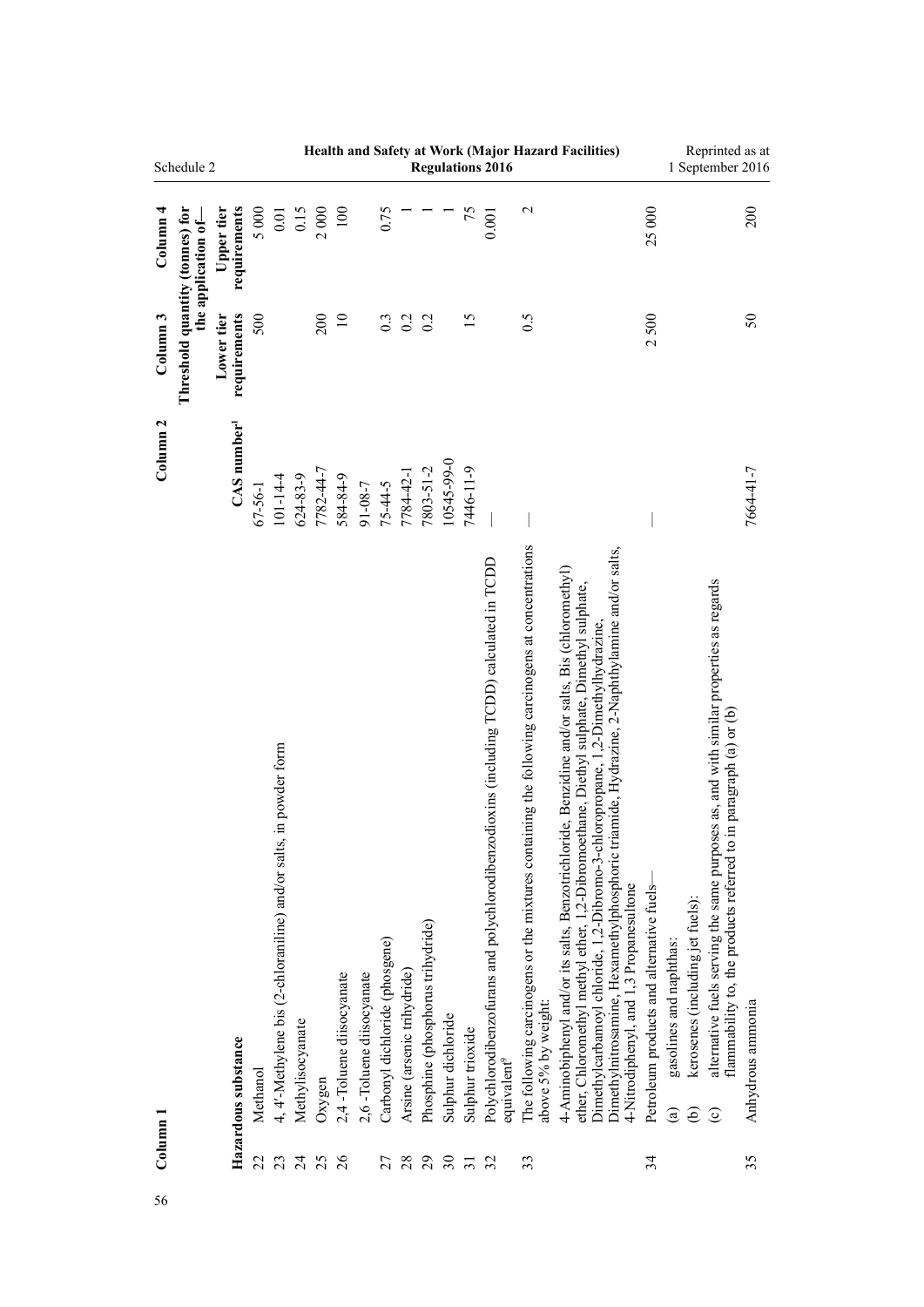| Reprinted as at<br>1 September 2016                    |                            |                   |                   |            |                                        |                               |                           |                                   |                                        |                                                                             |                               |                                | <b>Regulations 2016</b>               |                                                                                                   |                                                                                                    | Health and Safety at Work (Major Hazard Facilities)                                                                                                                                                                                                                                                                                                                                                       |                                                                                                                                                                                                                                                                                                                                                                                                                                                                                                                 | Schedule 2                |                                                                  |
|--------------------------------------------------------|----------------------------|-------------------|-------------------|------------|----------------------------------------|-------------------------------|---------------------------|-----------------------------------|----------------------------------------|-----------------------------------------------------------------------------|-------------------------------|--------------------------------|---------------------------------------|---------------------------------------------------------------------------------------------------|----------------------------------------------------------------------------------------------------|-----------------------------------------------------------------------------------------------------------------------------------------------------------------------------------------------------------------------------------------------------------------------------------------------------------------------------------------------------------------------------------------------------------|-----------------------------------------------------------------------------------------------------------------------------------------------------------------------------------------------------------------------------------------------------------------------------------------------------------------------------------------------------------------------------------------------------------------------------------------------------------------------------------------------------------------|---------------------------|------------------------------------------------------------------|
| Column <sub>4</sub><br>the application of-             | requirements<br>Upper tier | $\overline{c}$    | $\Omega$          | 200        | 200                                    | 200                           | 2000                      | 500                               | 2000                                   | 200                                                                         | 2000                          | 2000                           | 2000                                  |                                                                                                   |                                                                                                    |                                                                                                                                                                                                                                                                                                                                                                                                           |                                                                                                                                                                                                                                                                                                                                                                                                                                                                                                                 |                           |                                                                  |
| Threshold quantity (tonnes) for<br>Column <sub>3</sub> | requirements<br>Lower tier | n                 | 5                 | $50\,$     | $50\,$                                 | $\mathcal{S}$                 | 500                       | 200                               | 500                                    | 100                                                                         | 500                           | 500                            | 500                                   |                                                                                                   |                                                                                                    |                                                                                                                                                                                                                                                                                                                                                                                                           |                                                                                                                                                                                                                                                                                                                                                                                                                                                                                                                 |                           |                                                                  |
| Column <sub>2</sub>                                    | $CAS$ number <sup>1</sup>  | 7367-07-2         | 7783-06-4         | 110-89-4   | 3030-47-5                              | 5397-31-9                     | $107 - 10 - 8$            | 1663-39-4                         | 16529-56-9                             | 533-74-4                                                                    | $96 - 33 - 3$                 | 108-99-6                       | 109-70-6                              |                                                                                                   |                                                                                                    |                                                                                                                                                                                                                                                                                                                                                                                                           |                                                                                                                                                                                                                                                                                                                                                                                                                                                                                                                 |                           |                                                                  |
|                                                        | Hazardous substance        | Boron trifluoride | Hydrogen sulphide | Piperidine | Bis(2-dimethylaminoethyl) (methyl)amin | 3-(2-Ethylhexyloxy)propylamin | Propylamine <sup>10</sup> | Tert-butyl acrylate <sup>10</sup> | 2-Methyl-3-butenenitrile <sup>10</sup> | Tetrahydro-3,5-dimethyl-1,3,5,-thiadiazine-2-thione (Dazomet) <sup>10</sup> | Methyl acrylate <sup>10</sup> | 3-Methylpyridine <sup>10</sup> | 1-Bromo-3-chloropropane <sup>10</sup> | <sup>1</sup> The Chemical Abstracts Service Registry number (CAS number) is for information only. | <sup>2</sup> Ammonium nitrate (5 000/10 000): fertilisers capable of self-sustaining decomposition | the UN Manual of Tests and Criteria, Part III, subsection 38.2), and in which the nitrogen content as a result of ammonium nitrate is-<br>ammonium nitrate with phosphate and/or potash) that are capable of self-sustaining decomposition according to the trough test (see<br>This footnote applies to ammonium nitrate-based compound/composite fertilisers (compound/composite fertilisers containing | weight, and either with not more than 0.4% total combustible/organic materials or that fulfil the requirements of Annex III-2 to<br>between 15.75% (15.75% nitrogen content by weight as a result of ammonium nitrate corresponds to 45% ammonium nitrate)<br>Regulation (EC) No 2003/2003 of the European Parliament and of the Council of 13 October 2003 relating to fertilisers (OJL<br>and 24.5% (24.5% nitrogen content by weight as a result of ammonium nitrate corresponds to 70% ammonium nitrate) by | 304, 21.11.2003, p 1); or | 15.75% by weight or less and unrestricted combustible materials. |
| Column 1                                               |                            | 36                | 37                | 38         | 39                                     | $\Theta$                      | $\overline{4}$            | 42                                | 43                                     | 4                                                                           | 45                            | 46                             | 47                                    |                                                                                                   |                                                                                                    |                                                                                                                                                                                                                                                                                                                                                                                                           | $\mathbf{g}$                                                                                                                                                                                                                                                                                                                                                                                                                                                                                                    |                           | ව                                                                |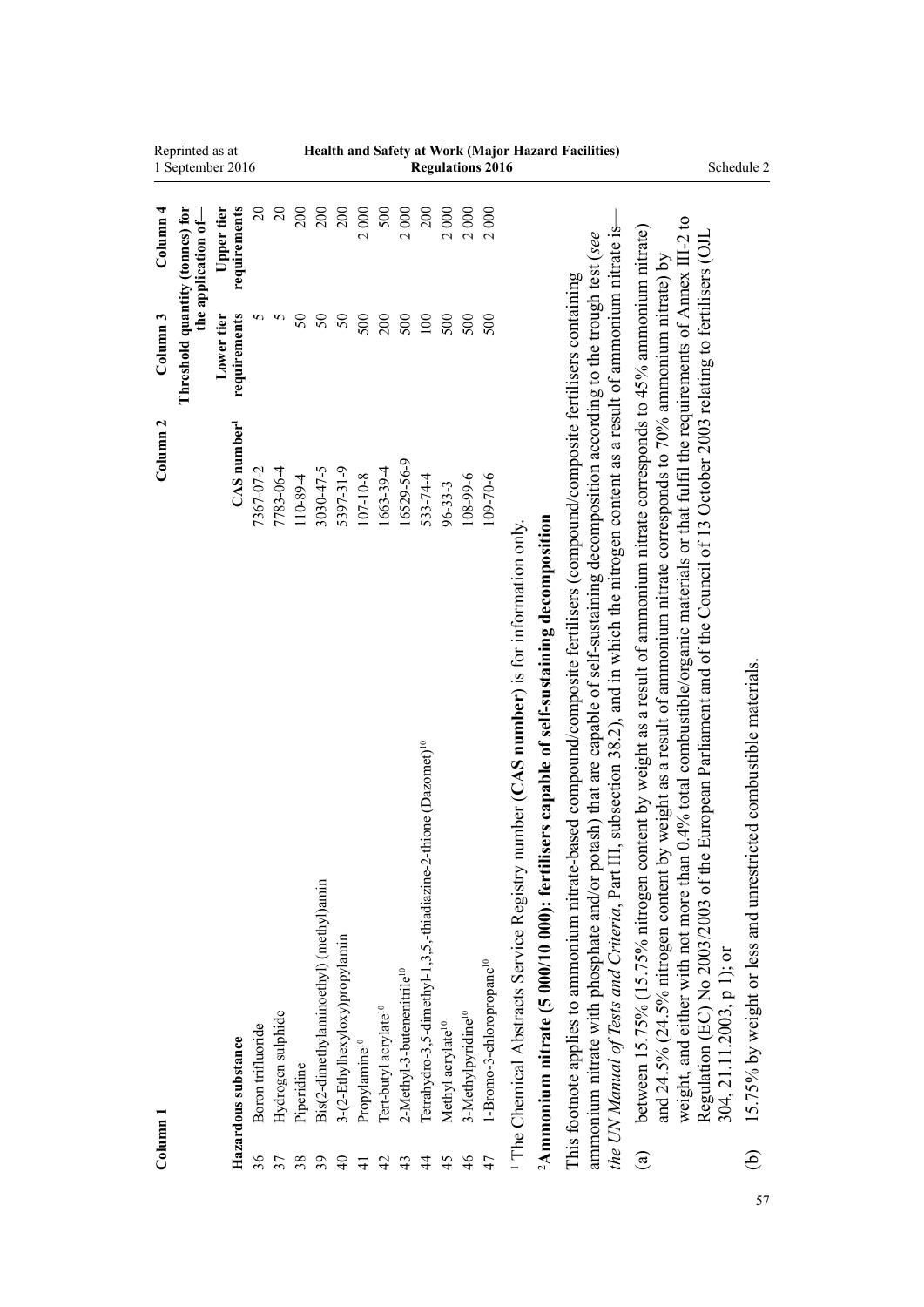| Schedule 2                                                                                                                                                                                                                                                                                                                        |                      |                                                                                                                                                                                                        |                                                                                            |                                                                                                                                                                                                                                                                                             |                                                      | <b>Regulations 2016</b>                                                                                                                             |                                                                                                                  |                                                                                          |                                                                                                                                       |                                                                                                                |                           |                                                                                                                                                                                                                                                                        |                                                                                                                                                                                                                                                                                       | 1 September 2016                                                                                                                                                                                                   |
|-----------------------------------------------------------------------------------------------------------------------------------------------------------------------------------------------------------------------------------------------------------------------------------------------------------------------------------|----------------------|--------------------------------------------------------------------------------------------------------------------------------------------------------------------------------------------------------|--------------------------------------------------------------------------------------------|---------------------------------------------------------------------------------------------------------------------------------------------------------------------------------------------------------------------------------------------------------------------------------------------|------------------------------------------------------|-----------------------------------------------------------------------------------------------------------------------------------------------------|------------------------------------------------------------------------------------------------------------------|------------------------------------------------------------------------------------------|---------------------------------------------------------------------------------------------------------------------------------------|----------------------------------------------------------------------------------------------------------------|---------------------------|------------------------------------------------------------------------------------------------------------------------------------------------------------------------------------------------------------------------------------------------------------------------|---------------------------------------------------------------------------------------------------------------------------------------------------------------------------------------------------------------------------------------------------------------------------------------|--------------------------------------------------------------------------------------------------------------------------------------------------------------------------------------------------------------------|
| This footnote applies to straight ammonium nitrate-based fertilisers and to ammonium nitrate-based compound/composite fertilisers<br>Regulation (EC) No 2003/2003 and in which the nitrogen content as a result of<br>$3$ Ammonium nitrate (1 250/5 000): fertiliser grade<br>that fulfil the requirements of Amex III-2 to<br>58 | ammonium nitrate is- | more than 24.5% by weight, except for mixtures of straight ammonium nitrate-based fertilisers with dolomite, limestone, and/or<br>calcium carbonate with a purity of at least 90%; or<br>$\widehat{a}$ | more than 15.75% by weight for mixtures of ammonium nitrate and ammonium sulphate; or<br>ව | weight for mixtures of straight ammonium nitrate-based fertilisers with dolomite, limestone, and/or calcium carbonate with a<br>more than 28% (28% nitrogen content by weight as a result of ammonium nitrate corresponds to 80% ammonium nitrate) by<br>purity of at least 90%.<br>$\odot$ | grade<br>$4$ Ammonium nitrate (350/2 500): technical | This footnote applies to ammonium nitrate and mixtures of ammonium nitrate in which the nitrogen content as a result of the<br>ammonium nitrate is- | between 24.5% and 28% by weight, and that contain not more than 0.4% combustible substances; or<br>$\widehat{a}$ | more than 28% by weight, and that contain not more than 0.2% combustible substances<br>ව | solutions in which the concentration of ammonium nitrate is more than $80%$ by weight.<br>It also applies to aqueous ammonium nitrate | <sup>5</sup> Ammonium nitrate (10/50): "off-specs" material and fertilisers not fulfilling the detonation test | This footnote applies to- | ammonium nitrate-based fertilisers, and ammonium nitrate-based compound/composite fertilisers referred to in footnotes 3, 4,<br>material rejected during the manufacturing process and to ammonium nitrate and mixtures of ammonium nitrate, straight<br>$\mathbf{a})$ | e been returned from the final user to a manufacturer, temporary storage, or reprocessing<br>plant for a reworking, recycling, or treatment for safe use because they no longer comply with the specifications of footnotes 6<br>and this footnote that are being or hav<br>and 7; or | of footnote 3 and paragraph (a) of footnote 4 to tables 1 and 2 that do not fulfil the<br>requirements of Annex III-2 to Regulation (EC) No 2003/2003<br>fertilisers referred to in paragraph (a)<br>$\widehat{e}$ |
|                                                                                                                                                                                                                                                                                                                                   |                      |                                                                                                                                                                                                        |                                                                                            |                                                                                                                                                                                                                                                                                             |                                                      |                                                                                                                                                     |                                                                                                                  |                                                                                          |                                                                                                                                       |                                                                                                                |                           |                                                                                                                                                                                                                                                                        |                                                                                                                                                                                                                                                                                       |                                                                                                                                                                                                                    |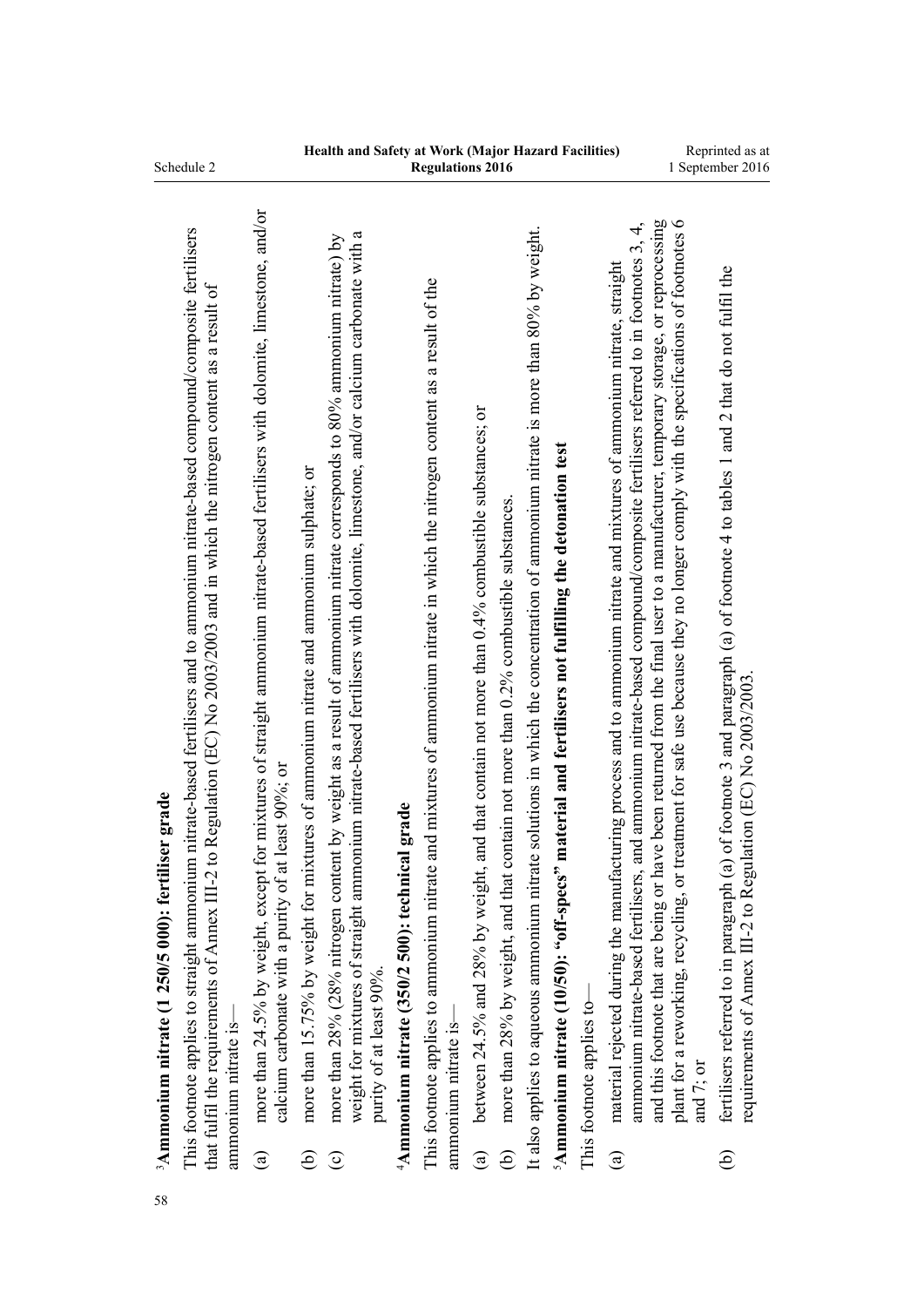| Reprinted as at<br>1 September 2016                                                                                                                                                                                                                                                                                                                                                                                                          | Health and Safety at Work (Major Hazard Facilities)<br><b>Regulations 2016</b>                                                                                                                                                                                                                                                                                                                                                                                                                                                                                                                                                                                                                                                                                                                                                                                                                                     | Schedule 2                                                                                              |
|----------------------------------------------------------------------------------------------------------------------------------------------------------------------------------------------------------------------------------------------------------------------------------------------------------------------------------------------------------------------------------------------------------------------------------------------|--------------------------------------------------------------------------------------------------------------------------------------------------------------------------------------------------------------------------------------------------------------------------------------------------------------------------------------------------------------------------------------------------------------------------------------------------------------------------------------------------------------------------------------------------------------------------------------------------------------------------------------------------------------------------------------------------------------------------------------------------------------------------------------------------------------------------------------------------------------------------------------------------------------------|---------------------------------------------------------------------------------------------------------|
| This footnote applies to those composite potassium-nitrate-based fertilisers (in prilled/granular form) that have the same hazardous<br>This footnote applies to those composite potassium-nitrate-based fertilisers (in crystalline form) that have the same hazardous<br>properties as pure potassium nitrate.<br>properties as pure potassium nitrate.<br>Potassium nitrate (5 000/10 000)<br>$P_{\text{otassium nitrate}}$ (1 250/5 000) | 0.3<br>0.03<br>$\overline{0}$ .<br>$\overline{0}$ .<br>$\overline{0}$<br>$\overline{\circ}$<br>$\overline{0}$ .<br>accordance with applicable standards for purified and upgraded biogas, ensuring a quality equivalent to that of natural gas, including<br>regulations, upgraded biogas is classified under this item if it has been processed in<br>polychlorodibenzodioxins are calculated using the following factors:<br>$1,2,3,4,7,8-HxCDF$<br>$1,2,3,7,8,9$ -HxCDF<br>$1,2,3,6,7,8-HxCDF$<br>2,3,4,6,7,8-HxCDF<br>2,3,4,7,8-PeCDF<br>$1,2,3,7,8$ -PeCDF<br>2,3,7,8-TCDF<br><b>WHO 2005 TEF</b><br>0.01<br>$\overline{0}$ .<br>$\overline{0}$ .<br>$\overline{0}$ .<br>the content of methane, and that has a maximum of 1% oxygen.<br><sup>9</sup> Polychlorodibenzofurans and polychlorodibenzodioxins<br>For the purpose of the implementation of these<br>The quantities of polychlorodibenzofurans and | 0.0003<br>$0.01\,$<br>0.01<br>$1,2,3,4,7,8,9$ -HpCDF<br>$1,2,3,4,6,7,8$ -HpCDF<br><b>OCDF</b><br>0.0003 |
|                                                                                                                                                                                                                                                                                                                                                                                                                                              | <sup>8</sup> Upgraded biogas<br>$1,2,3,4,6,7,8$ -HpCDD<br>$1,2,3,4,7,8-HxCDD$<br>$1,2,3,6,7,8-HxCDD$<br>1,2,3,7,8,9-HxCDD<br>1,2,3,7,8-PeCDD<br>2,3,7,8-TCDD                                                                                                                                                                                                                                                                                                                                                                                                                                                                                                                                                                                                                                                                                                                                                       | <b>OCDD</b><br>59                                                                                       |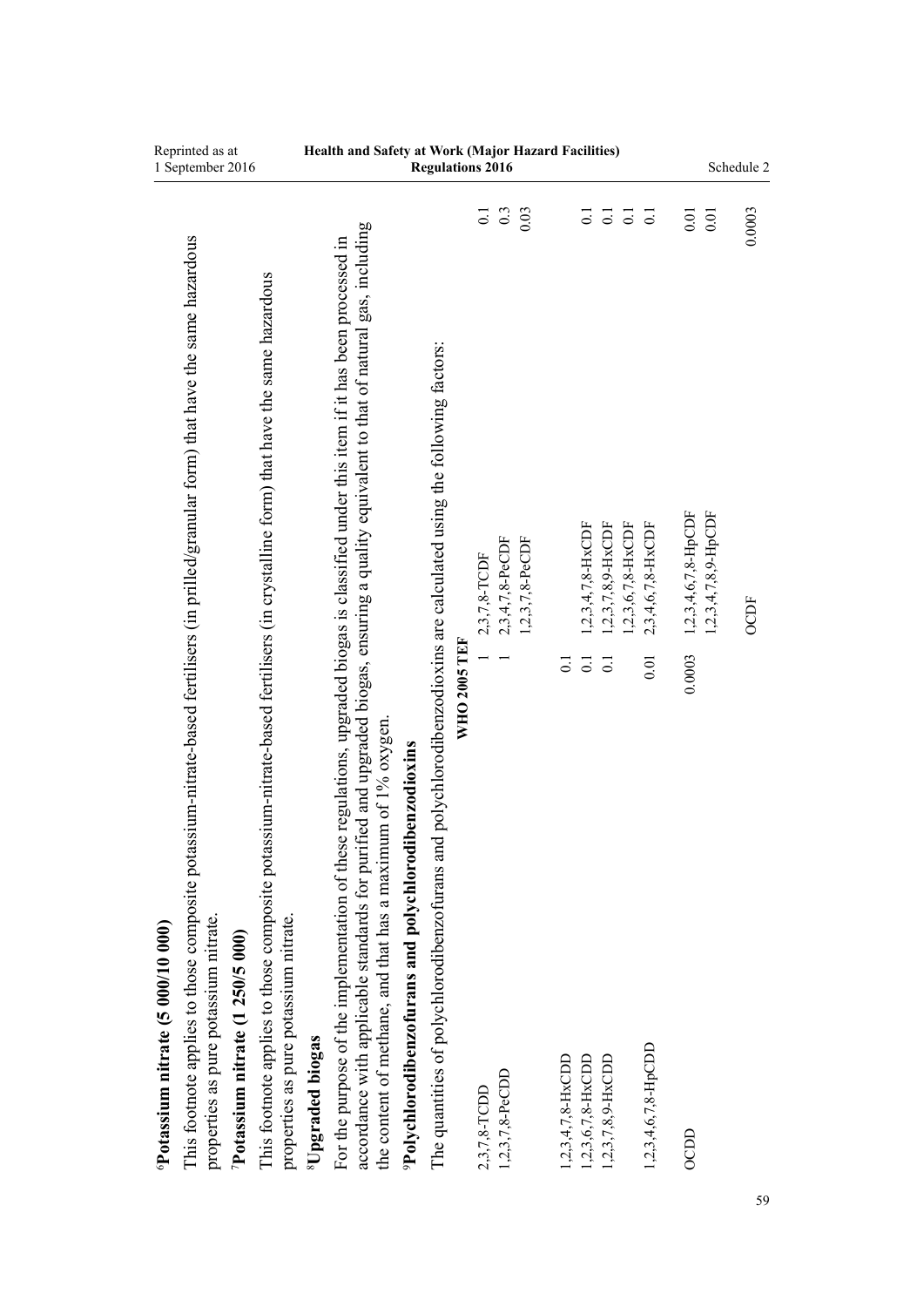$(T = teta, Pe = penta, Hx = hexa, Hp = hepta, O = octa)$ (T = tetra, Pe = penta, Hx = hexa, Hp = hepta, O = octa)

Reference—Van den Berg et al "The 2005 World Health Organisation Re-evaluation of Human and Mammalian Toxic Equivalency Factors for Dioxins and<br>Dioxin-like Compounds" in 93(2), Toxicological Sciences (2006), at pp 223 to 2 Reference—Van den Berg et al "The 2005 World Health Organisation Re-evaluation of Human and Mammalian Toxic Equivalency Factors for Dioxins and Dioxin-like Compounds" in 93(2), *Toxicological Sciences* (2006), at pp 223 to 241.

<sup>10</sup> In cases where this hazardous substance falls within category P5a Flammable liquids or P5b Flammable liquids, then for the 10 In cases where this hazardous substance falls within category P5a Flammable liquids or P5b Flammable liquids, then for the purposes of these regulations, the lowest qualifying quantities apply. purposes of these regulations, the lowest qualifying quantities apply.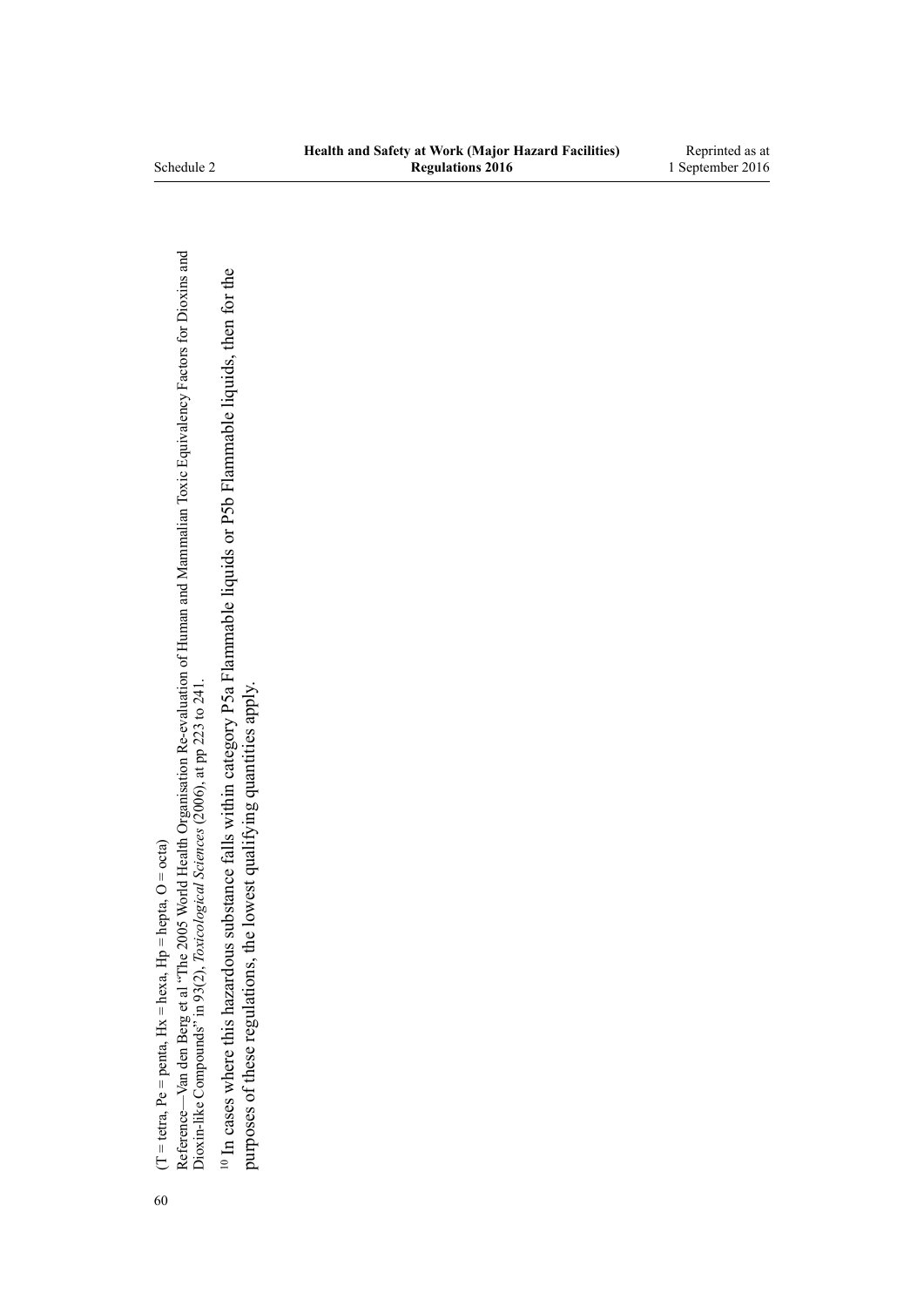## **Schedule 3**

# **Matters to be included in emergency plan of major hazard facility**

[r 31](#page-21-0)

## *Site and hazard detail*

- 1 The location of the facility, including its street address and the nearest intersection (if any).
- 2 A map—
	- (a) showing the site of the major hazard facility; and
	- (b) showing land use and occupancy, any major hazard facilities, and any hazardous substance storage sites that are known to the operator, within a 2 km radius of any point on the perimeter of the major hazard facility; and
	- (c) identifying all potentially hazardous inventories in the area that are known to the operator and the location of all staging points for emergency services organisations; and
	- (d) showing the muster areas to be used in the event of a major incident.
- 3 An inventory of all hazardous substances that are present or likely to be present at the facility and their location.
- 4 A brief description of the nature of the facility and its operation.
- 5 The maximum number of persons, including workers, likely to be present at the facility on a normal working day (including a day involving planned maintenance).
- 6 The emergency planning assumptions, including emergency measures planned for identified major incidents, and likely areas affected.
- 7 The protective resources available to control a major incident.
- 8 The emergency procedures.
- 9 The infrastructure (on site and off site) that may be affected by a major incident.

## *Command structure and site personnel*

- 10 The command philosophy and structure to be activated in an emergency, so that it is clear what actions will be taken, who will take the actions, and how, when, and where they will be taken.
- 11 Details of the person or persons who can clarify the content of the emergency plan if necessary.
- 12 The contact details of, and the means of contacting, the persons at the facility who are responsible for liaising with emergency services organisations.
- 13 A list of 24-hour emergency contacts.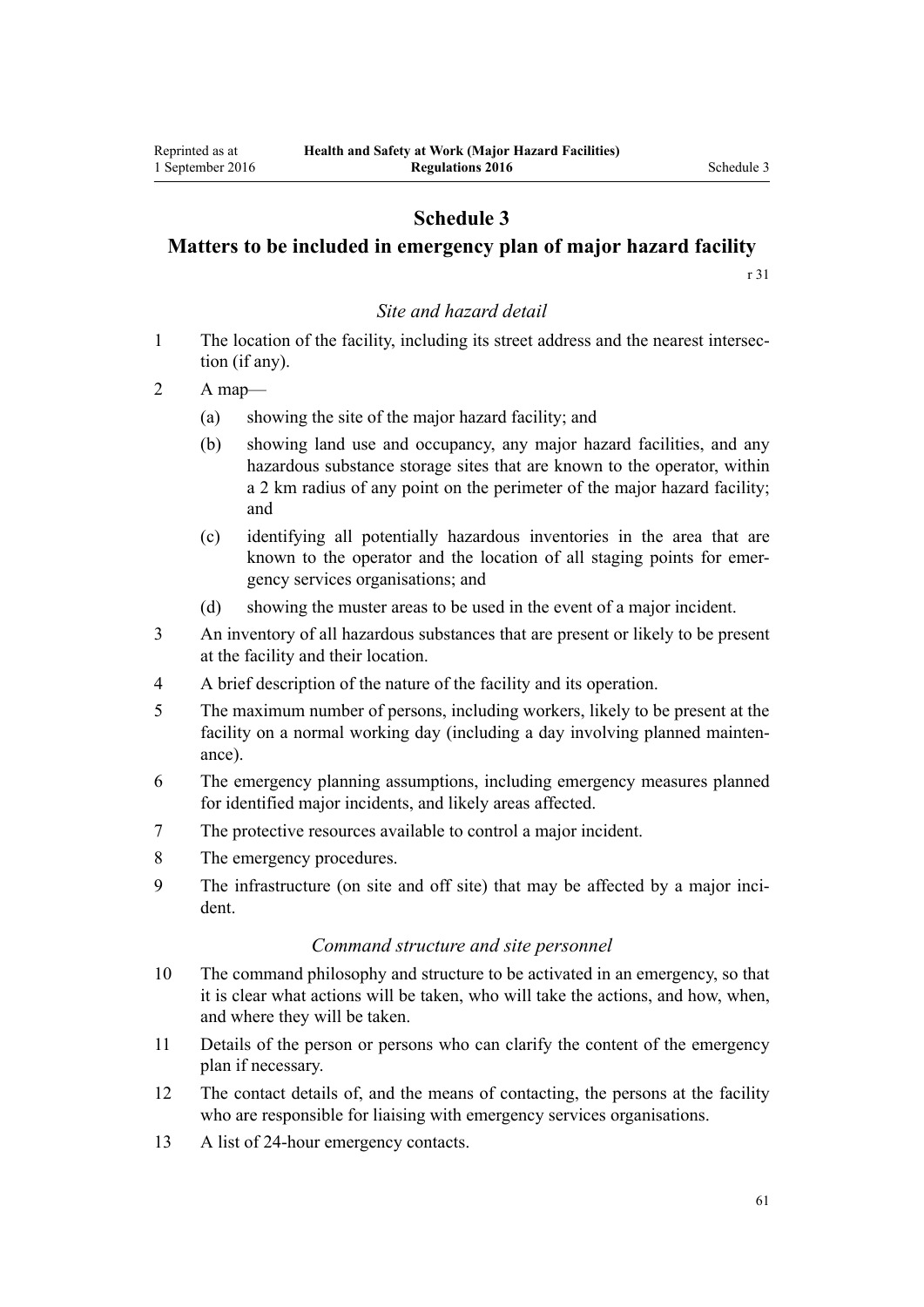14 Arrangements for assisting emergency services organisations and nearby facilities with control actions taken in the surrounding area.

## *Notifications*

- 15 In the event of a major incident or an event that could reasonably be expected to lead to a major incident, procedures for notifying the emergency services organisations.
- 16 While a major incident is occurring, and after it has occurred, procedures for providing the local community and the local authority (for the area in which the facility and its surroundings are located) with information about the major incident.
- 17 On-site and off-site warning systems.
- 18 Contact details for emergency services organisations and other support services that can assist in providing resources and in implementing evacuation plans in the event of a major incident.
- 19 On-site communication systems.

## *Resources and equipment*

- 20 On-site emergency resources, including emergency equipment, firefighting and fire-suppression equipment, personnel, gas detectors, wind velocity detectors, sand, lime, neutralising agents, absorbents, spill bins, and decontamination equipment.
- 21 Off-site emergency resources, including arrangements for obtaining additional external resources (specific to the likely major incidents) to assist the control of major incidents.

#### *Procedures*

- 22 Procedures for the safe evacuation of, and accounting for, all people who are on site.
- 23 Procedures and control points for utilities, including gas, water, and electricity.
- 24 Procedures for the control of any incident involving hazardous substances.
- 25 Procedures for decontamination following an incident involving hazardous substances.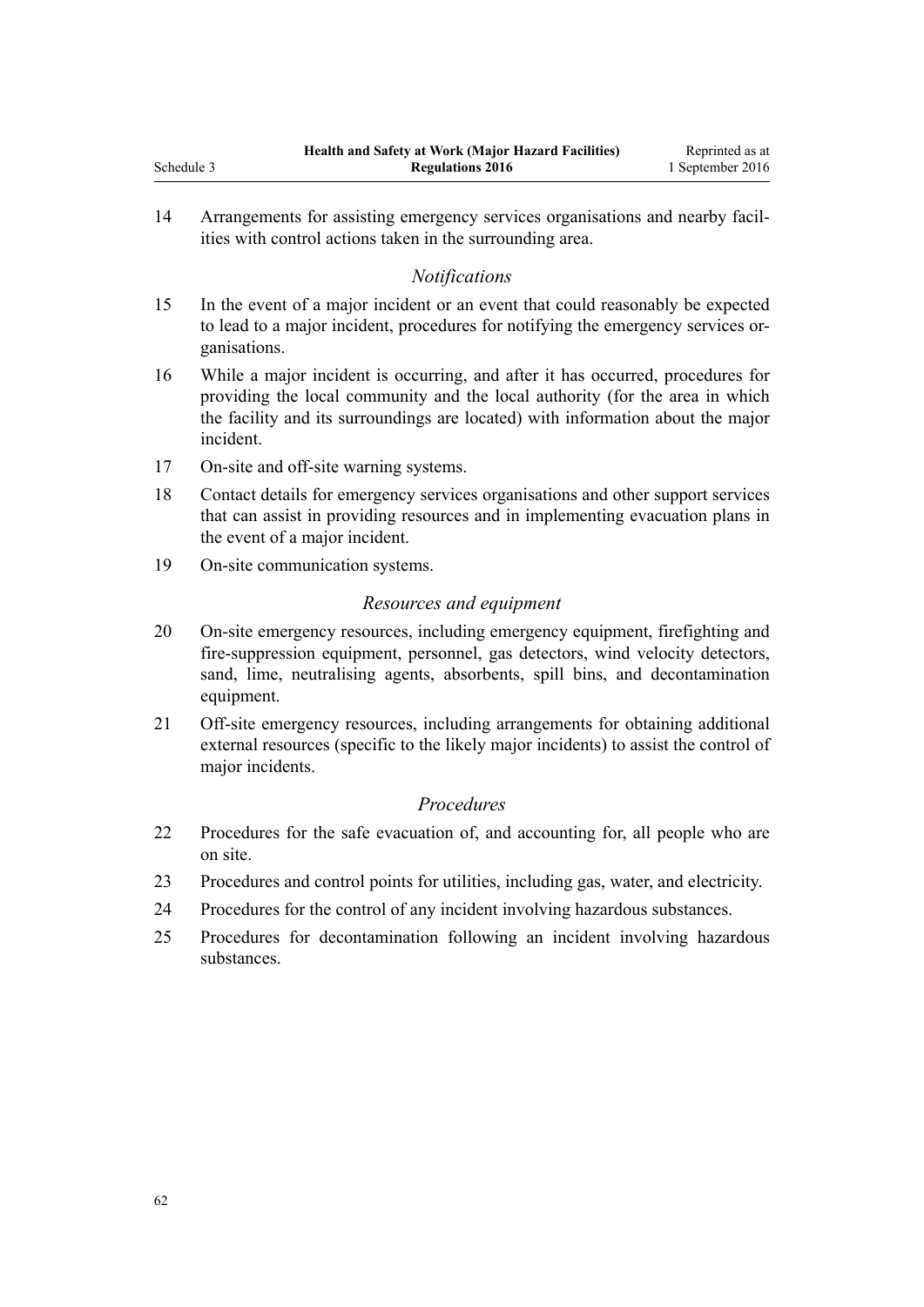# **Schedule 4**

# **Information required in notice of notifiable incident in major hazard facility**

[r 34](#page-23-0)

# **Part 1**

# **Information relating to notifiable incident**

- 1 Location where the notifiable incident occurred.
- 2 Name and address of the operator.
- 3 Time and date of notifiable incident.
- 4 Names and contact details of any witnesses.
- 5 Brief description of notifiable incident.
- 6 Work or activity being undertaken at time of notifiable incident.
- 7 Action to make workplace safe, including details of any disturbance of the workplace.
- 8 Whether an emergency response (in accordance with an emergency plan required under [regulation 31\)](#page-21-0) was initiated.

## *Injuries*

- 9 Name of employer of injured person(s) (if different from information provided under clause 2).
- 10 Details of injured person(s), including name, date of birth, sex, residential address and telephone number, occupation or job title, details of injury, and details of job being undertaken.
- 11 Day of shift and hour of shift (for example, 5th day of 7, first hour of 12).

## *Unintended release of hazardous substances*

- 12 Estimated quantity and composition of specified hazardous substances (if applicable) that escaped or burned, including known toxicity.
- 13 Duration of escape.
- 14 Weather conditions.

## *Serious damage*

- 15 Plant damaged, and the extent of damage to plant.
- 16 Whether plant has been, or will be, shut down.

## *Action and cause*

17 Immediate action taken or intended to be taken, if any, to prevent recurrence of incident.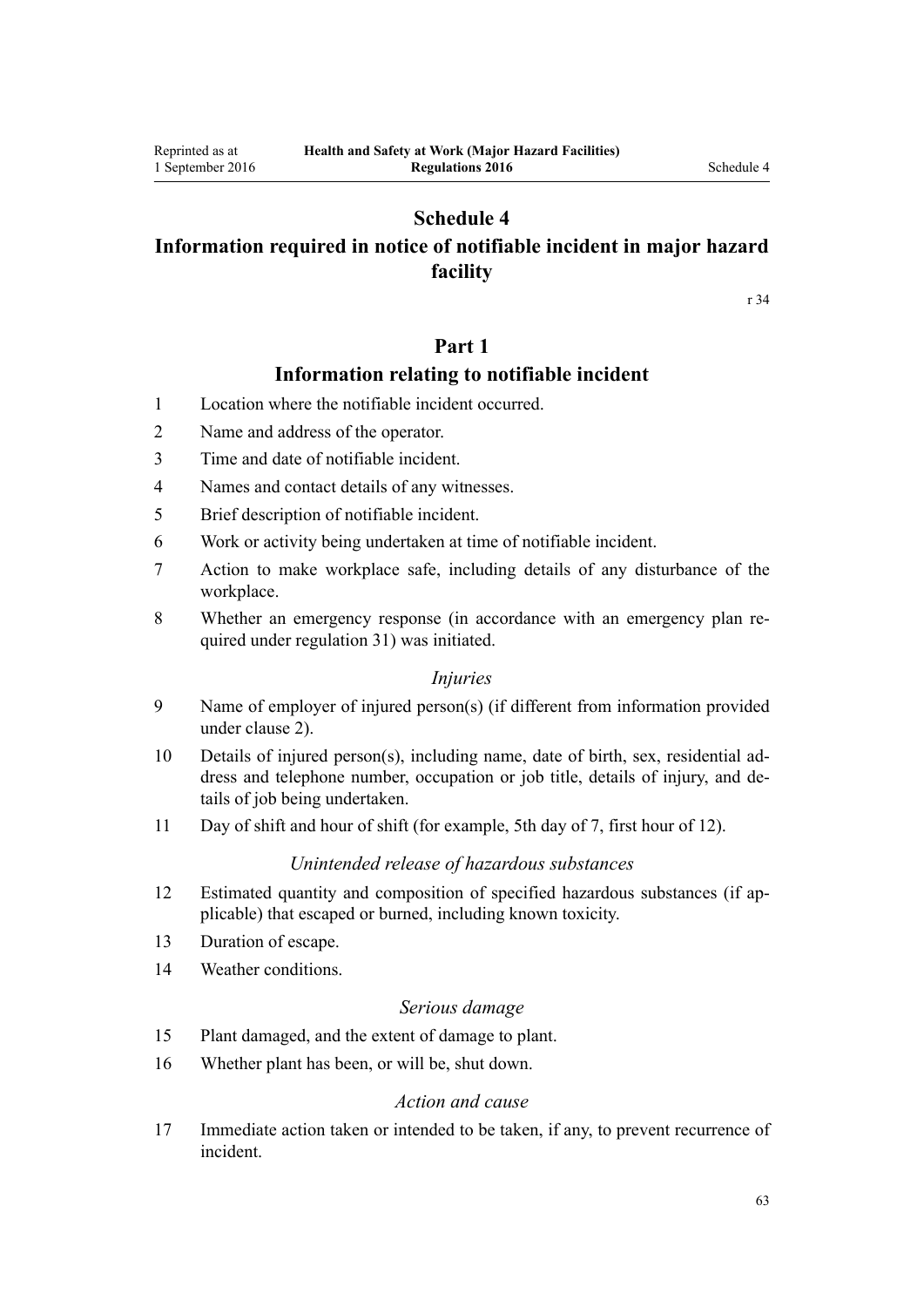## 18 Immediate cause analysis.

# **Part 2 Analysis and remedial action**

- 1 Root cause analysis.
- 2 Actions to prevent occurrence of a similar incident, including the name of the responsible party and completion date.
- 3 Copies of all documentary material referred to or relied on (or both) in preparing this notice, which may include, without limitation, as appropriate,—
	- (a) witness statements:
	- (b) safety management system documents:
	- (c) drawings, diagrams, and photographs:
	- (d) third-party reports (audit, inspection, material analysis, etc):
	- (e) internal records and correspondence.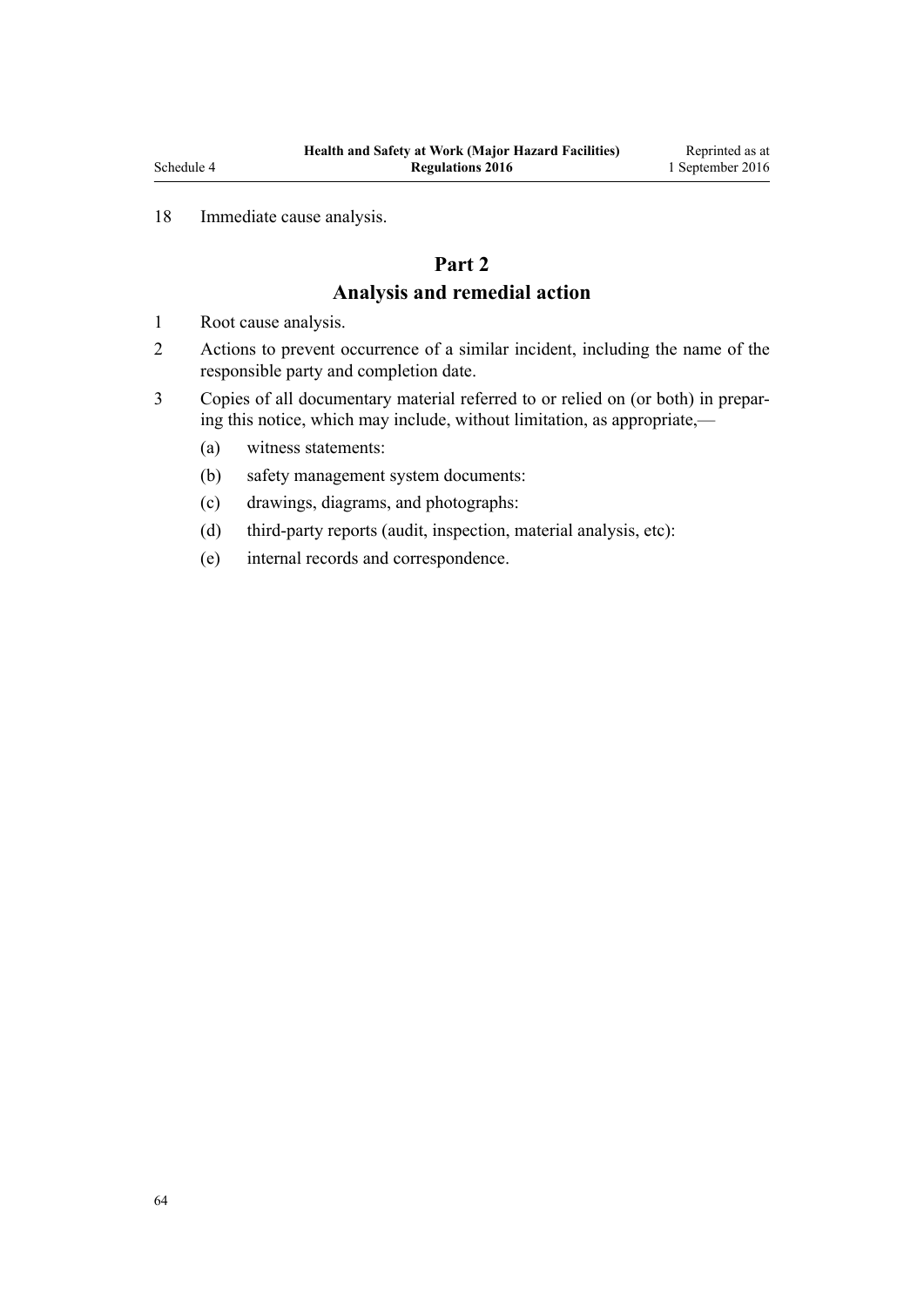## **Schedule 5**

## **Requirements of safety management system of major hazard facility**

[rr 36\(4\),](#page-25-0) [39](#page-27-0)

### *General*

- 1 A safety management system must—
	- (a) be proportionate to the major incident hazards, activities, and complexity of the organisation of the major hazard facility; and
	- (b) be based on the assessment of risks associated with each major incident hazard.

## *Safety policy and specific safety objectives*

- 2 As a part of the safety management system, the operator must develop a safety policy that—
	- (a) includes a statement of the operator's commitment, intentions, and principles in relation to the facility's overall health and safety performance; and
	- (b) provides a framework for action and for setting the facility's health and safety objectives and targets.
- 3 The safety management system must include a description of the means by which the operator's safety policy and specific safety objectives will be communicated to all persons who will participate in the implementation of the safety management system.

## *Organisation and personnel*

- 4 The safety management system must identify the personnel involved in the implementation of the safety management system, including—
	- (a) the position description and location of those personnel; and
	- (b) the roles and responsibilities of those personnel.
- 5 The safety management system must describe the means of ensuring that those personnel—
	- (a) have the necessary knowledge and skills to enable them to undertake their allocated tasks and discharge their allocated responsibilities; and
	- (b) retain that knowledge and those skills.
- 6 The safety management system must include the arrangements for ensuring contractors and subcontractors are aware of their roles and responsibilities under the safety management system.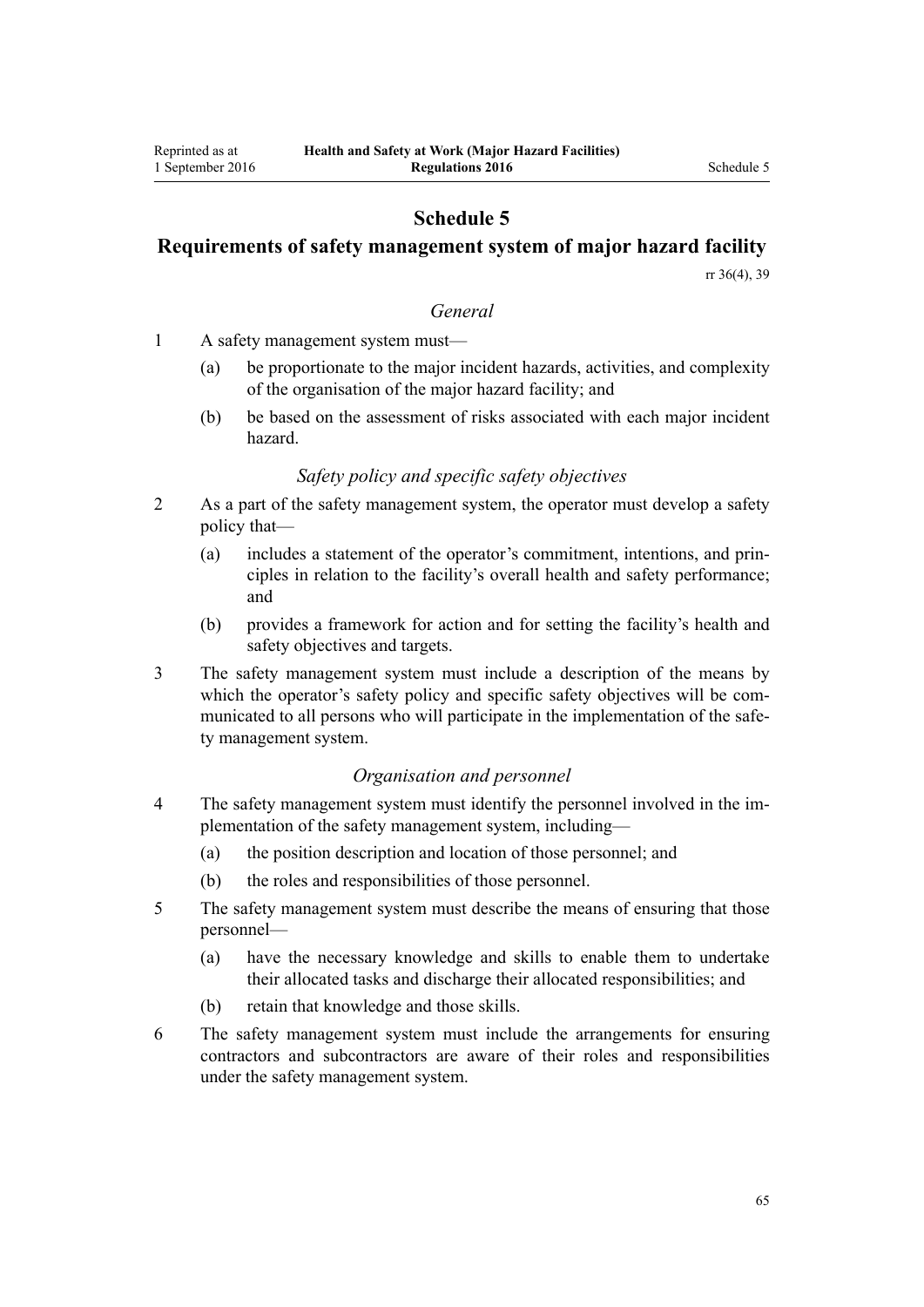## *Identification and evaluation of major incident hazards*

- 7 The safety management system must include the arrangements for the adoption and implementation of procedures for—
	- (a) systematically identifying major incident hazards arising from normal and abnormal operations at the facility; and
	- (b) assessing the likelihood and severity of major incidents occurring.

## *Operational control*

- 8 The safety management system must include the arrangements for the adoption and implementation of procedures and instructions for—
	- (a) the safe operation and maintenance of plant; and
	- (b) plant processes; and
	- (c) permit-to-work systems; and
	- (d) maintaining equipment; and
	- (e) temporary stoppages (for example, start-ups and shutdowns).
- 9 The safety management system must include the arrangements for independent and competent persons to verify that safety-critical elements are or will be suitable and will remain in good repair and condition throughout the life cycle of the facility.
- 10 The safety management system must include the arrangements for the development and implementation of procedures for ensuring that changes in organisation, personnel, procedures, practices, plant, and equipment are analysed to identify—
	- (a) any new major incident hazards; or
	- (b) the impact of the changes on—
		- (i) control practices; or
		- (ii) safety-critical elements; or
		- (iii) previously identified major incident hazards.

#### *Planning for emergencies*

- 11 The safety management system must include the arrangements for the adoption and implementation of procedures—
	- (a) to identify foreseeable emergencies by systematic analysis; and
	- (b) to prepare, test, and review emergency plans to respond to emergencies.

#### *Monitoring performance*

12 The safety management system must include the arrangements for the adoption and implementation of procedures for—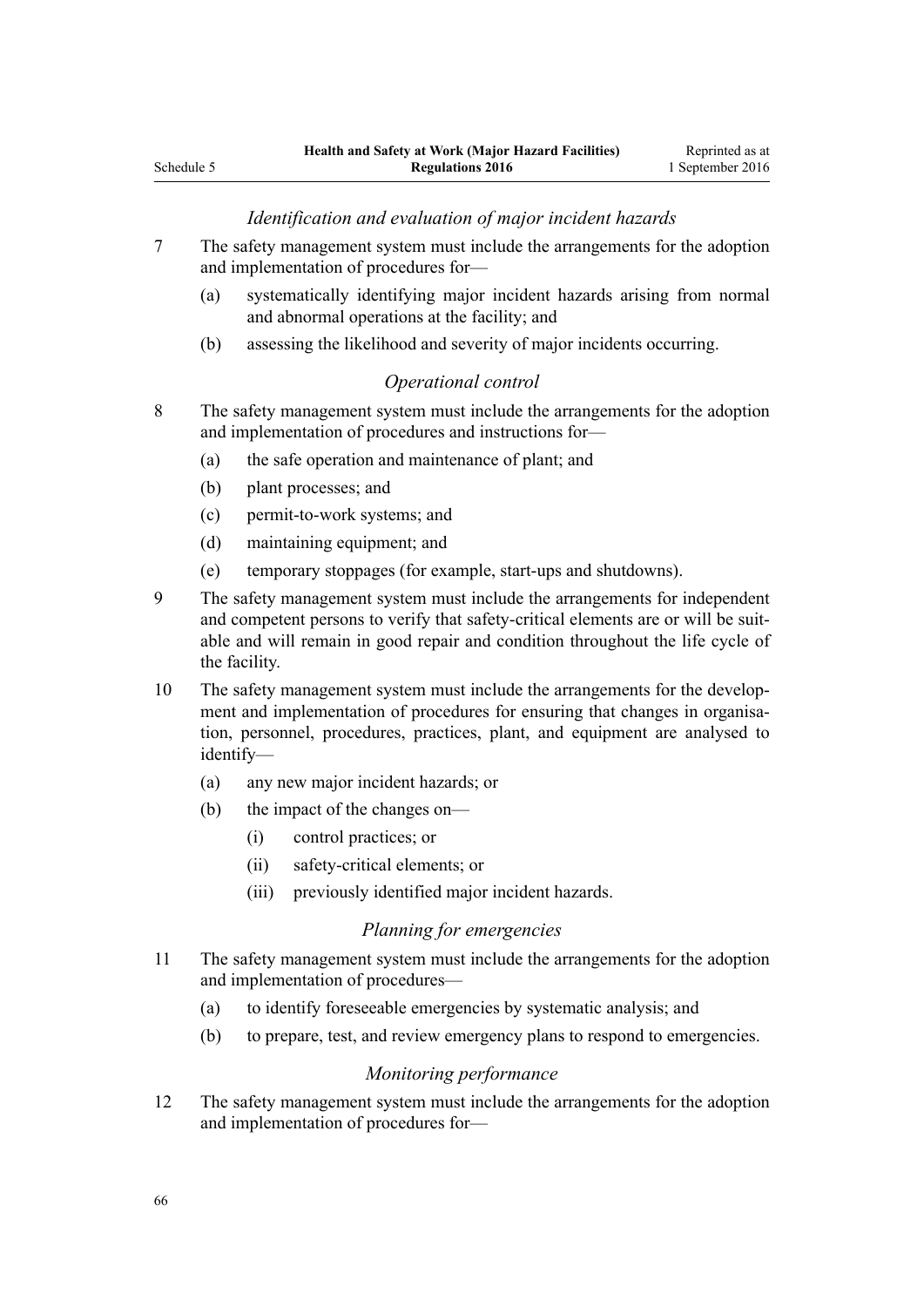- (a) routinely checking that activities under the safety management system are being conducted to a suitable standard; and
- (b) investigating and taking corrective action in the case of non-compliance; and
- (c) monitoring the performance of control measures designed to minimise risks from major incidents.
- 13 The safety management system must include a system for reporting—
	- (a) major incidents and near misses; and
	- (b) failure of protective measures; and
	- (c) investigations and follow-up actions on the basis of lessons learnt.

#### *Audit and review*

- 14 The safety management system must include the arrangements for the adoption and implementation of procedures for—
	- (a) checking that the safety management system is understood and is being complied with; and
	- (b) ensuring that the safety management system (in particular, the control measures and ongoing review) is being implemented and maintained in an effective state.
- 15 The safety management system must include provisions for—
	- (a) the documented review of performance of the safety management system; and
	- (b) the updating of the safety management system by senior management following the review.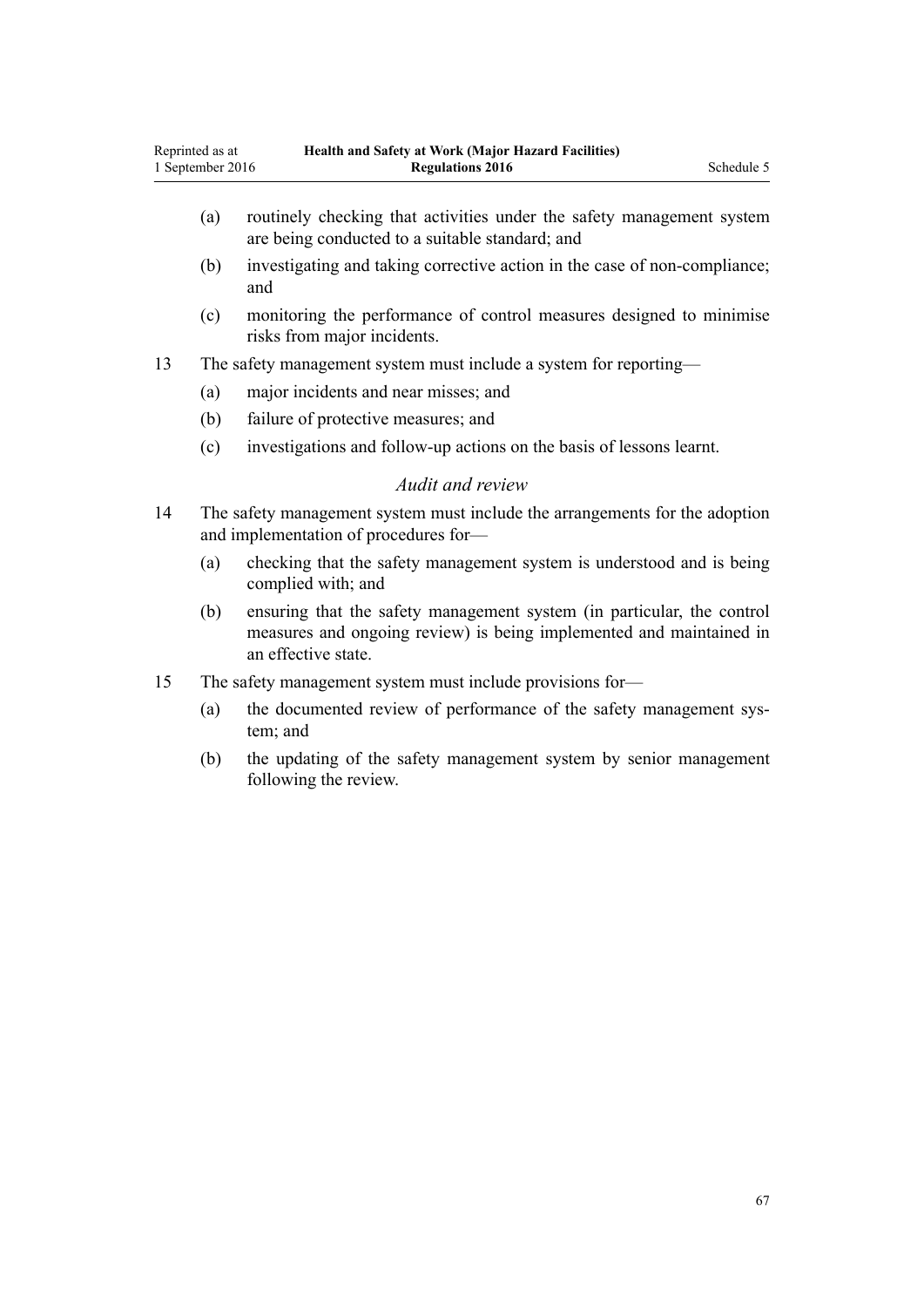## **Schedule 6**

# **Information required in design notice for upper tier major hazard facility**

[r 40](#page-28-0)

- 1 A description of the chosen design concept, including suitable diagrams.
- 2 A description of how the chosen design concept is intended to—
	- (a) eliminate the risks associated with each major incident hazard, to the extent that is reasonably practicable; or
	- (b) minimise those risks, to the extent that is reasonably practicable, if it is not reasonably practicable to eliminate those risks.
- 3 A general description of the means by which the operator will ensure that the structure and plant of the facility will be designed, selected, constructed, and commissioned in a way that will minimise, to the extent that is reasonably practicable, the risks associated with each major incident hazard.
- 4 A description of the nature of the facility and its operation, including a description of on-site activities and processes that involve specified hazardous substances.
- 5 A description of the specified hazardous substances that are expected to be present at the facility, including—
	- (a) their identity; and
	- (b) their quantity; and
	- (c) their physical, chemical, and toxicological characteristics (and any other hazardous characteristics); and
	- (d) their physical and chemical behaviour under normal conditions of use or under foreseeable abnormal conditions.
- 6 A description of the physical and chemical processes associated with the specified hazardous substances that are present at the facility.
- 7 A diagram of the facility's general layout, showing the main process units, the main storage areas, and major incident hazards.
- 8 A detailed scale plan of the facility and its surrounding area that shows—
	- (a) topographical information; and
	- (b) land use, occupancy, and activities, and other major hazard facilities and hazardous substance storage sites, within a 2 km radius of any point on the perimeter of the major hazard facility; and
	- (c) the location of any identified external conditions that could affect the safety of the major hazard facility.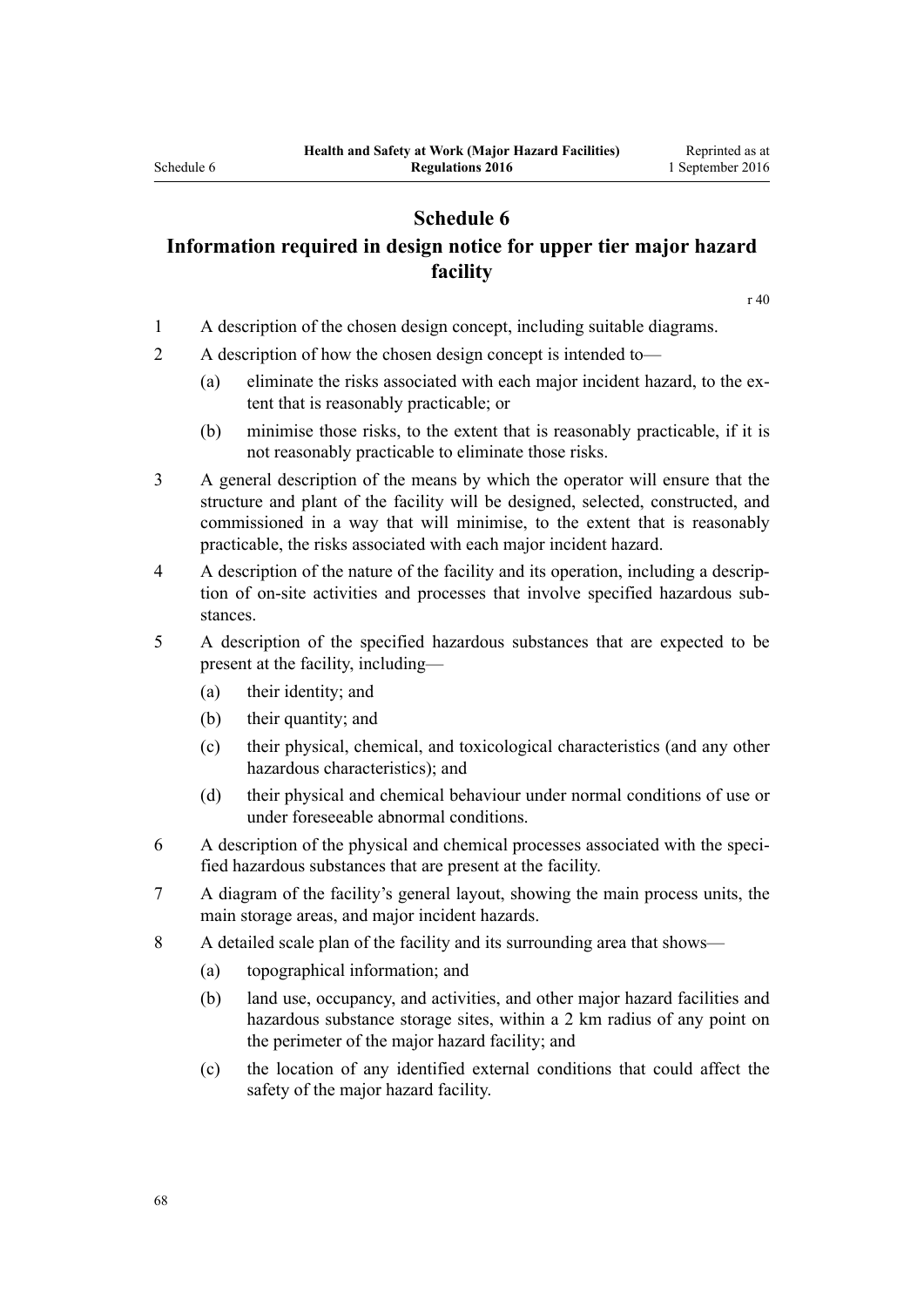# **Schedule 7 Information required in safety case for upper tier major hazard facility**

[rr 45,](#page-30-0) [47](#page-31-0), [49,](#page-32-0) [52](#page-33-0)

## *Summary information*

- 1 A summary of the safety assessment, including—
	- (a) the methodology used in the safety assessment; and
	- (b) a list of the major incidents identified in the safety assessment.
- 2 A summary of the safety management system.
- 3 A summary of the emergency plan.

#### *Descriptive information*

- 4 A description of the engagement carried out with workers in the preparation of the safety case.
- 5 A description of the nature of the facility and its operation, including a description of on-site activities and processes that involve specified hazardous substances.
- 6 The particulars of all relevant New Zealand and international standards that have been applied, or will be applied, in relation to the facility or the plant used on or in connection with the facility.
- 7 A description of the specified hazardous substances and any other hazardous substances that are expected to be present at the facility, including—
	- (a) their identification by name and by any other means necessary for clear identification; and
	- (b) their quantity; and
	- (c) their physical, chemical, and toxicological characteristics (and any other hazardous characteristics); and
	- (d) their physical and chemical behaviour under normal conditions of use or under foreseeable abnormal conditions.
- 8 A description of the physical and chemical processes associated with the specified hazardous substances that are present at the facility.

## *Diagram of facility*

- 9 A diagram of the facility's general layout, showing—
	- (a) the main process units; and
	- (b) the main storage areas; and
	- (c) the control rooms; and
	- (d) the administrative buildings.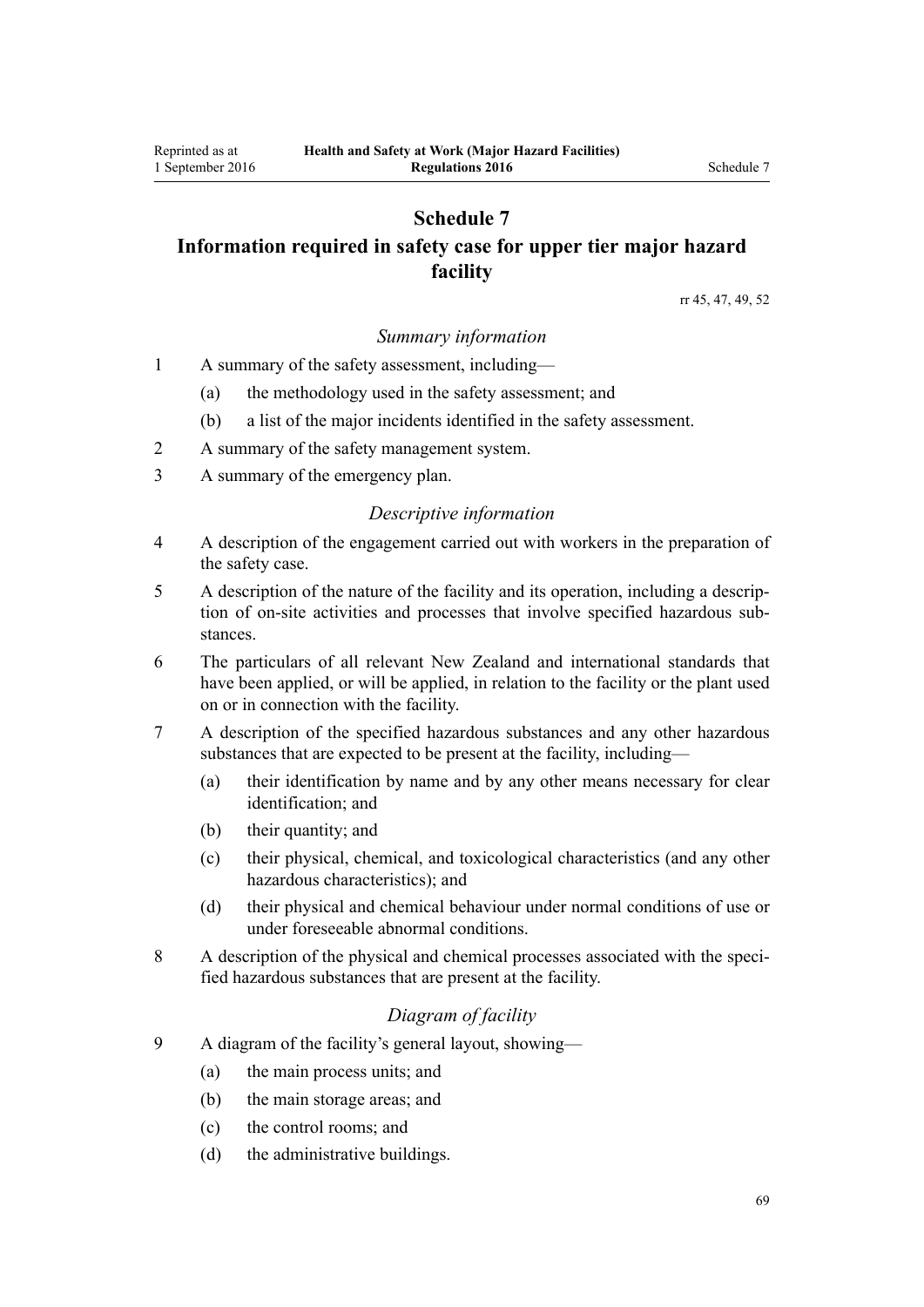## *Pipelines*

- 10 A description of any pipeline connected to the facility that has the potential to cause or contribute to a major incident, including details of—
	- (a) the substances that it conveys; and
	- (b) its dimensions and layout; and
	- (c) its contained volume at declared maximum allowable operating pressure; and
	- (d) any equipment intended to ensure safety; and
	- (e) the design pressure (maximum allowable operating pressure) and temperature of its contents.

## *Scale plans*

- 11 A detailed scale plan of the facility and its surrounding area that shows—
	- (a) topographical information; and
	- (b) land use, occupancy, and activities, and other major hazard facilities and hazardous substance storage sites that are known to the operator, within a 2 km radius of any point on the perimeter of the upper tier major hazard facility; and
	- (c) the location of any identified external conditions that could affect the safety of the major hazard facility.

## *Operating and environmental conditions*

12 The particulars of the design or operational limits associated with environmental conditions in which the facility has been designed to operate.

## *Demographic information*

13 Demographic information about the local community, including surrounding land uses, within a 2 km radius of any point on the perimeter of the upper tier major hazard facility, that are permitted by the local authority.

## *Meteorological data*

14 Meteorological data relevant to the estimation of the effects of any major incident.

## *Control and verification measures*

- 15 A detailed description of the equipment, processes, and procedures that are the major incident control measures and the performance standards for the major incident control measures.
- 16 A list of roles, responsibilities, and any resources (internal and external) able to intervene in the event of any failure of a control measure.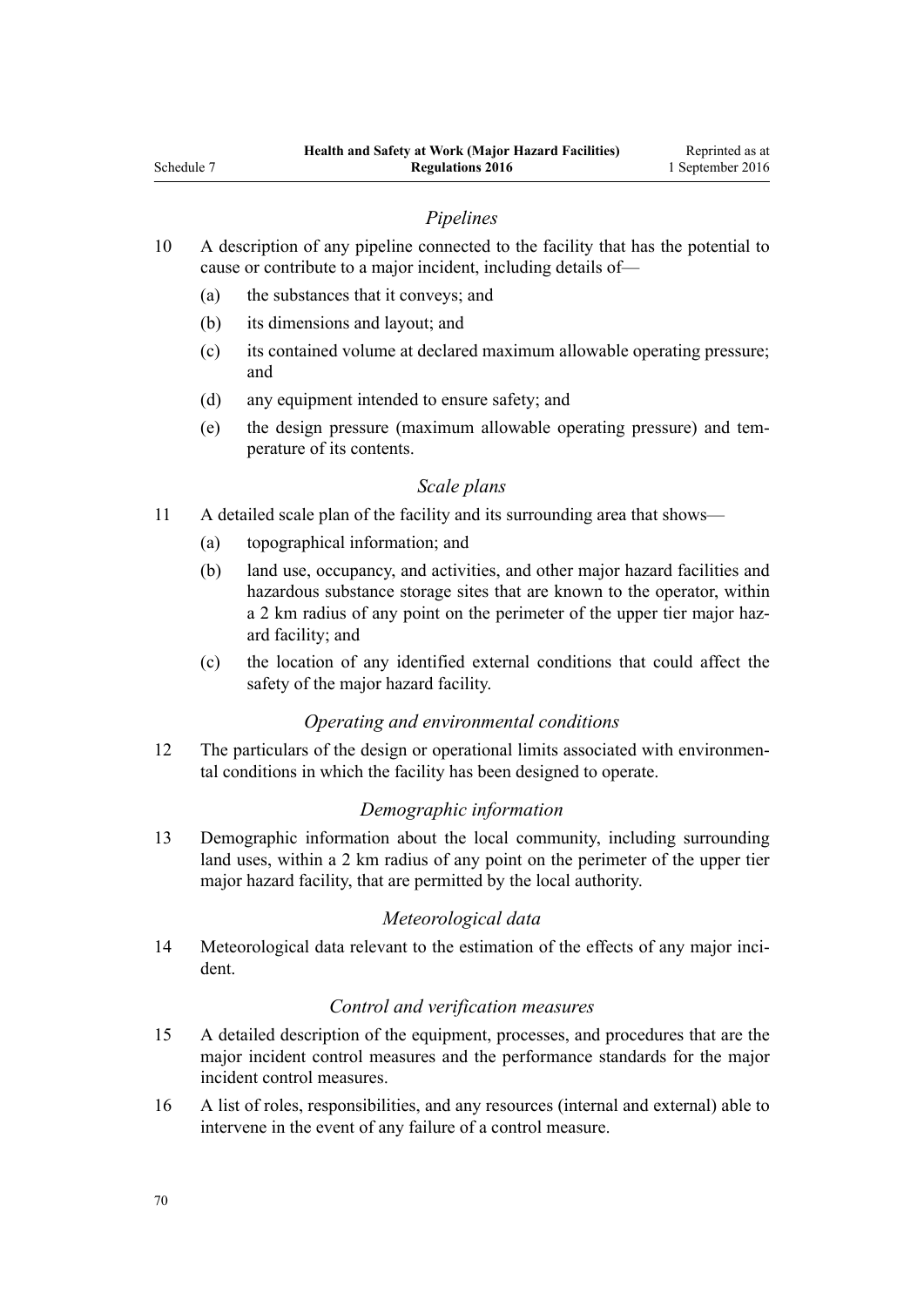- 17 A detailed description of the arrangements in place for independent and competent persons to verify that safety-critical elements are or will be suitable and will remain in good repair and condition throughout the life cycle of the facility, including a description of—
	- (a) the nature and frequency of examination and testing; and
	- (b) review and revision arrangements; and
	- (c) arrangements for the making and preservation of records.

## *Proposed facilities*

18 In relation to a proposed facility, a description of the steps that have been taken to ensure that safety has been incorporated into the design and construction of the upper tier major hazard facility.

### *Officer's statement*

- 19 A statement signed by the officer of the operator (in the case of an operator who is an individual), or the most senior officer of the operator in New Zealand (in the case of any other operator), that—
	- (a) the information provided under this schedule is accurate and up to date; and
	- (b) all persons to be involved in the implementation of the safety management system have the knowledge and skills necessary to enable them to carry out their role safely and competently; and
	- (c) the control measures to be implemented by the operator will—
		- (i) eliminate the risk of a major incident occurring, to the extent that is reasonably practicable; or
		- (ii) if it is not reasonably practicable to eliminate the risk of a major incident occurring, minimise the risk to the extent that is reasonably practicable; and
	- (d) in the event of a major incident occurring, the control measures to be implemented by the operator will minimise the incident's magnitude and the severity of health and safety consequences to the extent that is reasonably practicable.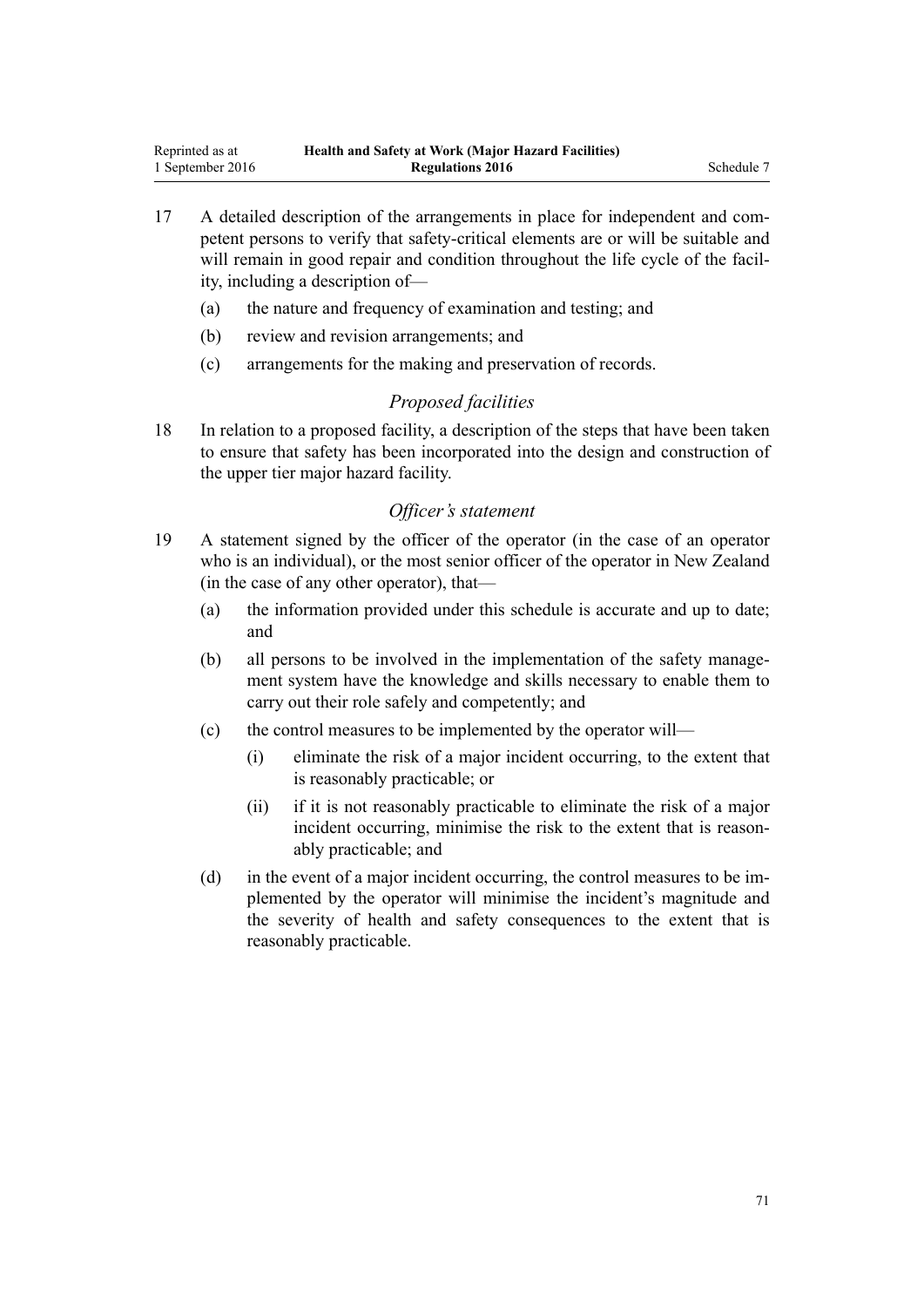# **Schedule 8 Fees and levies**

[rr 70,](#page-44-0) [72](#page-45-0)

<span id="page-71-0"></span>Schedule 8: inserted, on 1 September 2016, by [regulation 17](http://prd-lgnz-nlb.prd.pco.net.nz/pdflink.aspx?id=DLM6907732) of the Health and Safety at Work (Major Hazard Facilities) Amendment Regulations 2016 (LI 2016/174).

#### **1 Interpretation**

- (1) In this schedule, a major hazard facility is a **Type 1** major hazard facility if 1 or more of the following apply:
	- (a) every specified hazardous substance is only present or likely to be present for 1 or more of the following purposes:
		- (i) storage:
		- (ii) repacking:
		- (iii) distribution:
	- (b) every specified hazardous substance is only circulated in a closed circuit (including a refrigeration system):
	- (c) every specified hazardous substance is only used in a way that immediately consumes or dilutes the substance so that it ceases to be a specified hazardous substance.
- (2) In this schedule, a major hazard facility is a **Type 2** major hazard facility if it is neither Type 1 nor Type 3.
- (3) In this schedule, a major hazard facility is a **Type 3** major hazard facility if the specified hazardous substances present or likely to be present are used in a complex process that results in a physical or chemical change to the substances.
- (4) In subclause (3), a **complex process** includes the following:
	- (a) multiple processes (other than the processes set out in subclause (1)):
	- (b) 1 or more chemical reactions:
	- (c) 1 or more processes at high or low temperature.

# **Part 1 Fees for assessment of new safety case**

|                                          |         | Discounted fee for each  |
|------------------------------------------|---------|--------------------------|
| Type of upper tier major hazard facility | Fee (S) | additional facility (\$) |
| Type 1                                   | 45,000  | 36,000                   |
| Type 2                                   | 56,000  | 44.800                   |
| Type 3                                   | 67.000  | 54.000                   |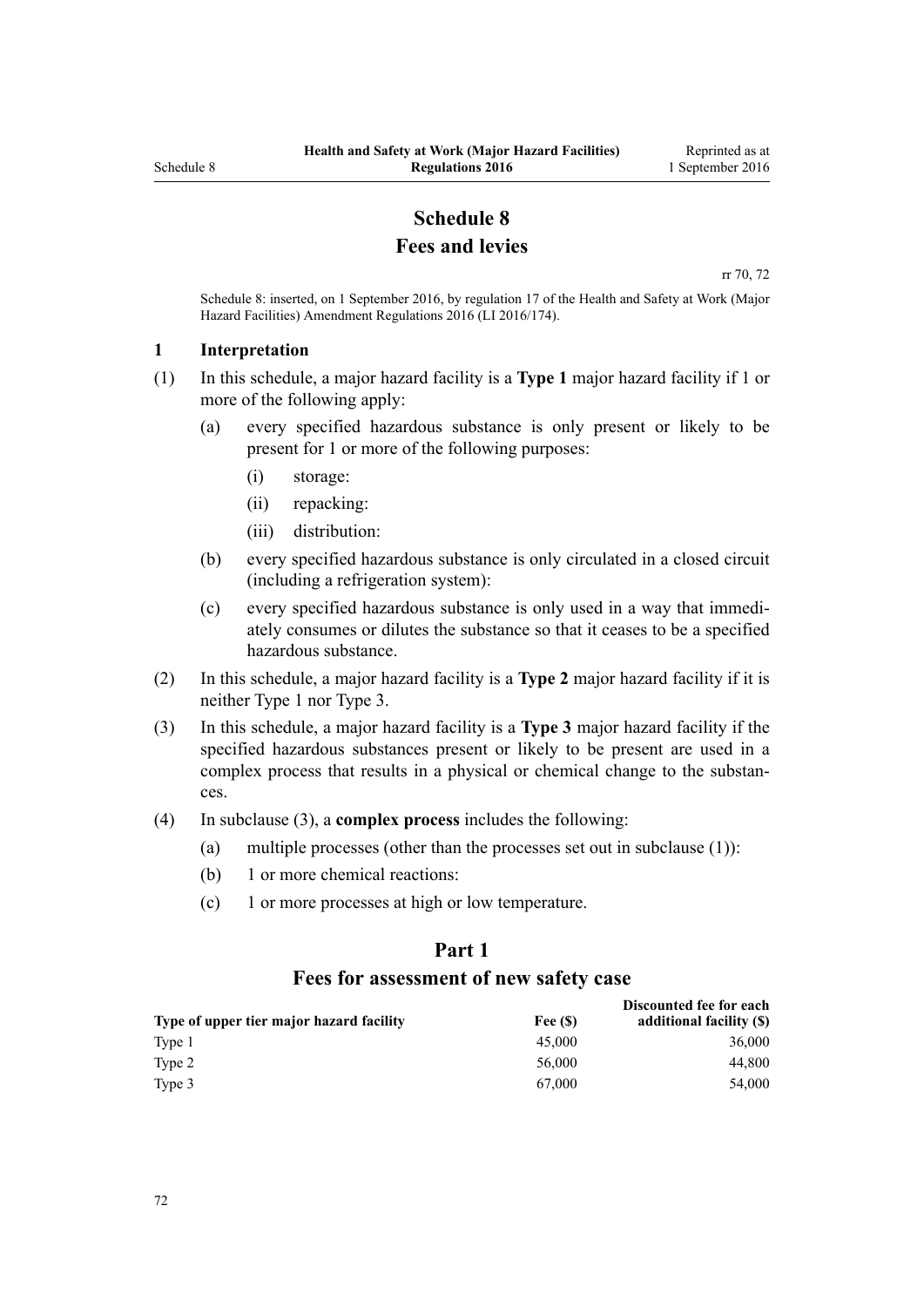# **Part 2**

### **Fees for assessment of revised safety case**

| Type of upper tier major hazard facility | Fee (S) | Discounted fee for each<br>additional facility (\$) |
|------------------------------------------|---------|-----------------------------------------------------|
| Type 1                                   | 20,000  | 16,000                                              |
| Type 2                                   | 25,000  | 20,000                                              |
| Type 3                                   | 30.000  | 24,000                                              |

## **Part 3 Annual levies for major hazard facility**

| Category of major hazard facility       | Levy $(S)$ |
|-----------------------------------------|------------|
| Lower tier major hazard facility—Type 1 | 12,500     |
| Lower tier major hazard facility—Type 2 | 15,000     |
| Lower tier major hazard facility—Type 3 | 18,000     |
| Upper tier major hazard facility—Type 1 | 23,000     |
| Upper tier major hazard facility—Type 2 | 28,000     |
| Upper tier major hazard facility—Type 3 | 34,000     |

Michael Webster, Clerk of the Executive Council.

Issued under the authority of the [Legislation Act 2012](http://prd-lgnz-nlb.prd.pco.net.nz/pdflink.aspx?id=DLM2997643). Date of notification in *Gazette*: 18 February 2016.